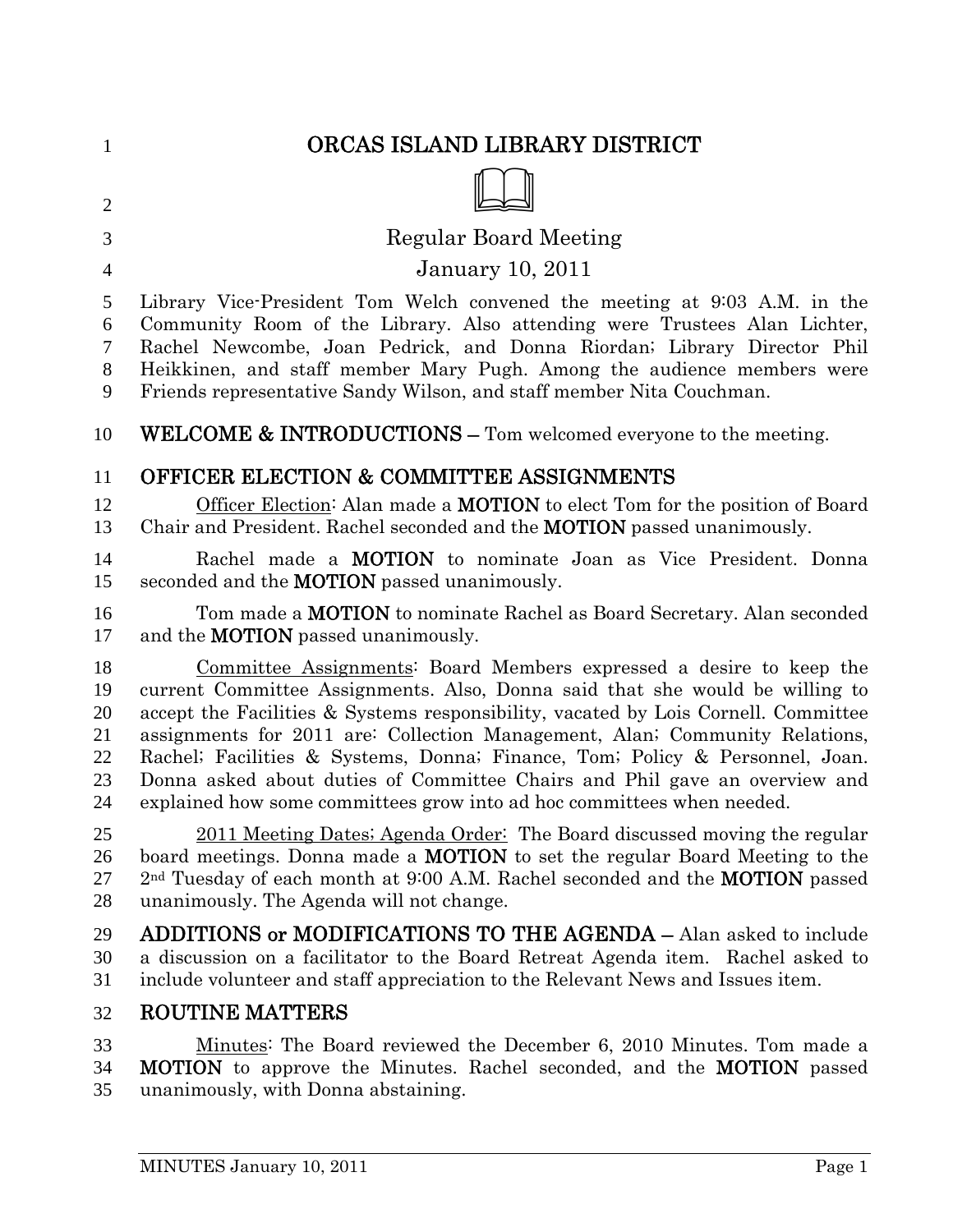- Vouchers and Payroll: Tom said he reviewed the invoices and payroll for the period and recommended approval.
- Accounting report 12/9/2010 \$5,466.20 39 • Accounting report  $12/14/2010$  \$4,516.38 40 • Accounting report  $12/21/2010$  \$1,165.11 41 • Accounting report  $12/28/2010$  \$2,611.62 42 • Accounting report  $1/4/2011$  \$2,906.27 43 • January 2011 Payroll \$24,370.21

44 Tom made a **MOTION** to approve all payments; Joan seconded, and the MOTION passed unanimously.

PUBLIC COMMENT – None.

# PLANNING & PRIORITIES

Staff & Volunteer Handbooks: Tabled until February 2011.

Board Retreat Agenda: Alan suggested using Regina Lyons of Counterpoint Resolutions to facilitate the retreat. The Board discussed the use of a paid facilitator versus a volunteer, and how to develop an agenda for a dynamic retreat. Alan made a MOTION to engage Regina Lyons to facilitate the Board Retreat. Rachael seconded and the MOTION passed 3-2. Phil will contact Regina, and asked the Board to send agenda items to him.

# The Board took a break between 9:45 A.M. and 9:51 A.M.

# NEW BUSINESS

Relevant News and Issues: Rachel asked the Board to consider a staff appreciation similar to the week-long volunteer appreciation event held last year. Mary said the staff is coordinating the date for the volunteer appreciation. Rachel will work with Kathy on both.

Director's Report: Phil briefly went over his written report discussing the 2010 year-end budget balance; online database vendors; audit progress; budgeting for adult book purchases; OICF Sustainable Landscaping Grant; and staff review of 64 disaster planning. Washington Legislative Day is February  $4<sup>th</sup>$ .

Friends of the Library: Friends Board Member Sandy Wilson covered the current membership drive; selling books on eBay; and the Winter Booksale on February 26.

# REPORTS FROM ACTIVE COMMITTEES

Collection Management: There was no report.

Community Relations: Rachel reminded the Board about attending the 71 Unitarian Universalist Association potluck on January  $23<sup>rd</sup>$ , discussing intellectual

freedom.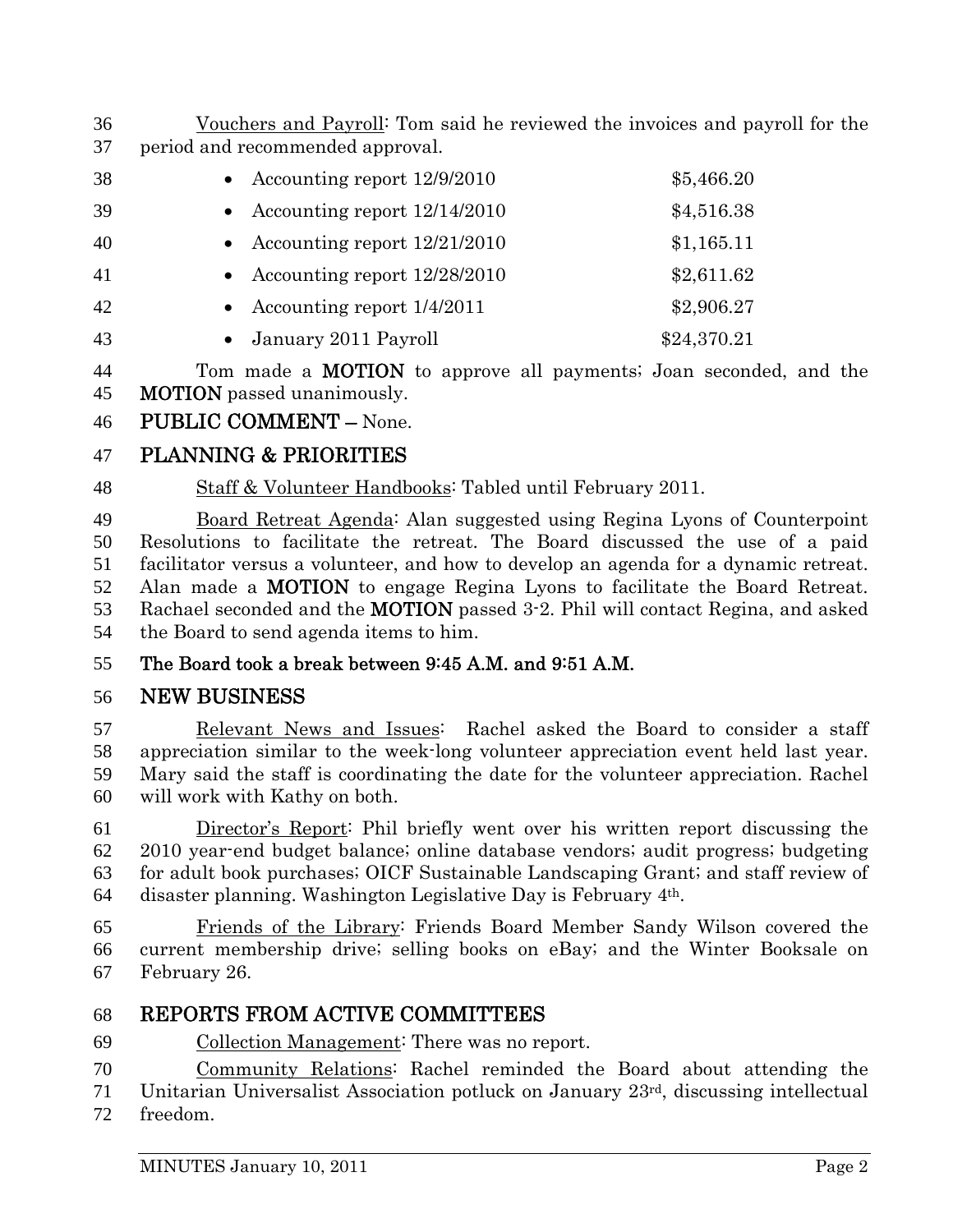Facilities & Systems: There was no report.

Finance: There was no report. Tom asked if company stocks could be donated to the Library. Phil said that nothing precluded accepting a donation of stocks; he would advise a prospective donor on the various options available to support the Library. Joan asked if there was any update on the condominium sale. Phil said there was no new information, and that he would check with the Swenson estate trustee.

- Policy & Personnel: Joan said she will be working with Phil on rewriting Mary's position description.
- PUBLIC COMMENT Kevin Sloan said he would be available to answer questions on the sustainable landscaping project. Joan thought the Library should host a seminar with Kevin's help.
- 85 **OTHER** Phil said that the Library building's  $20<sup>th</sup>$  anniversary is in 2012.
- There being no additional business, the meeting was adjourned at 10:55 A.M.
- Submitted by Mary Pugh.
- Approved:
- \_\_\_\_\_\_\_\_\_\_\_\_\_\_\_\_\_\_\_\_\_\_\_\_\_\_\_\_\_\_\_\_\_\_\_\_
- 90 Board Secretary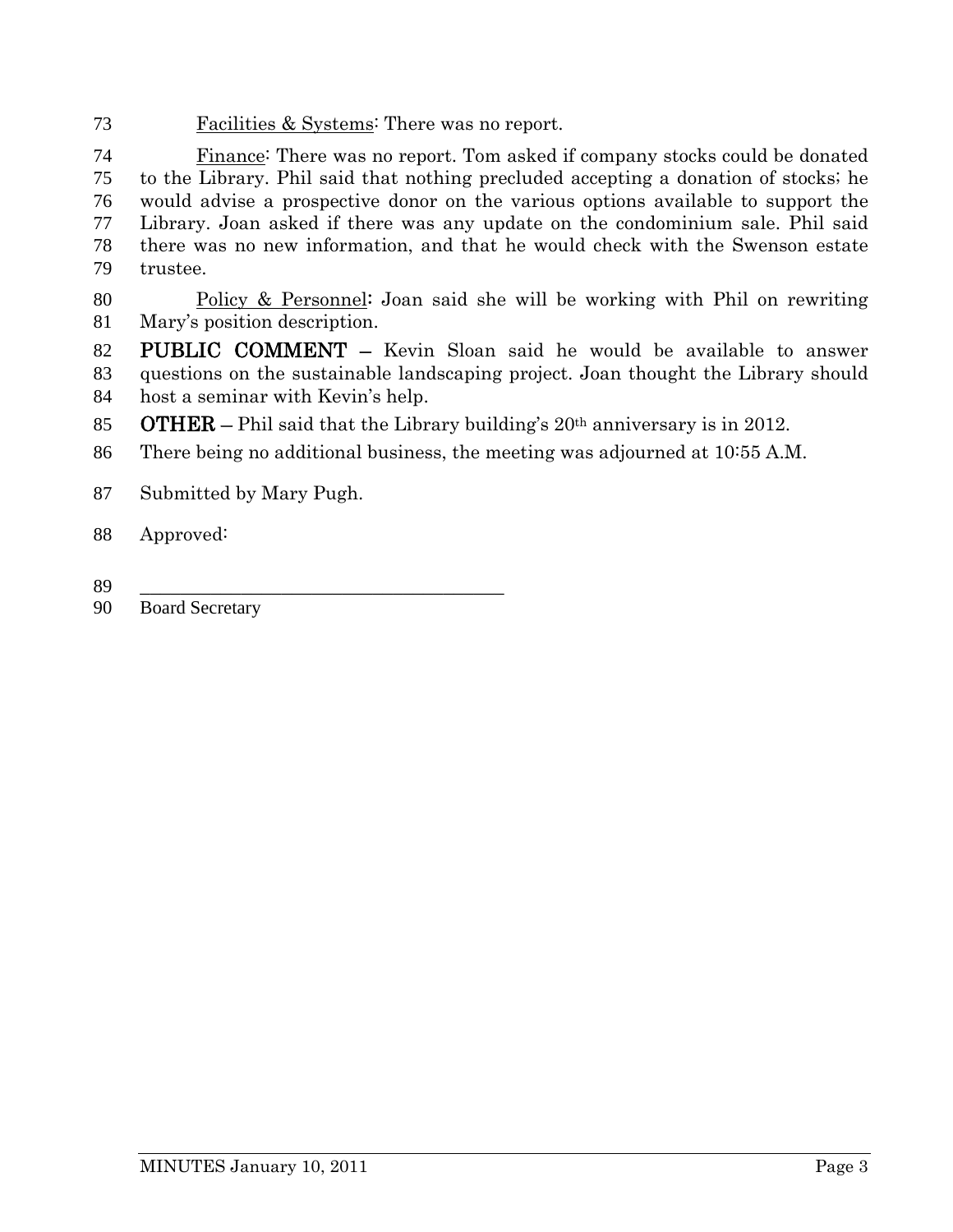| $\mathbf{1}$     | ORCAS ISLAND LIBRARY DISTRICT                                                                                                                                                                                                                                                             |             |
|------------------|-------------------------------------------------------------------------------------------------------------------------------------------------------------------------------------------------------------------------------------------------------------------------------------------|-------------|
| $\overline{2}$   |                                                                                                                                                                                                                                                                                           |             |
| 3                | <b>Regular Board Meeting</b>                                                                                                                                                                                                                                                              |             |
| 4                | February 8, 2011                                                                                                                                                                                                                                                                          |             |
| 5<br>6<br>7<br>8 | Library President Tom Welch convened the meeting at 9:00 A.M. in the Community<br>Room of the Library. Also attending were Trustees Alan Lichter, Rachel Newcombe,<br>Joan Pedrick, and Donna Riordan; Library Director Phil Heikkinen, and staff<br>members Mary Pugh and Nita Couchman. |             |
| 9                | WELCOME & INTRODUCTIONS - Tom welcomed everyone to the meeting.                                                                                                                                                                                                                           |             |
| 10<br>11         | ADDITIONS or MODIFICATIONS TO THE AGENDA - There were no<br>changes.                                                                                                                                                                                                                      |             |
| 12               | <b>ROUTINE MATTERS</b>                                                                                                                                                                                                                                                                    |             |
| 13<br>14<br>15   | Minutes: The Board reviewed the January 10, 2011 Minutes. Joan made a<br><b>MOTION</b> to approve the Minutes. Donna seconded, and the <b>MOTION</b> passed<br>unanimously.                                                                                                               |             |
| 16<br>17<br>18   | The Board reviewed the Minutes of August 20, 2010. Joan made a <b>MOTION</b><br>to approve the Minutes. Rachel seconded, and the <b>MOTION</b> passed unanimously,<br>with Donna abstaining.                                                                                              |             |
| 19<br>20         | Vouchers and Payroll: Tom said he reviewed the invoices and payroll for the<br>period and recommended approval.                                                                                                                                                                           |             |
| 21               | $2010$ Accounting report $1/14/2011$                                                                                                                                                                                                                                                      | \$8,066.25  |
| 22               | $2010$ Accounting report $1/25/2011$                                                                                                                                                                                                                                                      | \$2,364.19  |
| 23               | 2011 Accounting report $1/14/2011$                                                                                                                                                                                                                                                        | \$7,191.87  |
| 24               | 2011 Accounting report 2/1/2011                                                                                                                                                                                                                                                           | \$1,978.95  |
| 25               | 2011 Accounting report 2/7/2011                                                                                                                                                                                                                                                           | \$6,466.01  |
| 26               | January 2011 Payroll                                                                                                                                                                                                                                                                      | \$24,370.21 |
| 27<br>28<br>29   | Tom made a <b>MOTION</b> to approve all payments; Alan seconded, and the<br><b>MOTION</b> passed unanimously. Joan asked about the fluctuation in payroll; Mary<br>explained about the number of payroll days in each month.                                                              |             |
| 30               | <b>PUBLIC COMMENT - None.</b>                                                                                                                                                                                                                                                             |             |
| 31               | <b>NEW BUSINESS</b>                                                                                                                                                                                                                                                                       |             |
| 32               | Relevant News and Issues: Tom thanked everyone for a thoughtful board                                                                                                                                                                                                                     |             |

retreat.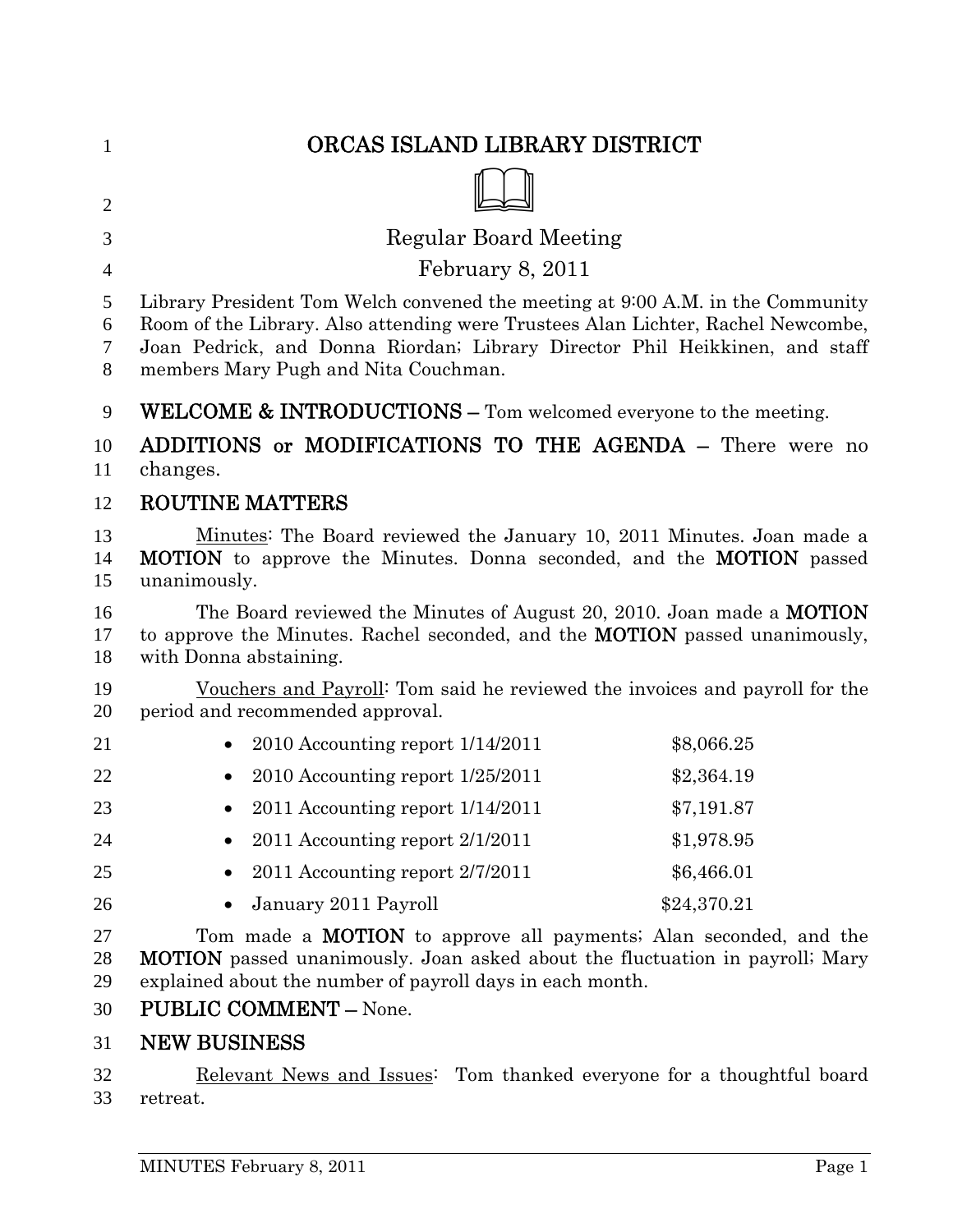Director's Report: Questions about Phil's report included the graffiti in the bathroom, Alex Huppenthal's video archival project, volunteer appreciation, staff appreciation, rotating staff duties, the Swenson estate update, Lopez Library's Board information, and tracking donations.

Phil told the Board about a Library program for Black History Month that will bring prominent musician Leon Atkinson for two presentations at the school and an adult program at Orcas Center.

Kevin Sloan spoke about the native plant purchase and planting.

Friends of the Library: There was no Friends representative. Phil informed the Board about the membership drive, approval of a stipend for our student intern, and the Winter Book Sale on February 26. Rachel will attend the February meeting, and Joan will attend the March meeting.

# The Board took a break between 9:50 A.M. and 10:00 A.M.

# TRUSTEE TRAINING – WSL WEBINAR

The Board participated in a Washington State Library webinar on Trusteeship presented by Carolyn Peterson. Phil will forward notes from the webinar to the Board.

# The Board took a break between 11:00 A.M. and 11:05 A.M.

# PLANNING & PRIORITIES

Staff & Volunteer Handbooks: Joan went through the policy restructuring into handbooks, updates in language to the sexual harassment, confidentiality of records, and review of the per diem/travel reimbursement.

Board Budget Training: Tom wishes for a more focused financial orientation for the Board. He and Phil will develop content for a presentation to the Board.

Community Presentations: Tom would like to develop more community presentations. (See Rachel's report.)

# REPORTS FROM ACTIVE COMMITTEES

Collection Management: Alan explained the committee history and the current restructuring. It is his desire to have 9 to 10 community members specializing in a collection area. Plans will formalize towards the end of February.

Community Relations: Rachel is working on securing invitations to other community meetings, ideally one every six weeks. Ideas include the Chamber of Commerce meet and greet and a presentation at The Lower. Tom reminded everyone about the Olga Potluck February 13 at 5:30 PM.

# Alan left the meeting at 11:52 AM.

Facilities & Systems: Donna said she is familiarizing herself with the physical plant including review of the 2003 Reserve Study. Mary said the report was based on a 20-year sunset for most categories. Phil said the Board set a base of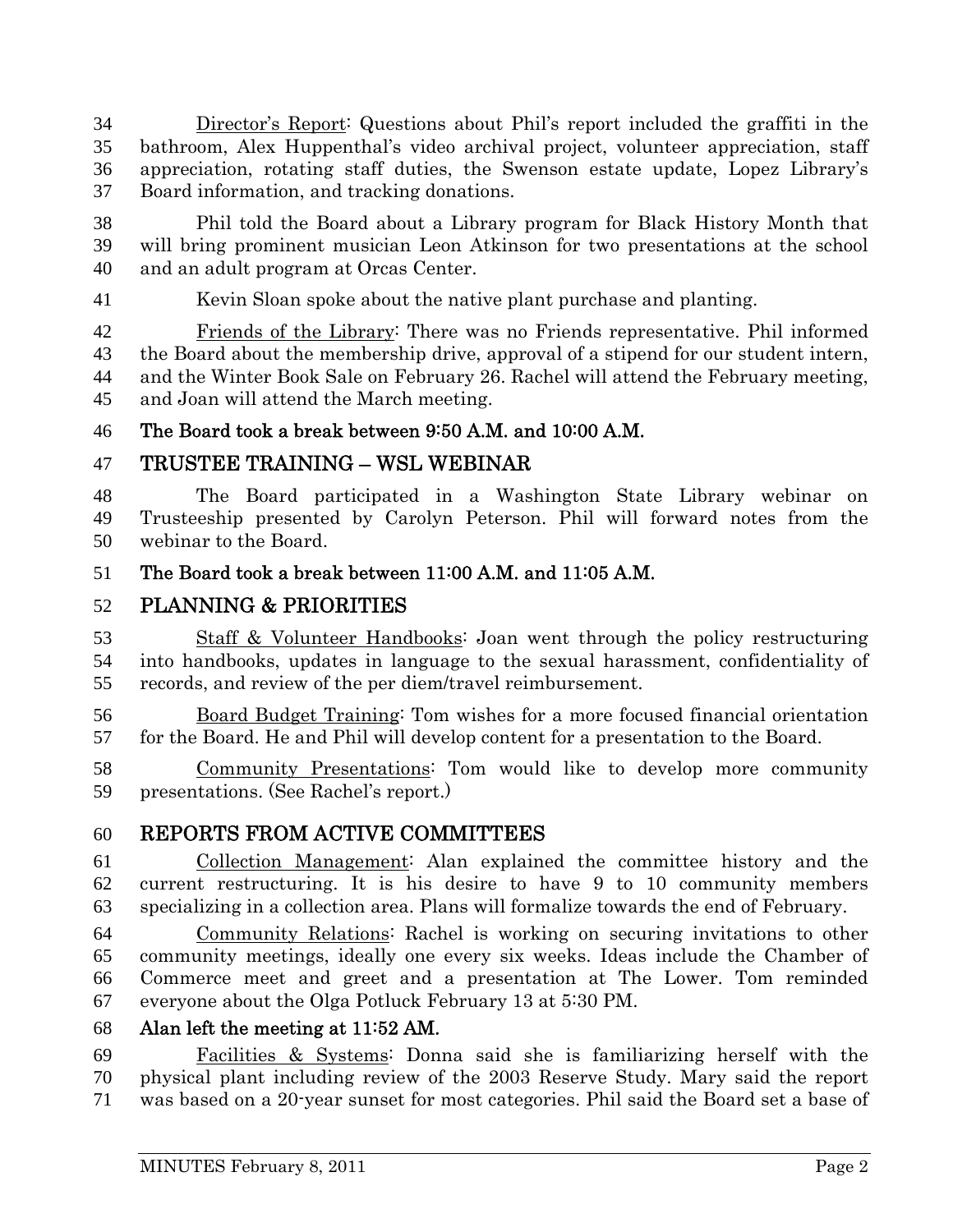six months' operating funds for the Library's reserves. Tom asked about a non-proprietary library system software he'd read about. Phil said that King County Library System had developed software called Evergreen. He will get additional information.

Finance: There was no report.

Policy & Personnel: Joan asked when the Board would like Adina to give Open Public Meetings Act training. Consensus was with a regular board meeting.

PUBLIC COMMENT – Kevin Sloan said the Library needed to publicize that individuals could request book purchases.

OTHER – Nothing additional.

- There being no additional business, the meeting was adjourned at 11:55 A.M.
- Submitted by Mary Pugh.
- Approved
- \_\_\_\_\_\_\_\_\_\_\_\_\_\_\_\_\_\_\_\_\_\_\_\_\_\_\_\_\_\_\_\_\_\_\_\_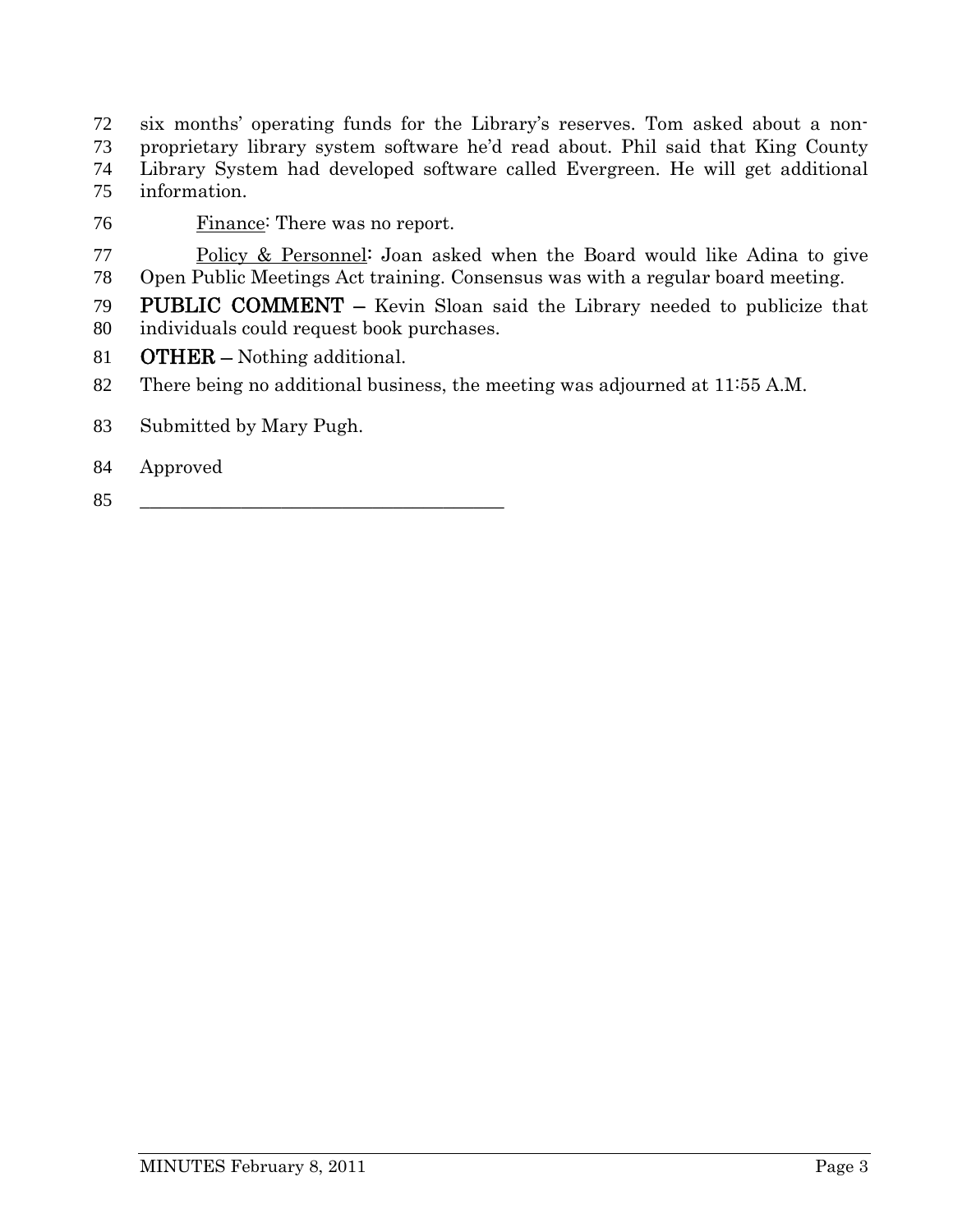# DRAFT

| 1  |       | ORCAS ISLAND LIBRARY DISTRICT                                              |
|----|-------|----------------------------------------------------------------------------|
| 2  |       |                                                                            |
| 3  |       | Library Board Retreat                                                      |
| 4  |       | February 1, 2011                                                           |
| 5  | 9:00  | Introduction                                                               |
| 6  | 9:20  | Agenda and purpose review                                                  |
| 7  | 9:30  | Trustee goals for 2011                                                     |
| 8  | 10:15 | Communications - Building Consensus                                        |
| 9  | 11:00 | <b>Break</b>                                                               |
| 10 | 11:15 | Open Public Meetings Law & Intra-Board Communications                      |
| 11 | 11:45 | Communications between the Board and our Stakeholders, Director, and Staff |
| 12 | 12:15 | Lunch<br>(Continue Discussion of Communications)                           |
| 13 | 12:45 | <b>Break</b>                                                               |
| 14 | 1:00  | Major Challenges in 2011                                                   |
| 15 |       | Review Long Range Plan                                                     |
| 16 |       | Action Plan for 2011                                                       |
| 17 | 2:30  | Next Steps to achieve 2011 Goals/Retreat Wrap-up                           |
| 18 | 3:00  | Executive Session - Director's Review                                      |
| 19 | 4:00  | Final Wrap-up and Adjournment                                              |

#### **Introduction, Agenda, Review of Purpose, Goals for 2011**

Board President Tom Welch began the retreat at 9:35 am. Attendees included Trustees Alan Lichter, Rachel

 Newcombe, Joan Pedrick, Donna Riordan, and Tom; and Library Director Phil Heikkinen. Regina Lyons facilitated. Mia's Restaurant prepared and donated lunch.

24 Tom made introductions, and then reviewed the retreat's agenda and goals, along with Regina Lyons, who then led discussion. then led discussion.

Retreat purpose: to build consensus among Board Members about understanding where they currently are,

what they can achieve this year that will also support future Boards and the continued success of the Library,

- 28 and to focus on effective communications among Board members, with the Director, and with the community. community.
- Things to celebrate: the library; "thank you" for serving; being on the edge; how key the library is; as a volunteer, being the first reader of many books; being able to ask the library to buy particular titles; the library as center of our universe.
- Main challenges: unpredictable economy; unpredictable public; staying ahead of the budget; holding onto the word "library"; relevance of OILD for all ages; strengthening relationships as necessary among Phil-Board-
- staff; how OILD fits into the changing economy.

#### **Communications – Building Consensus**

 Regina began discussion of six different decision-making processes, and how they compared regarding strengths and weaknesses. Regina focused mostly on the consensus-building model, and then shared written definitions from other groups with which she had worked.

 The group created its own definition of consensus: an agreement reached by decision-makers that 1) identifies interests of stakeholders, and 2) creatively designs solutions that maximize benefits to as many stakeholder interests as possible. The end goal is group solidarity in sentiment and belief for/in the solution(s).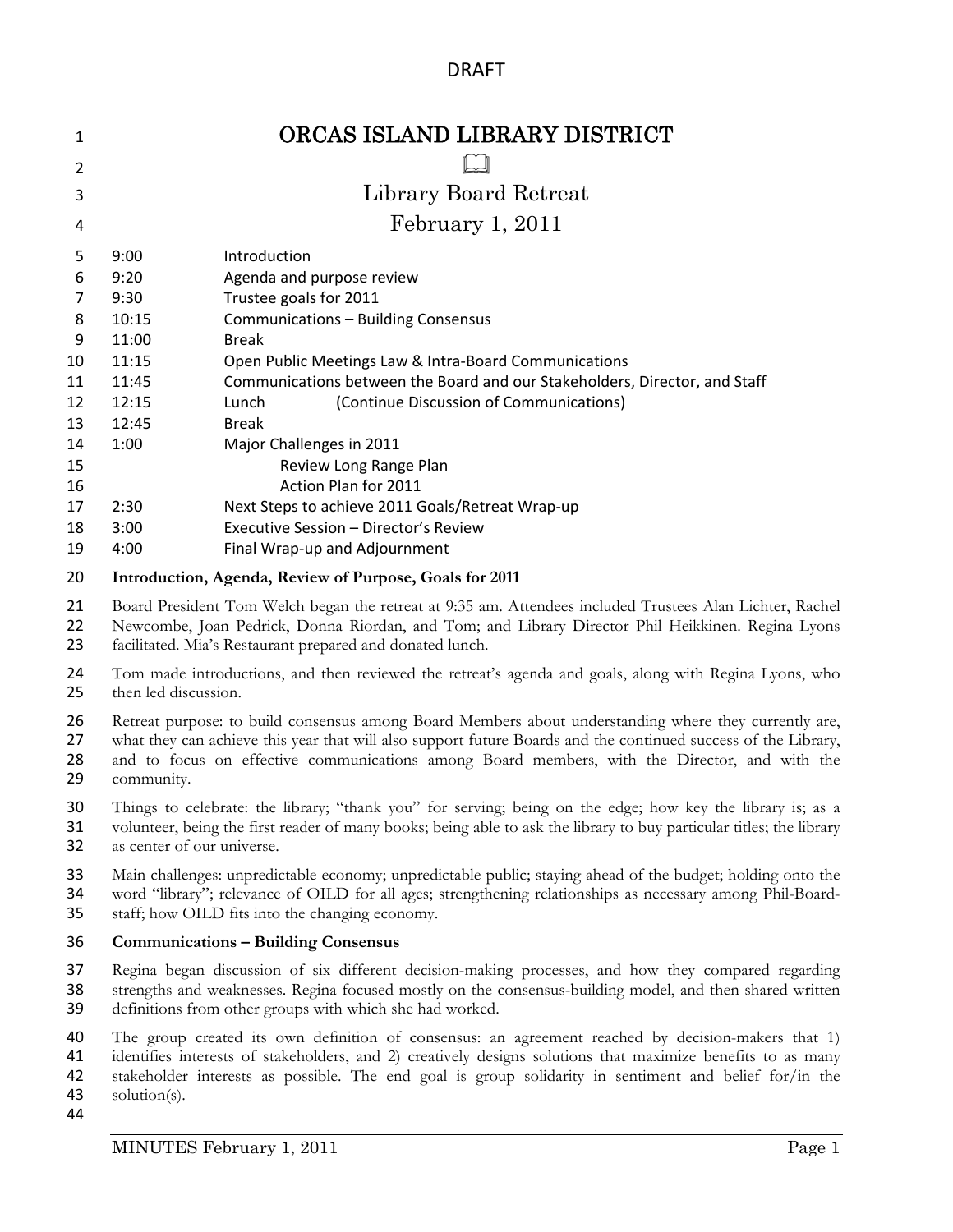#### **Open Meetings Law and Intra-Board Communications**

- The Board noted that we would be having training soon about the Open Public Meetings Law, and could save that time during today's retreat.
- Major suggestions for strengthening Intra-Board communications included one-on-one talk when people disagree, pursuing inquiry and understanding; and expanding the "white paper" concept to explore ideas. Suggestions also included contextualizing comments and admit biases; focus on what to do, not how to do it
- (policy versus operations); yes to strategies, and no to logistics; getting an ongoing OILD education;
- conducting mentoring of new Trustees, perhaps in round-robin format; and forming an advisory group pulled
- from Board alumni.

#### **Board-Director Communications**

 Major suggestions: when an issue arises, ask 1a) if there is a policy, 1b) if so, evaluate the policy, 2) should there be a [new/changed] policy, 3) if yes, draft one, and 4) Director executes the policy. Also, look for compassionate and sensitive language; think of each as part of the solution, not part of the problem; and remember experience is dynamic, not static.

#### **Board-Staff Communications**

Major suggestions: keep open lines of communication, without assuming we know staff concerns; learn about

- individuals' personal goals; ask specific/focused questions when appropriate; as appropriate, conduct group
- meetings among Board, Director, and staff. Also, ask what duty do we have as Trustees, to do this type of
- Board-staff communication, in the context of the role of a Library Board in Washington?

#### **Long-Range Plan (or Strategic Plan)**

Discussion items included how best to devise relevant activities; how best to tie the LRP to the budget; the

- idea of having a 30- to 90-minute lesson or tutorial on OILD financial systems; a Director's overview of
- progress every six months; where the Director most needs support; how closely the Director should work
- with and/or inform the Board on progress; what outreach activities (or others) by Trustees would best help.

#### **Retreat Evaluation**

- Pluses included learning about Board involvement; communications discussion; consensus discussion; free
- exchange of ideas; Regina's leadership. Minuses included a too-long consensus portion; not enough time on
- planning discussion; too much time with decision options charts; needed more balance on practical versus
- conceptual; more practical planning time; more time overall (perhaps 1 ½ days); needed agenda to go faster;
- more specifics and problem solving.
- At 3:05, the Board entered an Executive Session for Review of the Director.
- At 3:55, the Board came back into public session with no action taken.
- At 4:00 pm, Tom Welch adjourned the Retreat.
- Submitted by Phil Heikkinen, Library Director
- \_\_\_\_\_\_\_\_\_\_\_\_\_\_\_\_\_\_\_\_\_\_\_\_\_\_\_\_\_\_\_\_\_\_\_\_\_\_

Board Secretary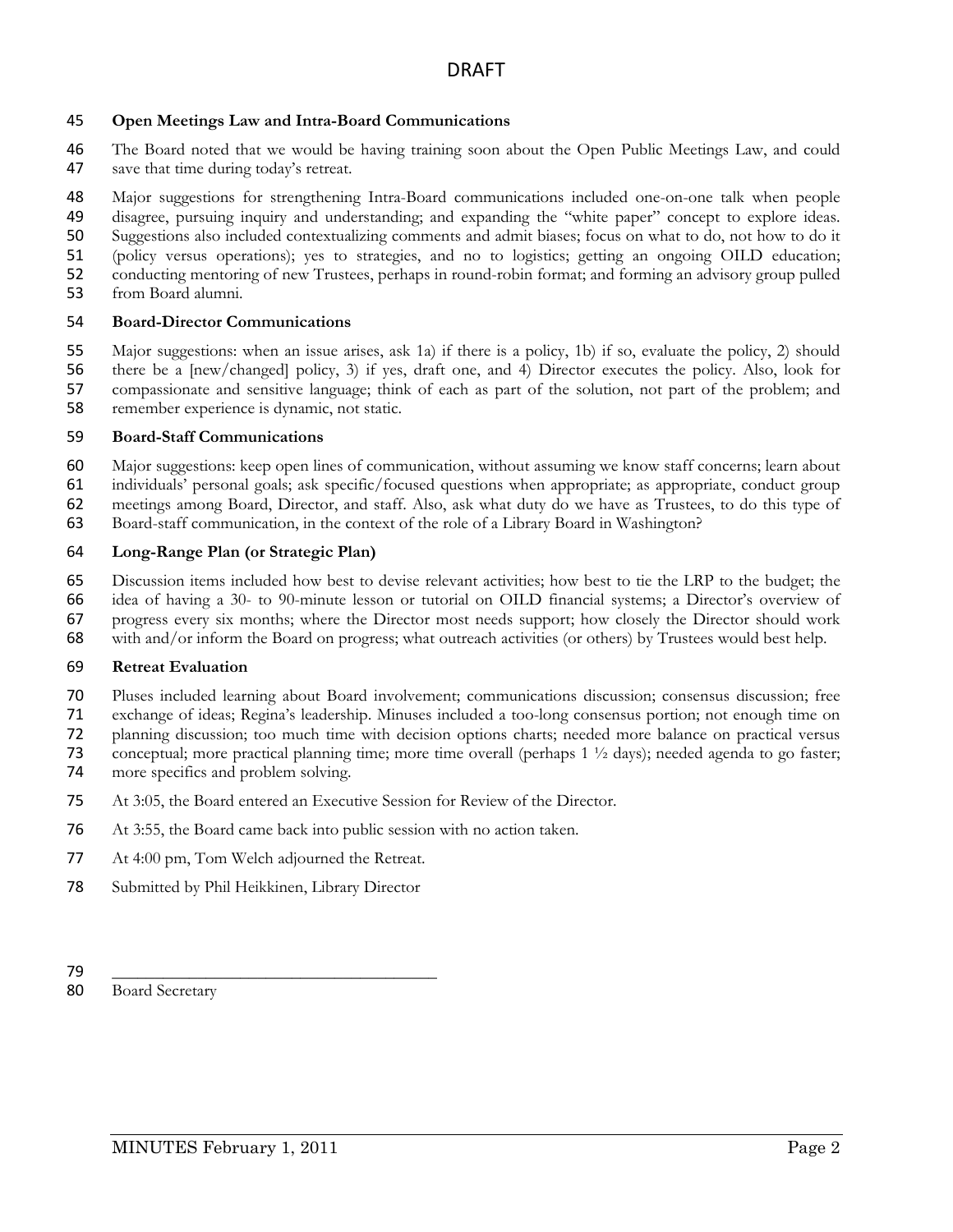| $\mathbf{1}$                     | ORCAS ISLAND LIBRARY DISTRICT                                                                                                                                                                                                                                                                                                                                                                                                                                                                                                                   |
|----------------------------------|-------------------------------------------------------------------------------------------------------------------------------------------------------------------------------------------------------------------------------------------------------------------------------------------------------------------------------------------------------------------------------------------------------------------------------------------------------------------------------------------------------------------------------------------------|
| $\overline{2}$                   |                                                                                                                                                                                                                                                                                                                                                                                                                                                                                                                                                 |
| 3                                | <b>Regular Board Meeting</b>                                                                                                                                                                                                                                                                                                                                                                                                                                                                                                                    |
| $\overline{4}$                   | March 8, 2011                                                                                                                                                                                                                                                                                                                                                                                                                                                                                                                                   |
| 5<br>6<br>7<br>8                 | Library President Tom Welch convened the meeting at 9:00 A.M. in the Community Room<br>of the Library. Also attending were Trustees Alan Lichter, Rachel Newcombe, Joan Pedrick,<br>and Donna Riordan; Library Director Phil Heikkinen, and staff members Mary Pugh; and<br>Friends President Pierrette Guimond.                                                                                                                                                                                                                                |
| 9                                | <b>WELCOME &amp; INTRODUCTIONS -</b> Tom welcomed everyone to the meeting.                                                                                                                                                                                                                                                                                                                                                                                                                                                                      |
| 10<br>11                         | ADDITIONS or MODIFICATIONS TO THE AGENDA - Rachel requested a<br>discussion under Friends of the Library.                                                                                                                                                                                                                                                                                                                                                                                                                                       |
| 12                               | <b>ROUTINE MATTERS</b>                                                                                                                                                                                                                                                                                                                                                                                                                                                                                                                          |
| 13<br>14<br>15                   | Minutes: The Board reviewed the February 8, 2011 Minutes. After corrections,<br>Rachel made a MOTION to approve the Minutes. Donna seconded, and the MOTION<br>passed unanimously.                                                                                                                                                                                                                                                                                                                                                              |
| 16<br>17<br>18                   | The Board reviewed the Minutes of February 1, 2011 Board Retreat. The Board<br>requested that the Minutes be changed to match the format of the regular meeting Minutes<br>and presented at the April meeting.                                                                                                                                                                                                                                                                                                                                  |
| 19<br>20                         | Vouchers and Payroll: Tom said he reviewed the invoices and payroll for the period<br>and recommended approval.                                                                                                                                                                                                                                                                                                                                                                                                                                 |
| 21                               | \$9,255.26<br>2011 Accounting report 2/18/2011                                                                                                                                                                                                                                                                                                                                                                                                                                                                                                  |
| 22                               | 2011 Accounting report 3/1/2011<br>\$2,644.55                                                                                                                                                                                                                                                                                                                                                                                                                                                                                                   |
| 23                               | \$8,392.91<br>2011 Accounting report 3/6/2011                                                                                                                                                                                                                                                                                                                                                                                                                                                                                                   |
| 24                               | March 2011 Payroll<br>\$24,134.89                                                                                                                                                                                                                                                                                                                                                                                                                                                                                                               |
| 25<br>26                         | Tom made a <b>MOTION</b> to approve all payments; Alan seconded, and the <b>MOTION</b><br>passed unanimously.                                                                                                                                                                                                                                                                                                                                                                                                                                   |
| 27<br>28                         | In addition, the Board signed a corrected voucher approval from February 7, and<br>February payroll approval, as requested by the Auditor's Office.                                                                                                                                                                                                                                                                                                                                                                                             |
| 29<br>30                         | <b>PUBLIC COMMENT</b> – Pierrette asked for a copy of the OICF 2010 end of year report.<br>She encouraged the Board to discuss the report, as it relates to budget matters.                                                                                                                                                                                                                                                                                                                                                                     |
| 31                               | <b>PLANNING &amp; PRIORITIES</b>                                                                                                                                                                                                                                                                                                                                                                                                                                                                                                                |
| 32<br>33<br>34<br>35<br>36<br>37 | Staff & Volunteer Handbooks: The Board reviewed final changes to the handbook<br>sections of the policies. The Board discussed the recent notification about the possible<br>relocation of a level three sex offender to San Juan Island; how the Library should respond;<br>and if the policies were adequate if a similar situation occurred locally. It was determined<br>that the appropriate policies were in place; however, Joan will contact the corrections<br>officer and request a determination on the offender's use of libraries. |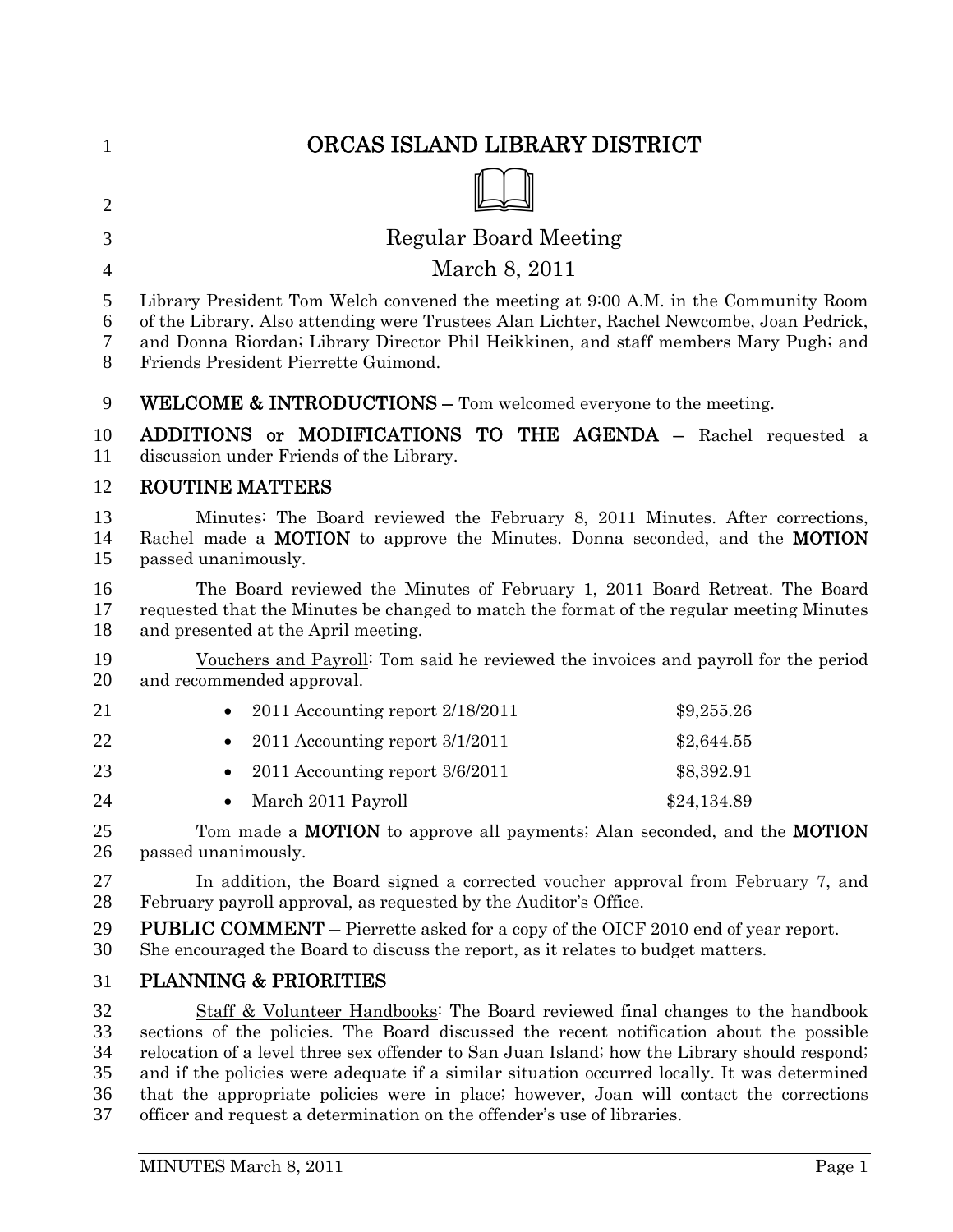Donna made a MOTION to approve the updated Policies, Staff, and Volunteer Handbooks. Alan seconded, and the MOTION passed unanimously.

The Board took a break between 9:45 A.M. and 9:50 A.M.

# NEW BUSINESS

42 Relevant News and Issues: There was no report.

Director's Report: Phil discussed items from his report. Donna asked about establishing a personal relationship with our district legislators. Phil said the OICF report is awaiting updates that are usually done by a volunteer. Tom asked about the patron database update. Phil said it is a periodic update that purges the system of inaccurate records. Mary explained about broken links between the different database tables. Also discussed were E-readers; Crossroads ticket reconciliation; and best book lists.

Friends of the Library: Pierrette reported on the Winter Booksale and the disposal of unsold books. She also reported on the membership drive and internet sales. Rachel asked the Board to support the Friends by joining as members, and gave out membership applications.

# REPORTS FROM ACTIVE COMMITTEES

Collection Management: Alan shared a publicity letter seeking volunteers.

Community Relations: Rachel is continuing to explore venues for the Board to interact with to the community.

Facilities & Systems: Donna had meetings with Phil and Tony on systems; looking at "front of the house versus back of the house" needs.

- Finance: Tom tabled the discussion until April.
- Policy & Personnel: Joan said Adina will provide Board training on the Open Public Meetings Act at the April meeting.
- PUBLIC COMMENT Pierrette commented that the new item section of the website was
- not user-friendly.
- OTHER Nothing additional.
- There being no additional business, the meeting was adjourned at 11:08 A.M.
- Submitted by Mary Pugh.
- Approved
- \_\_\_\_\_\_\_\_\_\_\_\_\_\_\_\_\_\_\_\_\_\_\_\_\_\_\_\_\_\_\_\_\_\_\_\_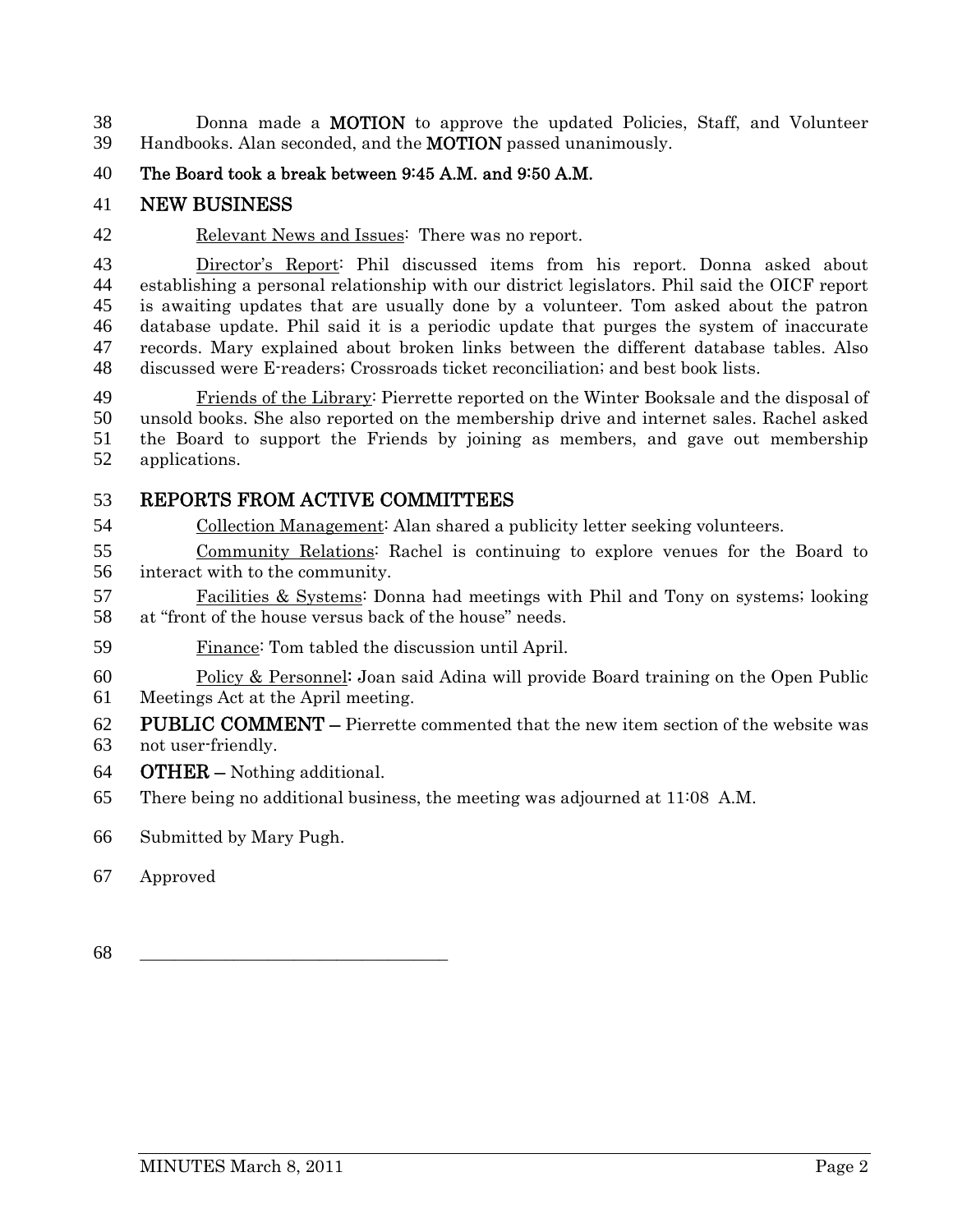| 1                      | ORCAS ISLAND LIBRARY DISTRICT                                                                                                                                                                                                                                                                         |
|------------------------|-------------------------------------------------------------------------------------------------------------------------------------------------------------------------------------------------------------------------------------------------------------------------------------------------------|
|                        |                                                                                                                                                                                                                                                                                                       |
| $\overline{2}$         |                                                                                                                                                                                                                                                                                                       |
| 3                      | <b>Regular Board Meeting</b>                                                                                                                                                                                                                                                                          |
| $\overline{4}$         | April 12, 2011                                                                                                                                                                                                                                                                                        |
| 5<br>6<br>$\tau$       | Library President Tom Welch convened the meeting at 9:00 A.M. in the Community Room<br>of the Library. Also attending were Trustees Alan Lichter, Rachel Newcombe, Joan Pedrick,<br>and Donna Riordan; Library Director Phil Heikkinen, and presenter Adina Cunningham.                               |
| $8\,$<br>9<br>10<br>11 | <b>WELCOME &amp; INTRODUCTIONS –</b> Tom welcomed Adina, and reminded everyone of<br>the plan to include her training session within the meeting; this training will include<br>members of the San Juan Library Board and the SJI Library Directory Marjorie Harrison<br>via speakerphone connection. |
| 12<br>13               | ADDITIONS or MODIFICATIONS TO THE AGENDA - Rachel requested a<br>discussion under Friends of the Library.                                                                                                                                                                                             |
| 14                     | <b>ROUTINE MATTERS</b>                                                                                                                                                                                                                                                                                |
| 15<br>16<br>17         | Minutes: The Board reviewed the Notes from the February 1, 2011 Board Retreat.<br>Alan made a <b>MOTION</b> to approve the Notes. Joan seconded, and the <b>MOTION</b> passed<br>unanimously.                                                                                                         |
| 18<br>19               | The Board reviewed the March 8, 2011 Board Meeting Minutes. Alan made a<br><b>MOTION</b> to approve the Minutes. Joan seconded, and the <b>MOTION</b> passed unanimously.                                                                                                                             |
| 20<br>21               | Vouchers and Payroll <sup>:</sup> Tom said he reviewed the invoices and payroll for the period<br>and recommended approval.                                                                                                                                                                           |
| 22                     | 2011 Accounting report<br>\$2,818.01                                                                                                                                                                                                                                                                  |
| 23                     | 2011 Accounting report<br>\$10,100.95                                                                                                                                                                                                                                                                 |
| 24                     | 2011 Accounting report<br>\$3,957.56                                                                                                                                                                                                                                                                  |
| 25                     | April 2011 Payroll<br>\$24,938.85                                                                                                                                                                                                                                                                     |
| 26<br>27               | Alan made a MOTION to approve all payments; Rachel seconded, and the MOTION<br>passed unanimously.                                                                                                                                                                                                    |
| 28                     | <b>PUBLIC COMMENT – There were no comments.</b>                                                                                                                                                                                                                                                       |
| 29                     | The Board took a break between 9:10 A.M. and 9:18 A.M.                                                                                                                                                                                                                                                |
| 30                     | <b>PLANNING &amp; PRIORITIES</b>                                                                                                                                                                                                                                                                      |
| 31<br>32<br>33         | Trustee Training: Adina Cunningham gave her presentation about Board Ethics, the State<br>of Washington's Open Public Meetings Act, and Public Documents. The training ended at<br>11:02.                                                                                                             |
| 34                     | <b>OLD BUSINESS</b>                                                                                                                                                                                                                                                                                   |
| 35<br>36               | Crossroads Lecture Series: Tom began by summarizing questions about Board<br>oversight, how best to handle financing in light of the latest State audit, and the means of                                                                                                                             |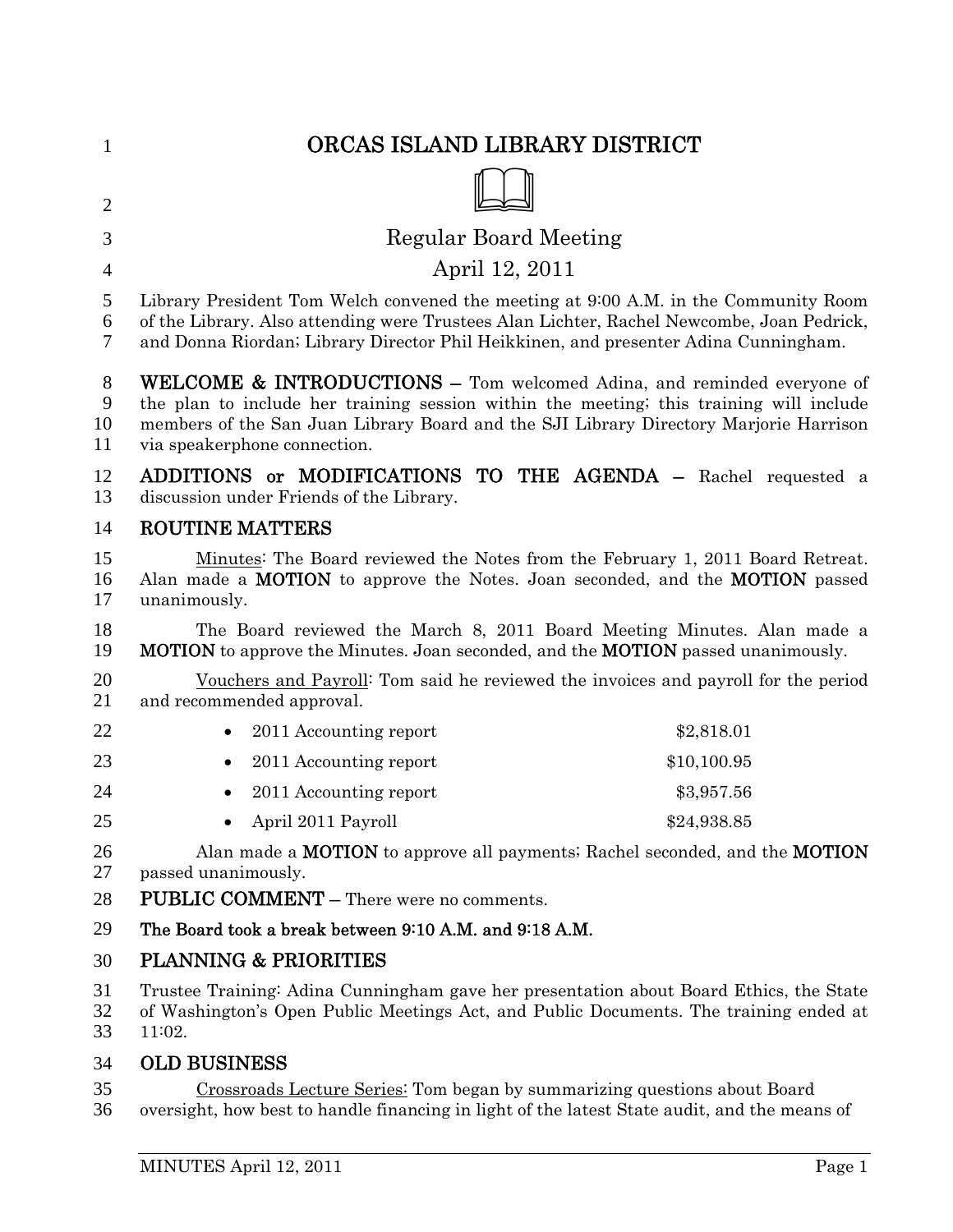paying the Crossroads' Director for the series as a consultant. Rachel discussed possible benefits of having the series under the Library umbrella. Phil summarized previous seasons, how the series benefits the community and the Library mission, and the importance of independent funding for it. He discussed adaptations based on the audit recommendations, for example, signed agreements for the Crossroads Director and speakers.

Alan asked for clarification about the audit recommendation that the Library not charge; and Phil said that this is based on public library services being free in Washington. He has an active inquiry with the State Auditors asking whether this series, as well as Library classes, can be supported by fees, as services being offered "as a convenience for the public," as stated in AGO 1992 No. 31. He mentioned additional alternatives such as the Friends or other volunteers handling all solicitation for funding, or other means of restructuring. He said he was reluctant to spend much tax revenue on the series, because it was not a major core service, but that fundraising for the series was proving successful.

Tom asked about how speakers are chosen. Donna discussed the fiscal complications, degree of value to the community, organizational issues and need for clarity, and implementation of contracts. Phil talked about a handbook in process, and importance of having the Director active on the steering committee as well as providing financial oversight. Joan said she was a bit troubled about the hybrid nature of the series, as not truly a free library program but also not an independent series. Perhaps we will need to choose one or the other. Tom brought up the possibility of getting a legal opinion. Alan said he preferred letting Phil get a response to his question to the auditors first; he added that he favored not charging for Crossroads lectures, to make sure it is not elitist. Joan asked about why the Crossroads Director is a consultant rather than a Library employee. Phil talked about the two alternatives, and why the former was chosen, mostly for simplicity's sake. The Board and Phil talked more about funding and administrative alternatives for Crossroads, in particular via the Friends. After more discussion of legal considerations, whether the series is a true library service, and oversight, the Board agreed to keep it on the agenda for May.

# NEW BUSINESS

Relevant News and Issues: Rachel discussed the plan of the Board attending a potluck from 8:30 to 10 am on Tuesday, May 24, for staff appreciation. She, Joan, Phil, and anyone else would be providing restaurant gift certificates. Tom asked Phil to remind the Board about this. Also, he said that he could attend the afternoon Friends Board meeting. Rachel offered to attend on June 14 and Donna on May 10.

Director's Report: Phil discussed the status of the disposition of the Swenson estate. The Board expressed interest in seeing a resolution, and asked Phil to encourage the Executor to accept any reasonable offer. Phil talked about Library Snapshot Day and Volunteer Appreciation Week. He said that the staff retreat on April 5, facilitated by Dan Leahy, seemed successful to everyone. He will share his own notes, as well as those from Dan Leahy. He also talked about the WLA Conference. Tom asked about the program that Phil presented on "Why Peak Oil Matters to Libraries." Phil is also the incoming WLA Secretary/Treasurer, with a budget planning meeting coming up in May. He mentioned the ferry meeting that he held with Marjorie Harrison of San Juan Library and Lou Pray of Lopez Library, at which some of the discussion included a possible shared online library system and San Juan Library's upcoming August levy lid lift election. He also overviewed the difficult economic picture at the State Library.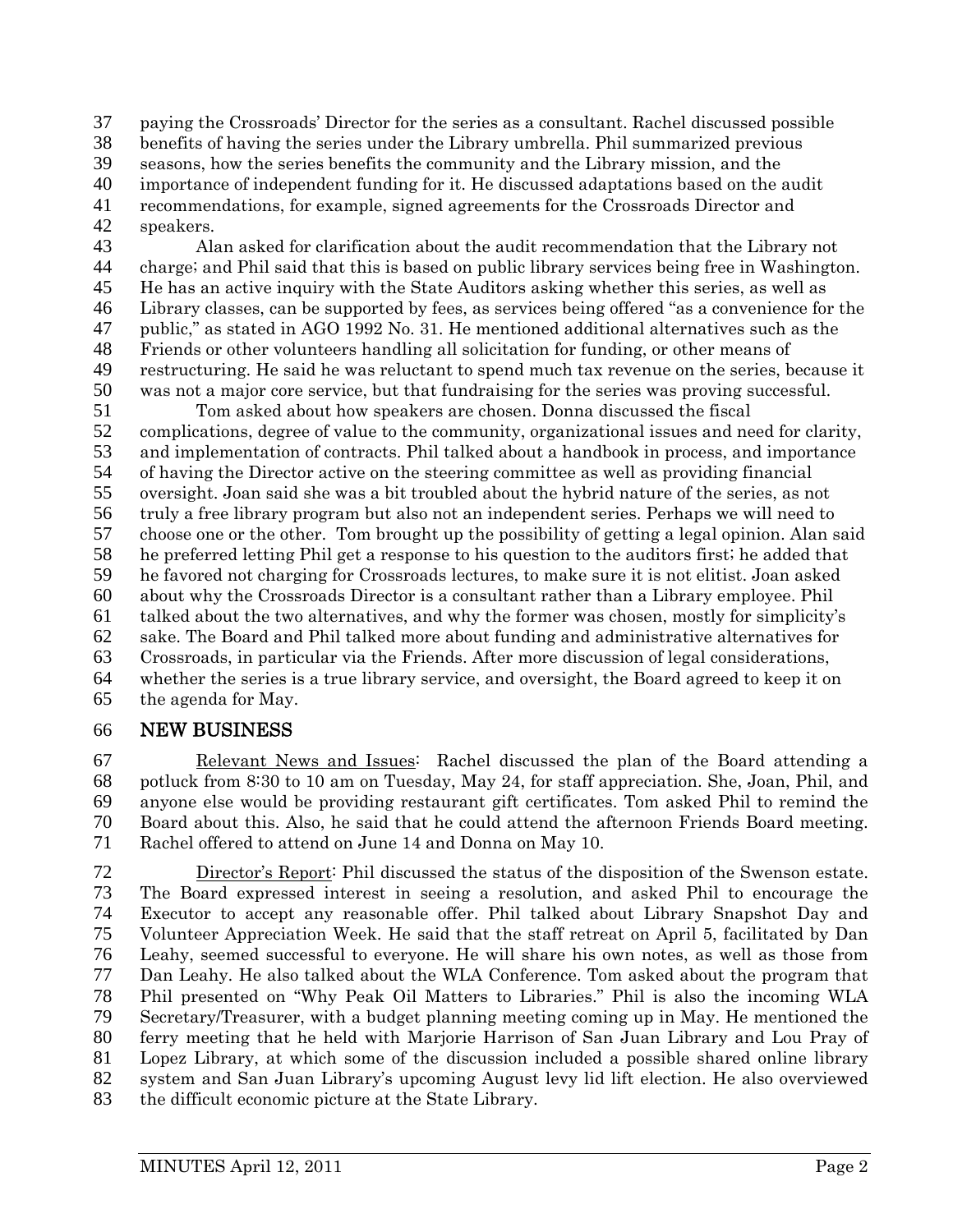Friends of the Library: No Friends members were present. Phil referred everyone to his report for current information.

# REPORTS FROM ACTIVE COMMITTEES

Collection Management: Alan said that his recent meeting of 13 people, including both current and new members of the committee, was a good one. People seemed eager to do research on possible new selections. Two of the members are high school students. The 90 tentative meeting date is the  $3<sup>rd</sup>$  Tuesday of each month. He asked the committee to consider who might serve as the Chair, preferring that it not be himself, although he plans to be an active member.

Community Relations: Rachel discussed her letter to The Sounder about staff appreciation. She has arranged for a Library Board presence at two Farmers Market Saturdays, including June 18 and July 16.

Facilities & Systems: Donna had nothing new.

Finance: Tom discussed the end-of-2010 report from OICF, summarized by volunteer Lynn Carter. The Board agreed to postpone the Library budget overview in light of time constraints.

- 100 Policy & Personnel: Joan said that a Level Three Sex Offender's request to relocate to San Juan Island was denied. She will report more on this issue more generally next month. Phil said that Marjorie Harrison of San Juan Island Library also has more detailed information about this issue.
- PUBLIC COMMENT None.
- 105 OTHER Joan asked Phil about Pierrette Guimond's concerns about landscaping
- expenses. Phil explained the OICF grant and plans for long-term planting of useful, lower-maintenance materials.

### EXECUTIVE SESSION

At 12:15, the Board moved into Executive Session for quarterly review of the Director. At

- 12:30, the Board moved back into Open Session with no action.
- There being no additional business, the meeting was adjourned at 12:30 pm.
- Submitted by Phil Heikkinen
- Approved
- \_\_\_\_\_\_\_\_\_\_\_\_\_\_\_\_\_\_\_\_\_\_\_\_\_\_\_\_\_\_\_\_\_\_\_\_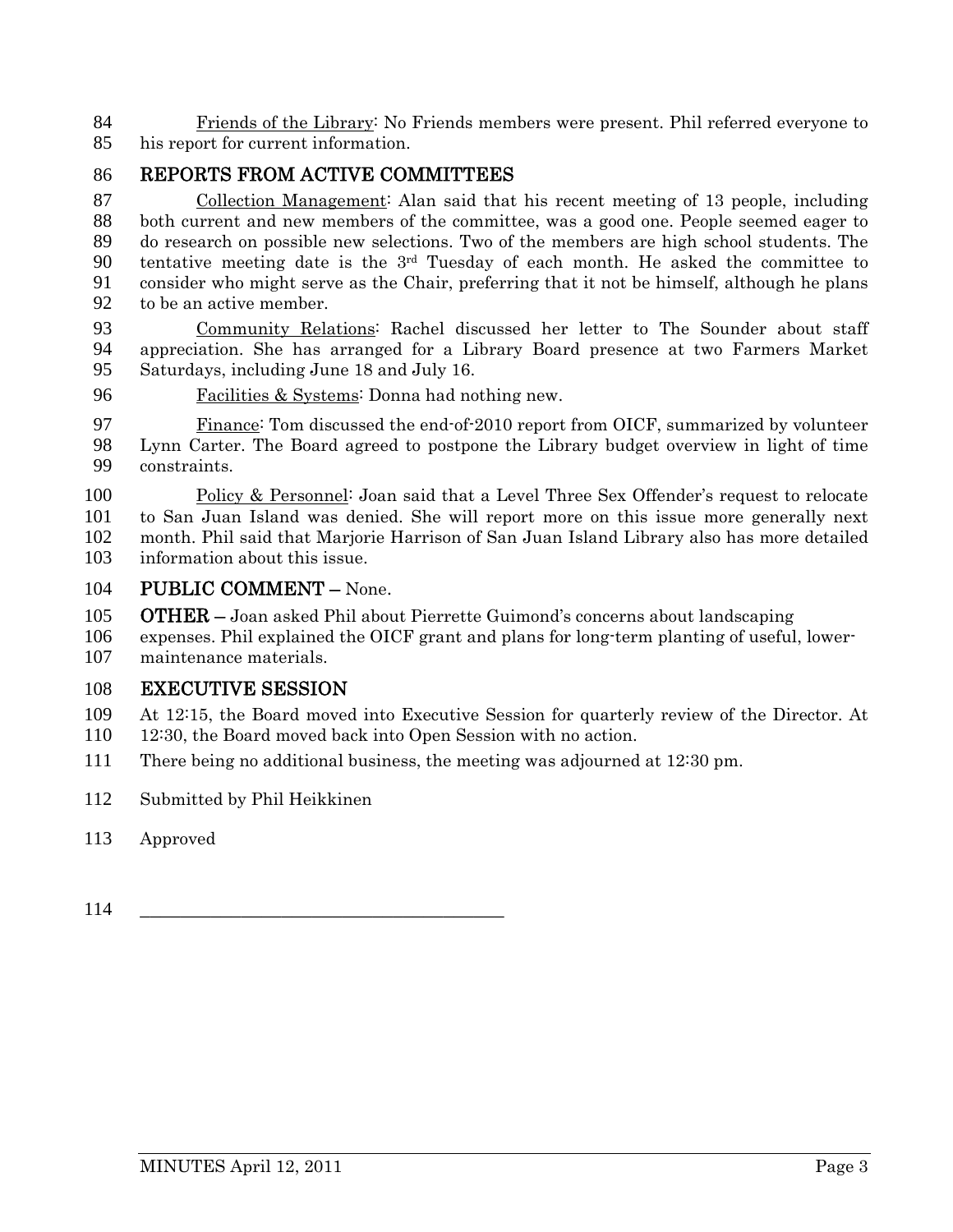| $\mathbf{1}$                           | ORCAS ISLAND LIBRARY DISTRICT                                                                                                                                                                                                                                                                                                                                                                                                                                                                                                                                                 |  |
|----------------------------------------|-------------------------------------------------------------------------------------------------------------------------------------------------------------------------------------------------------------------------------------------------------------------------------------------------------------------------------------------------------------------------------------------------------------------------------------------------------------------------------------------------------------------------------------------------------------------------------|--|
| $\overline{2}$                         |                                                                                                                                                                                                                                                                                                                                                                                                                                                                                                                                                                               |  |
| 3                                      | Regular Board Meeting                                                                                                                                                                                                                                                                                                                                                                                                                                                                                                                                                         |  |
| $\overline{4}$                         | May 10, 2011                                                                                                                                                                                                                                                                                                                                                                                                                                                                                                                                                                  |  |
| 5<br>6<br>7<br>8<br>9                  | Library President Tom Welch convened the meeting at 9:01 A.M. in the Community Room<br>of the Library. Also attending were Trustees Alan Lichter, Rachel Newcombe, Joan Pedrick,<br>and Donna Riordan; Library Director Phil Heikkinen, and staff member Mary Pugh;<br>Friends Treasurer Lynn Carter; and Eastsound Planning & Review Committee member<br>Gulliver Ranker.                                                                                                                                                                                                    |  |
| 10                                     | <b>WELCOME &amp; INTRODUCTIONS - Tom welcomed everyone.</b>                                                                                                                                                                                                                                                                                                                                                                                                                                                                                                                   |  |
| 11<br>12<br>13<br>14                   | ADDITIONS or MODIFICATIONS TO THE AGENDA - Tom added an Executive<br>Session to review the performance of a public employee pursuant to RCW 42.30.110. The<br>Session will begin at the end of the regular meeting, approximately 11:00 AM, and last<br>thirty minutes.                                                                                                                                                                                                                                                                                                       |  |
| 15<br>16                               | Alan asked to discuss the staff retreat and landscaping. Tom added these to New<br>Business.                                                                                                                                                                                                                                                                                                                                                                                                                                                                                  |  |
| 17                                     | <b>ROUTINE MATTERS</b>                                                                                                                                                                                                                                                                                                                                                                                                                                                                                                                                                        |  |
| 18<br>19<br>20                         | Minutes: The Board reviewed the April 12, 2011 Board Meeting Minutes and made<br>corrections. Rachel made a <b>MOTION</b> to approve the Minutes as corrected. Joan seconded,<br>and the MOTION passed unanimously.                                                                                                                                                                                                                                                                                                                                                           |  |
| 21<br>22                               | <u>Vouchers and Payroll</u> : Tom said he reviewed the invoices and payroll for the period<br>and recommended approval.                                                                                                                                                                                                                                                                                                                                                                                                                                                       |  |
| 23                                     | $4/21/2011$ Accounting report<br>\$8,466.07                                                                                                                                                                                                                                                                                                                                                                                                                                                                                                                                   |  |
| 24                                     | 4/26/2011 Accounting report<br>\$3,440.74                                                                                                                                                                                                                                                                                                                                                                                                                                                                                                                                     |  |
| 25                                     | \$7,877.78<br>5/4/2011 Accounting report                                                                                                                                                                                                                                                                                                                                                                                                                                                                                                                                      |  |
| 26                                     | May 2011 Payroll<br>\$25,125.20                                                                                                                                                                                                                                                                                                                                                                                                                                                                                                                                               |  |
| 27<br>28                               | Alan made a <b>MOTION</b> to approve all payments; Donna seconded, and the <b>MOTION</b><br>passed unanimously.                                                                                                                                                                                                                                                                                                                                                                                                                                                               |  |
| 29<br>30<br>31<br>32<br>33<br>34<br>35 | PUBLIC COMMENT - There were no comments. Joan asked Lynn Carter about her<br>Library volunteer position. Lynn said she works with Mary as an administrative volunteer,<br>inputting information into QuickBooks for in-house reports; updating project status; OICF<br>and Crossroads' reports; support during triennial audit periods; filing; and as a backup for<br>Mary. Mary said Lynn works four to five hours per week that would normally require<br>addition to current staff FTE's.<br>Gulliver Rankin spoke on behalf of the Eastsound Planning & Review Committee |  |
| 36                                     | (EPRC) and asked the Board to consider an information kiosk at the Library for a one-stop                                                                                                                                                                                                                                                                                                                                                                                                                                                                                     |  |

center on county information and events for the community. It would enable the public to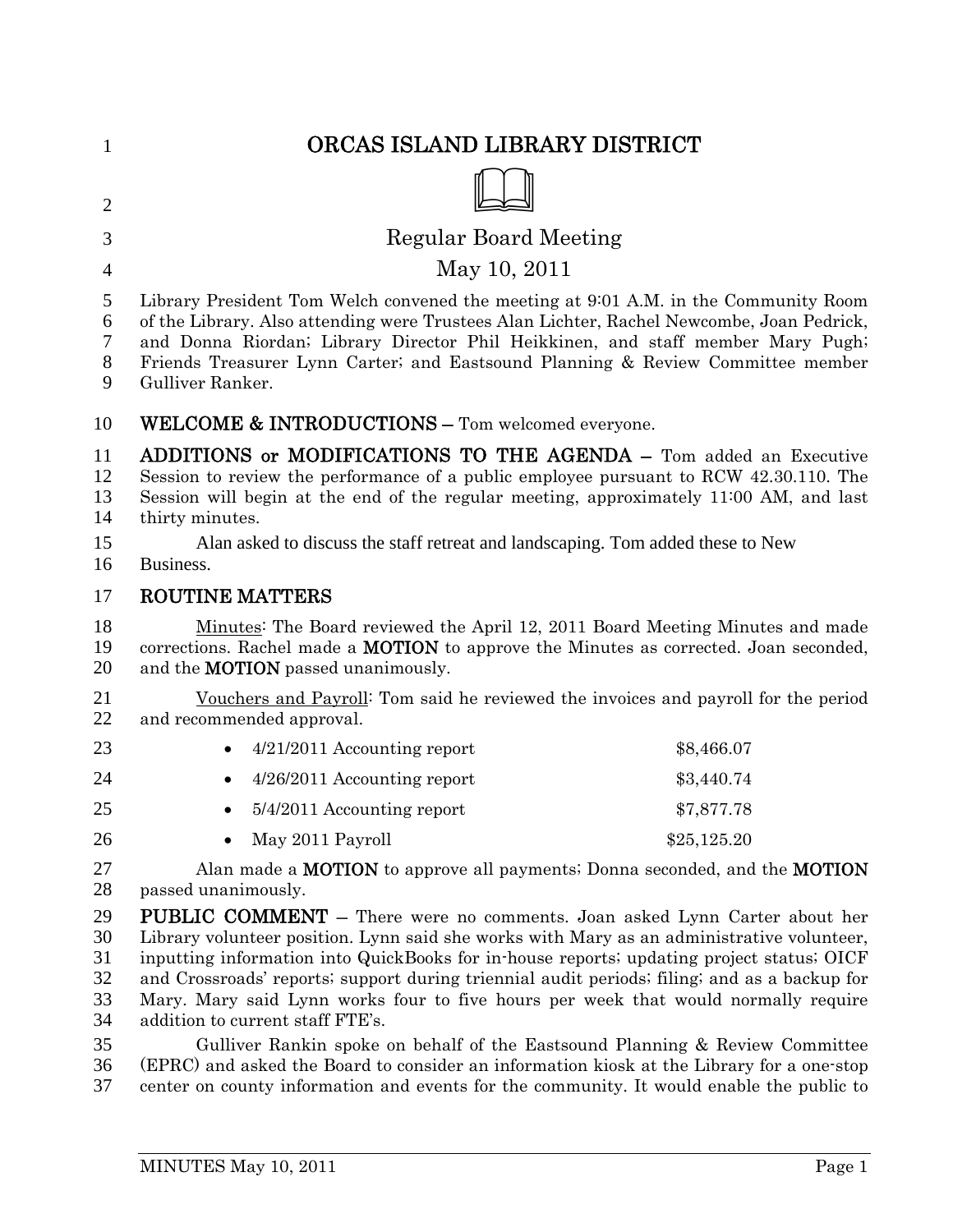see full-size maps of projects, view public documents, and leave comments. Tom asked that a written proposal be submitted through Phil.

40 PLANNING & PRIORITIES  $-$  Tom said he shared that he met with Hilary Canty of OICF about the various Library endowments. Phil also met with Hilary to discuss partnerships with OICF and other non-profits, including the Library's community calendar that is partnered with the Chamber, Whole Islands Catalog, and OICF Non-profit Directory.

# OLD BUSINESS

Crossroads Lecture Series: Phil updated the Board on the progress of implementing procedures to comply with the State Auditor's recommendations. The Board discussed fees for classes and lectures; policy updates; contract personnel versus employees for Library programs.

### The Board took a break from 10:53 AM to 11:00 AM.

### NEW BUSINESS

Relevant News and Issues: Alan asked about the Library's telephone answering system, and the staff development retreat. Alan brought to the Board's attention a possible sculpture donation for the Library grounds offered by the individual who funded the Museum sculpture. The Board asked that the donor submit a written proposal through Phil.

Director's Report: Phil said he had received the Swenson Estate disbursement. Donna asked about funds invested with the County versus OICF. Phil said we cannot direct donors; instead he lists all possible donation opportunities. Joan asked about the Big Read project. Phil said the scope was dependent on receiving a NEH grant; however, the Friends have contributed to the project and a proposal was made to OICF.

Friends of the Library: Lynn said the Friends were working on the upcoming Library Fair. Tom asked about the change in the types of books accepted for donation. Lynn explained the ever-increasing cost of disposal of unsold books and the Friends' steps to mitigate that expense. Lynn said the Friends are finalizing the process to auction special books through an EBay account.

# REPORTS FROM ACTIVE COMMITTEES

68 Collection Management: Alan said the committee will be meeting on the  $17<sup>th</sup>$ .

Community Relations: Rachel reviewed a conversation with Chamber Director Lance Evans about a Chamber meeting, and a booth at the Farmer's Saturday Market. She 71 reminded the Board about the staff potluck on the  $24<sup>th</sup>$  at 8:30 AM.

Facilities & Systems: Donna said she would like to be included in the discussions on the kiosk and sculpture. Phil said a new color multi-function printer/copier was purchased to replace the failed back-office copier; and that Tony will be replacing a file server.

Finance: Phil reviewed the income spreadsheet, charts, and budget projections.

Policy & Personnel: Joan had final drafts of the new staff and volunteer handbooks. She requested the Board's final corrections by the  $25<sup>th</sup>$ . The Board discussed possibly updating the youth privacy policy.

# PUBLIC COMMENT – None.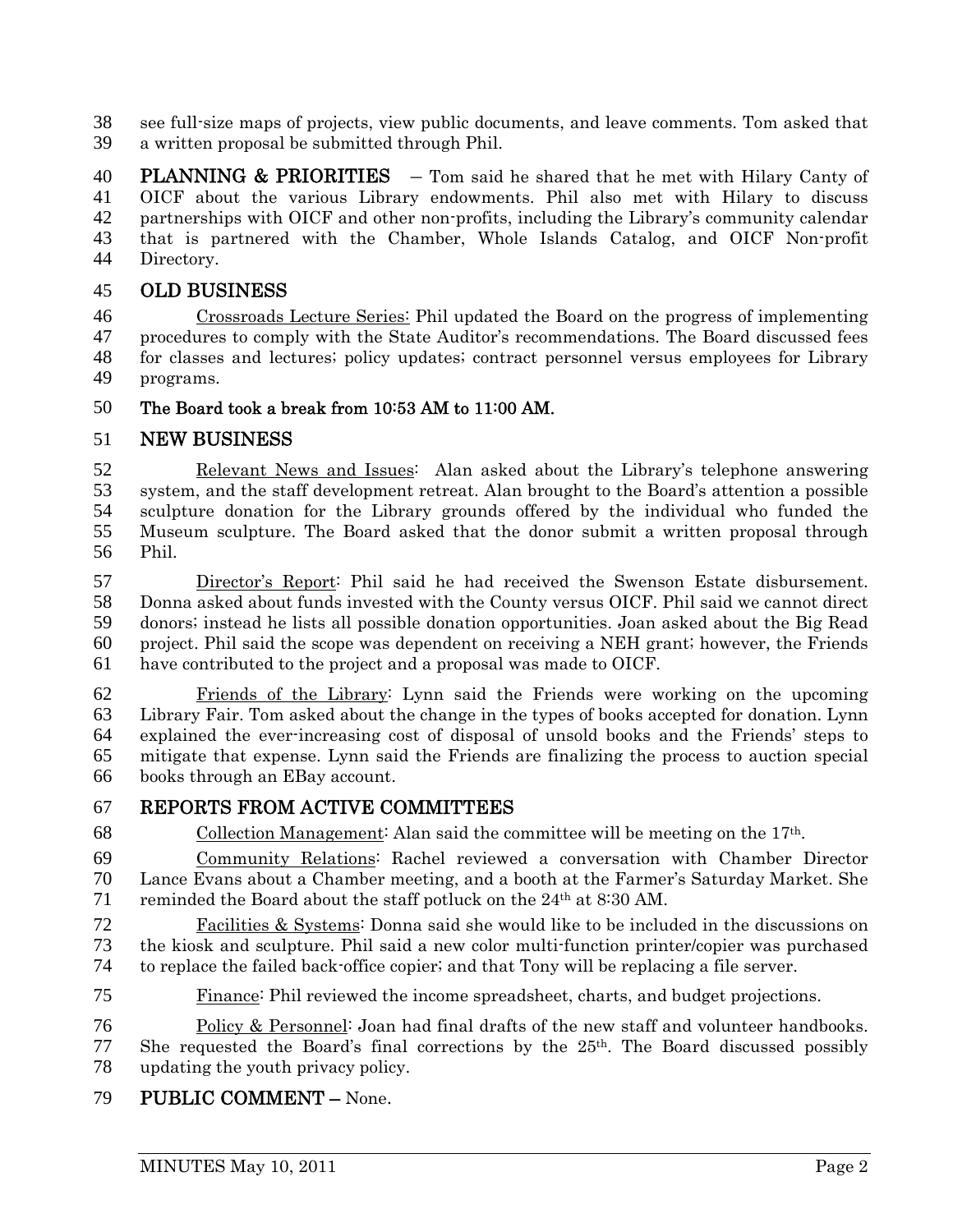# OTHER – None.

# The Board to a break between 11:20 AM and 11:35 M.

### EXECUTIVE SESSION

- 83 At 11:37 AM, the Board moved into Executive Session to review the performance of a public
- employee pursuant to RCW 42.30.110. At 11:58 AM, the Board moved back into Open Session with no action.
- There being no additional business, the meeting was adjourned at 12:00 PM.
- Submitted by Mary Pugh
- Approved

\_\_\_\_\_\_\_\_\_\_\_\_\_\_\_\_\_\_\_\_\_\_\_\_\_\_\_\_\_\_\_\_\_\_\_\_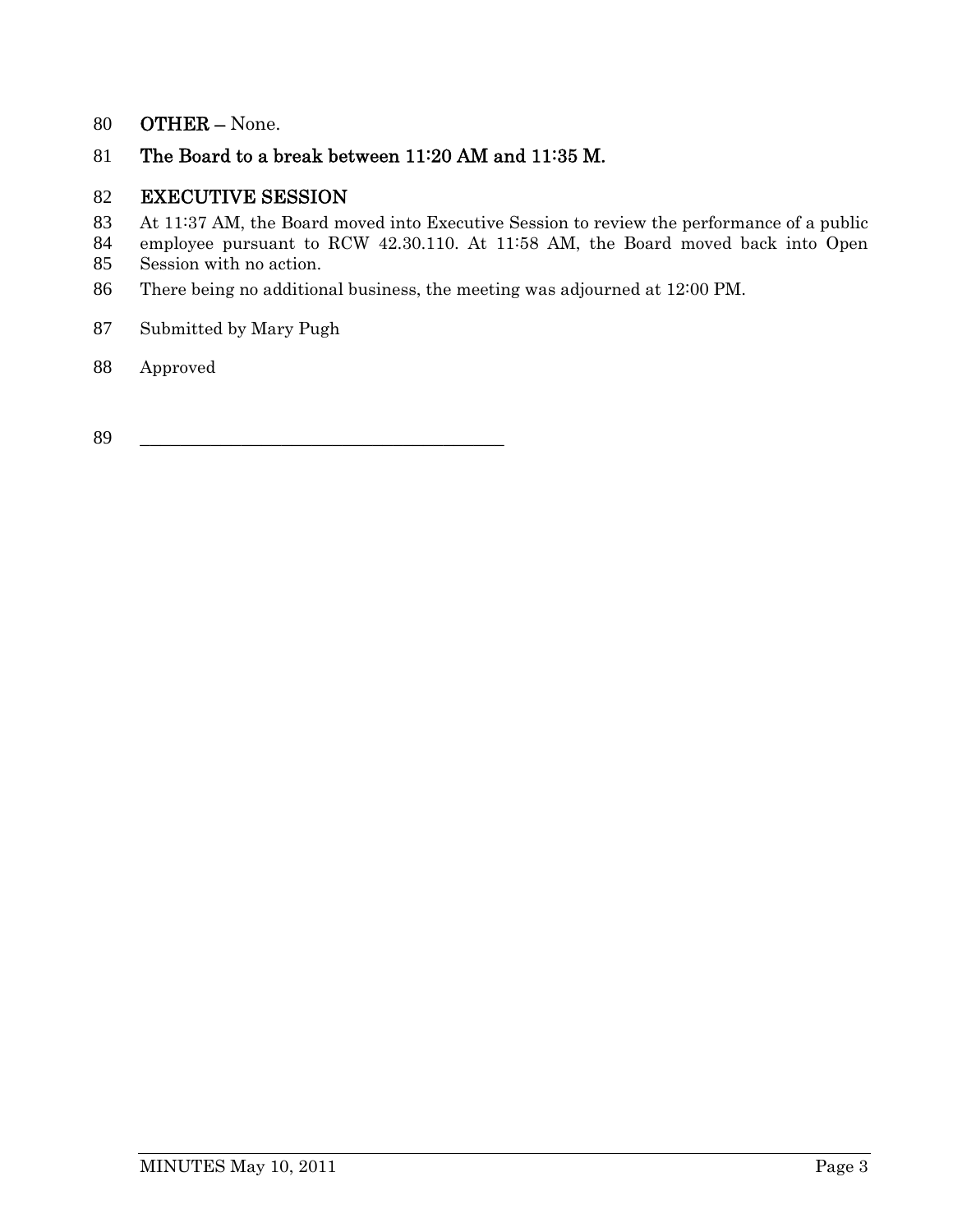| $\mathbf{1}$         | ORCAS ISLAND LIBRARY DISTRICT                                                                                                                                                                                                                                                                                       |             |
|----------------------|---------------------------------------------------------------------------------------------------------------------------------------------------------------------------------------------------------------------------------------------------------------------------------------------------------------------|-------------|
| $\overline{2}$       |                                                                                                                                                                                                                                                                                                                     |             |
| 3                    | <b>Regular Board Meeting</b>                                                                                                                                                                                                                                                                                        |             |
| 4                    | June 14, 2011                                                                                                                                                                                                                                                                                                       |             |
| 5<br>6<br>7<br>8     | Library President Tom Welch convened the meeting at 9:01 A.M. in the Community Room<br>of the Library. Also attending were Trustees Alan Lichter, Rachel Newcombe, Joan Pedrick,<br>and Donna Riordan; Library Director Phil Heikkinen, staff member Mary Pugh; and<br>Friends President Pierrette Guimond.         |             |
| 9                    | WELCOME & INTRODUCTIONS - Tom welcomed everyone.                                                                                                                                                                                                                                                                    |             |
| 10<br>11<br>12       | ADDITIONS or MODIFICATIONS TO THE AGENDA - Tom asked to review a<br>discussion he had with the president of the San Juan Library Board; this was added after<br>the Director's Report.                                                                                                                              |             |
| 13                   | <b>ROUTINE MATTERS</b>                                                                                                                                                                                                                                                                                              |             |
| 14<br>15<br>16       | Minutes: The Board reviewed the May 10, 2011 Board Meeting Minutes and made<br>corrections. Alan made a <b>MOTION</b> to approve the Minutes as corrected. Rachel seconded,<br>and the <b>MOTION</b> passed unanimously.                                                                                            |             |
| 17<br>18             | Vouchers and Payroll <sup>:</sup> Tom said he reviewed the invoices and payroll for the period<br>and recommended approval.                                                                                                                                                                                         |             |
| 19                   | 5/11/2011 Accounting report                                                                                                                                                                                                                                                                                         | \$5,191.94  |
| 20                   | 5/11/2011 Accounting report<br>$\bullet$                                                                                                                                                                                                                                                                            | \$725.00    |
| 21                   | 5/17/2011 Accounting report<br>$\bullet$                                                                                                                                                                                                                                                                            | \$3,099.73  |
| 22                   | 5/26/2011 Accounting report                                                                                                                                                                                                                                                                                         | \$1,838.51  |
| 23                   | 6/3/2011 Accounting report<br>$\bullet$                                                                                                                                                                                                                                                                             | \$6,779.67  |
| 24                   | 6/7/2011 Accounting report<br>٠                                                                                                                                                                                                                                                                                     | \$5,657.51  |
| 25                   | May 2011 Payroll                                                                                                                                                                                                                                                                                                    | \$26,403.98 |
| 26<br>27             | Joan made a <b>MOTION</b> to approve all payments; Alan seconded, and the <b>MOTION</b><br>passed unanimously.                                                                                                                                                                                                      |             |
| 28<br>29<br>30<br>31 | <b>PUBLIC COMMENT</b> – Pierrette described her ten year involvement with the Library<br>and said she is concerned about some library services that she feels are not part of the<br>Library's mission. She gave the Board a letter outlining her concerns and asked that they<br>be addressed at the July meeting. |             |
| 32                   | <b>PLANNING &amp; PRIORITIES</b> - There was no report.                                                                                                                                                                                                                                                             |             |

# NEW BUSINESS

Relevant News and Issues: There was no report.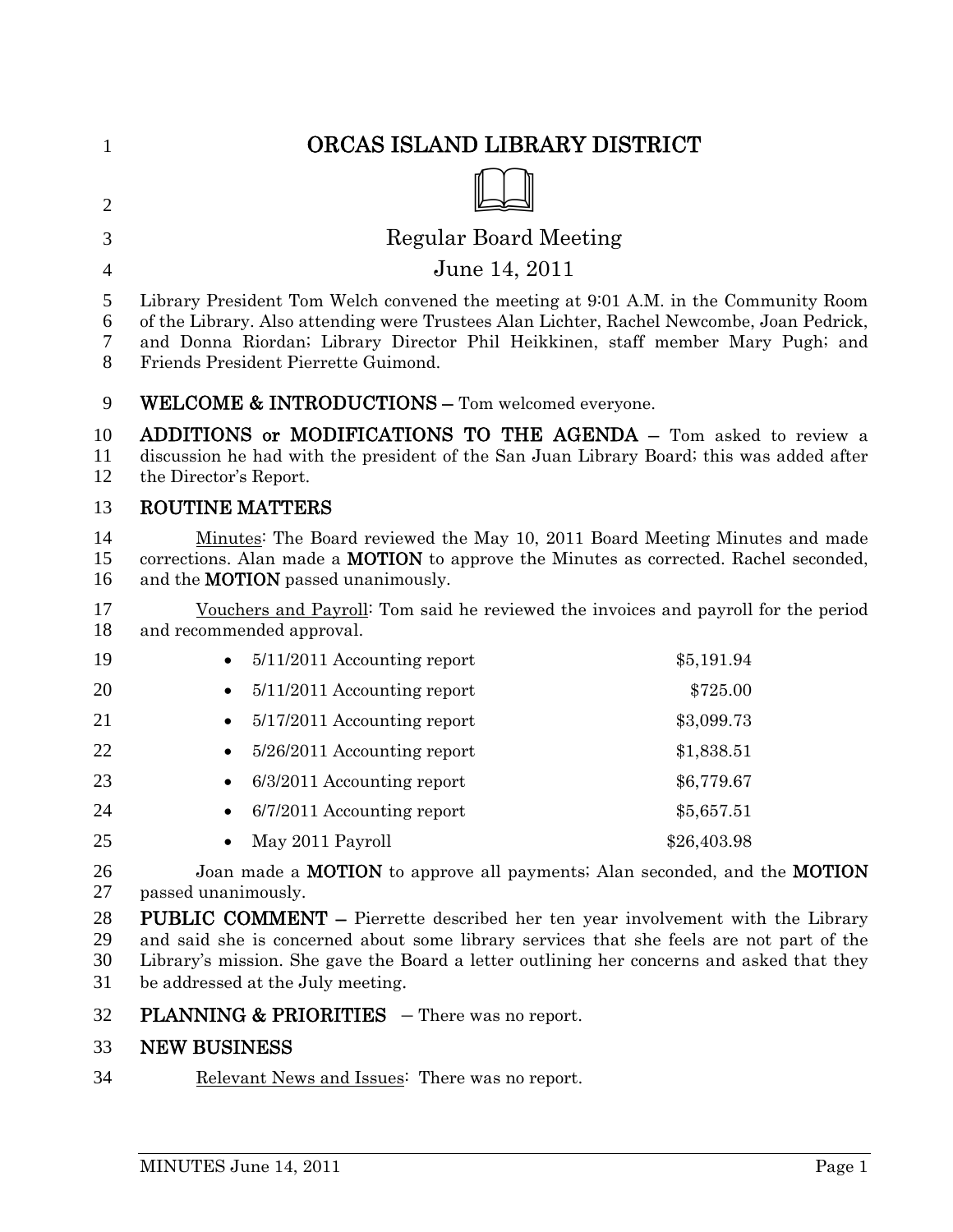Director's Report: Phil gave the Board information on an upcoming OICF workshop 36 for *Endow Orcas*; insurance coverage for volunteers, including those at Darvill's who receipt tickets for Crossroads; the 2010 end-of-year report on the Friends grant; annual report update; research into a new ILS (integrated library system), including the open-source Evergreen system.

Phil discussed the Crossroads committee status and his discussions with the steering committee about bringing the program into compliance with the Auditor's recommendations, including such ideas as finding a new umbrella organization or forming their own 501(c)(3) organization. The Board expressed concern that while the program started at the Library, it has grown more independent and might be better suited for working either independently or with another entity. Phil said he hoped to have the issue resolved by the beginning of their 2011 season in September.

Friends of the Library: Pierrette said that she has finished organizing the historical records in the workroom. She said the Friends Board will be working to define their mission and to evaluate their investment strategy. Pierrette said that the Crossroads Committee had asked if the Friends would allow the program to come under the Friends' umbrella, but no decision has been made. Pierrette said the focus is on the August Library Fair, noting how much it has changed over the years. She is concerned how eBooks will affect future Booksale.

# The Board took a break from 10:04 AM to 10:12 AM.

# REPORTS FROM ACTIVE COMMITTEES

Collection Management: Alan said he was appointed Chair of the Collection 57 Management Committee at the regular  $3<sup>rd</sup>$  Tuesday meeting, May17<sup>th</sup>. He thinks the committee is working well together.

Community Relations: Rachel said she is looking forward to the booth at the Farmer's Saturday Market.

Facilities & Systems: Donna said she would schedule a meeting with Phil and Pierrette to discuss landscaping.

Finance: 2011 GF Budget Amendment Discussion: Phil reviewed the information from the end of 2010 and the first half of 2011. The income and expense categories that have deviated from the current budget were explained, along with a proposed staffing change. He noted that the net change would only be about \$68,000 and asked if the Board preferred to not do an amendment. Tom, Joan, and Donna felt it was not necessary to do an amendment; however they like having an in-depth semi-annual review.

Policy & Personnel: Joan said the new policies are finished and thanked Donna for her help. Tom noted that the Lopez Library has a budget policy posted on its website.

PUBLIC COMMENT – Pierrette commented that the Library was one of the few districts to do an amendment and felt it was confusing. She asked about the bookmobile survey.

OTHER – None.

# The Board took a break between 10:53 AM and 11:00 M.

# EXECUTIVE SESSION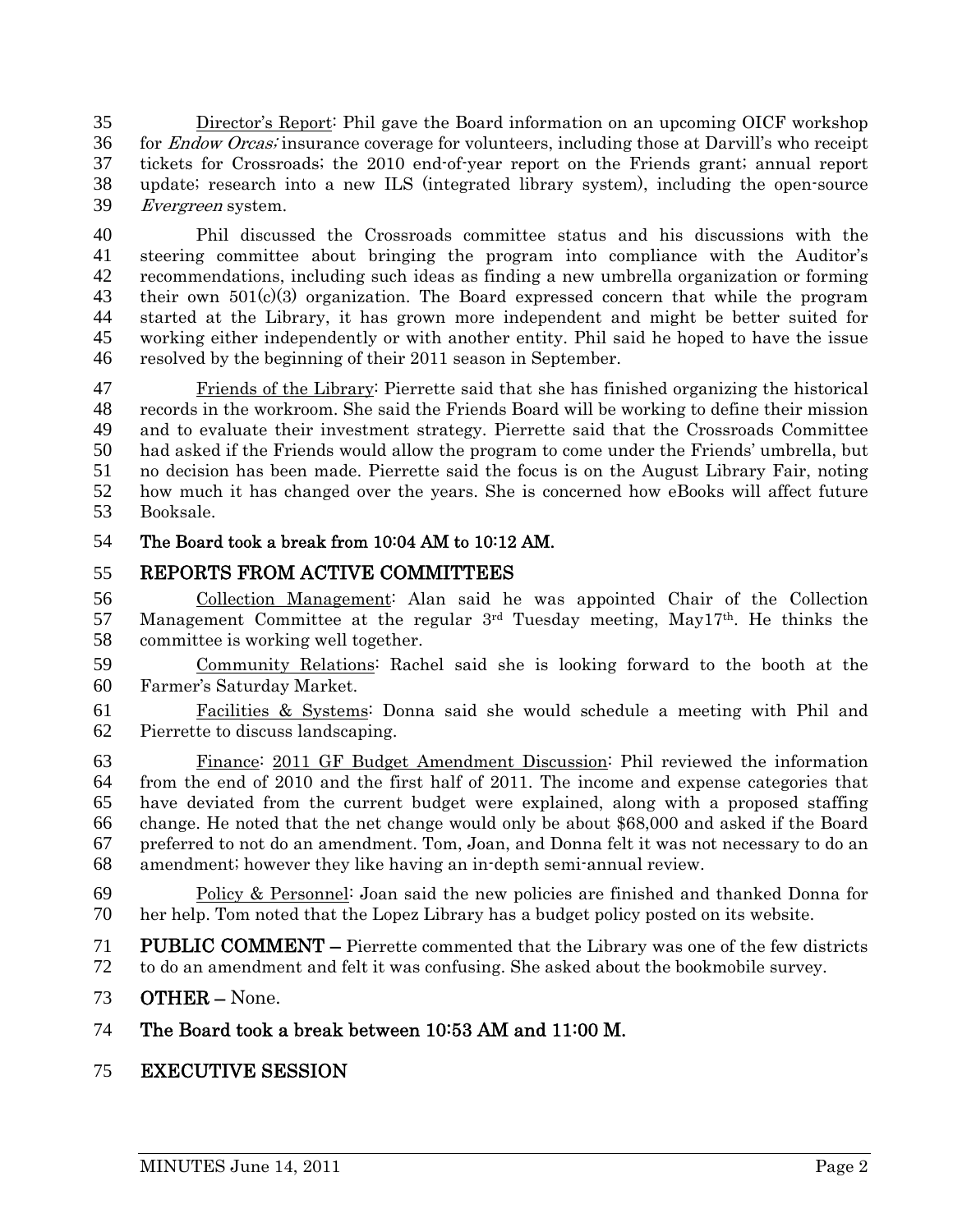- At 11:00 AM, the Board moved into Executive Session to review the performance of a public
- employee pursuant to RCW 42.30.110. At 11:45 AM, the Board moved back into Open
- Session with no action.
- There being no additional business, the meeting was adjourned at 11:50 PM.
- Submitted by Mary Pugh
- Approved

\_\_\_\_\_\_\_\_\_\_\_\_\_\_\_\_\_\_\_\_\_\_\_\_\_\_\_\_\_\_\_\_\_\_\_\_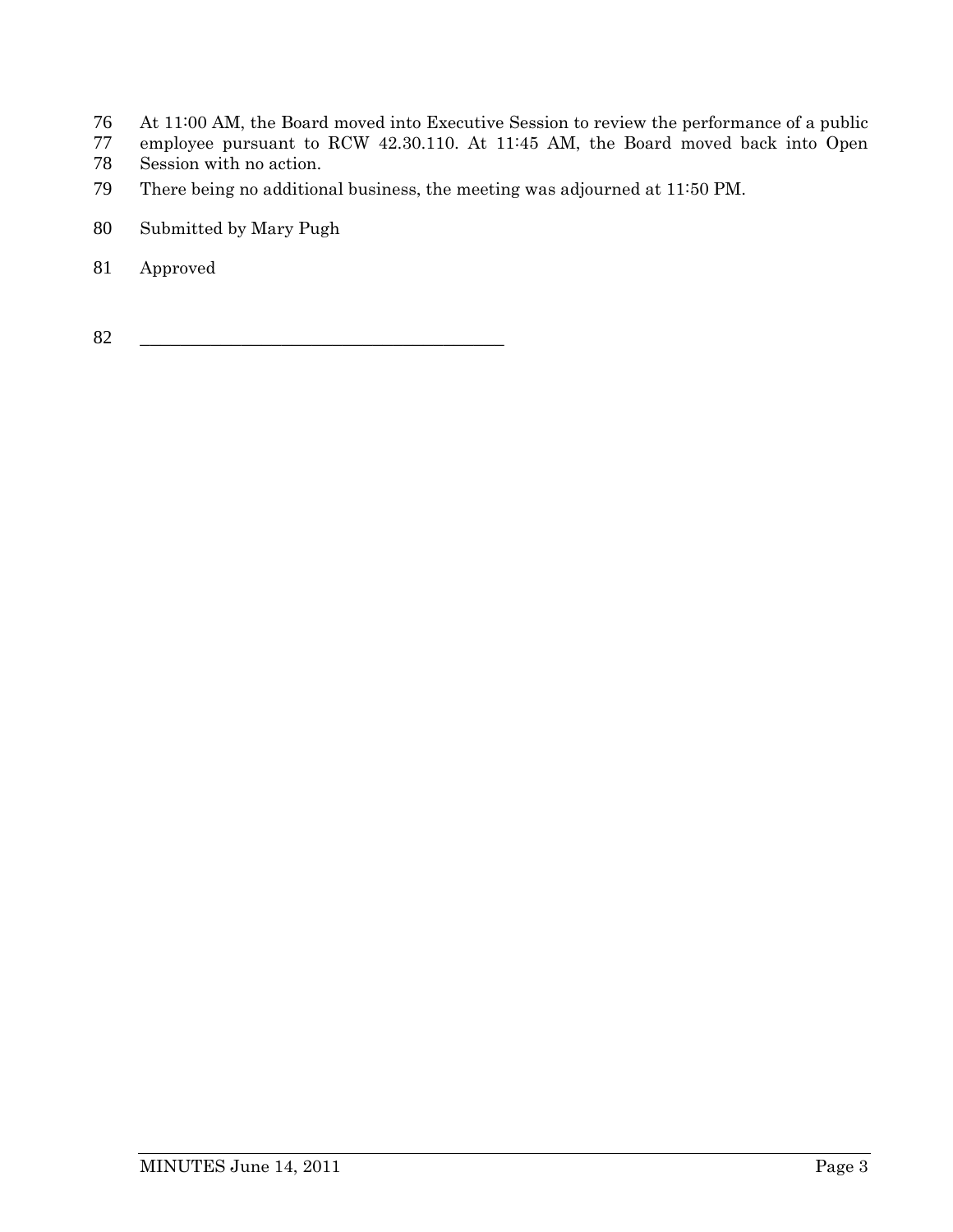| $\mathbf{1}$     | ORCAS ISLAND LIBRARY DISTRICT                                                                                                                                                                                                                                                                    |             |
|------------------|--------------------------------------------------------------------------------------------------------------------------------------------------------------------------------------------------------------------------------------------------------------------------------------------------|-------------|
| $\overline{2}$   |                                                                                                                                                                                                                                                                                                  |             |
| 3                | <b>Regular Board Meeting</b>                                                                                                                                                                                                                                                                     |             |
| $\overline{4}$   | July 12, 2011                                                                                                                                                                                                                                                                                    |             |
| 5<br>6<br>7<br>8 | Library President Tom Welch convened the meeting at 9:01 A.M. in the Community Room<br>of the Library. Also attending were Trustees Alan Lichter and Rachel Newcombe; Library<br>Director Phil Heikkinen, staff members Mary Pugh and Susannah Beck; and Friends<br>President Pierrette Guimond. |             |
| 9                | WELCOME & INTRODUCTIONS - Tom welcomed everyone.                                                                                                                                                                                                                                                 |             |
| 10<br>11<br>12   | ADDITIONS or MODIFICATIONS TO THE AGENDA - Tom asked to include<br>Crossroads after the Director's Report, and the Board's August work session under the<br>Calendar.                                                                                                                            |             |
| 13               | <b>ROUTINE MATTERS</b>                                                                                                                                                                                                                                                                           |             |
| 14<br>15<br>16   | Minutes: The Board reviewed the June 14, 2011 Board Meeting Minutes and made<br>corrections. Rachel made a <b>MOTION</b> to approve the Minutes as corrected. Alan seconded,<br>and the <b>MOTION</b> passed unanimously.                                                                        |             |
| 17<br>18         | Vouchers and Payroll <sup>:</sup> Tom said he reviewed the invoices and payroll for the period<br>and recommended approval.                                                                                                                                                                      |             |
| 19               | 6/15/2011 Accounting report                                                                                                                                                                                                                                                                      | \$2,666.65  |
| 20               | $6/21/2011$ Accounting report<br>$\bullet$                                                                                                                                                                                                                                                       | \$3,205.46  |
| 21               | 6/28/2011 Accounting report                                                                                                                                                                                                                                                                      | \$3,538.26  |
| 22               | 7/6/2011 Accounting report                                                                                                                                                                                                                                                                       | \$6,493.40  |
| 23               | July 2011 Payroll                                                                                                                                                                                                                                                                                | \$24,805.68 |
| 24<br>25         | Alan made a <b>MOTION</b> to approve all payments; Rachel seconded, and the <b>MOTION</b><br>passed unanimously.                                                                                                                                                                                 |             |
| 26<br>27<br>28   | <b>PUBLIC COMMENT –</b> Pierrette said she met with Kevin Sloan and Phil to develop<br>a landscaping proposal that will maintain the Library grounds for two years. Phil<br>said at first glance the proposal would be a win-win for everyone.                                                   |             |
| 29               | <b>PLANNING &amp; PRIORITIES</b>                                                                                                                                                                                                                                                                 |             |
| 30<br>31         | Annual Report for 2010: Phil reviewed the draft report with the Board and discussed the<br>bulk mailing.                                                                                                                                                                                         |             |
| 32               | <b>NEW BUSINESS</b>                                                                                                                                                                                                                                                                              |             |
| 33               | Relevant News and Issues: There was no report.                                                                                                                                                                                                                                                   |             |
|                  |                                                                                                                                                                                                                                                                                                  |             |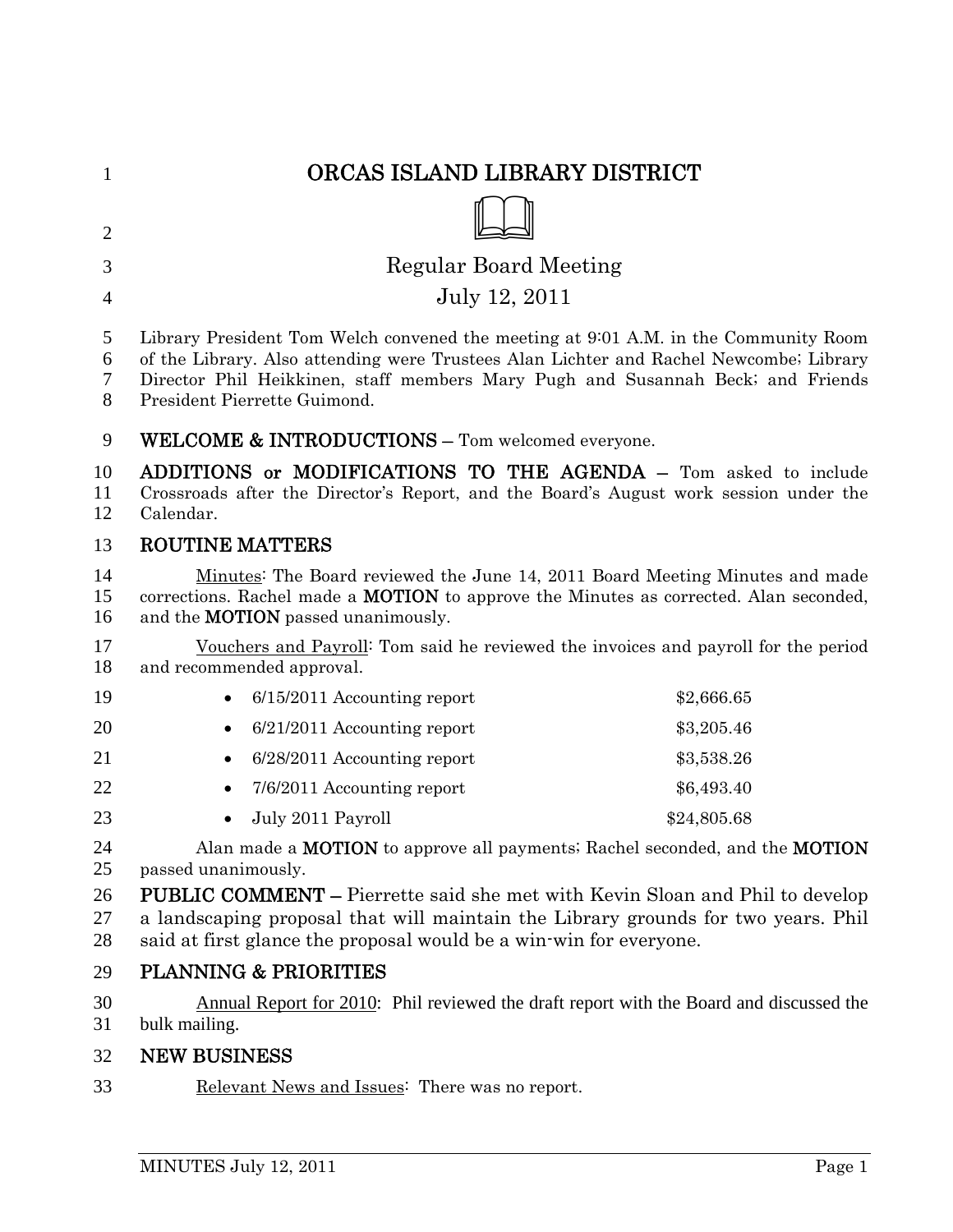Director's Report: Phil answered questions on his written report. He discussed with the Board staff responsibilities and chain of command; Tom requested a written report for the August meeting about how an Assistant Director position might look. The Board discussed the Horizon lost item report; the State Auditor's report on cash handling, programs, and classes; and how Lopez and San Juan might share the ILS (integrated library system).

#### The Board took a break from 9:44 AM to 9:54 AM.

The Board questioned the need to change the contract custodial to a staff position. Phil expressed his concern that the job currently skirts the edges of the definition for a contract position as set by the State. Phil said that, even with benefits, the change would be close to revenue neutral. Rachel could see the benefit of having a cohesive staff, but questioned whether the updated policy requiring public notice would come into play. Tom felt it is the Board's responsibility to review the profile of the staff. Phil felt that while technically staffing choices are his responsibility, and the change in position would meet the needs for building maintenance, he would not be inclined to pursue this change if the majority of the Board is in dissent. Tom requested the item be on the August agenda. Rachel will meet with Phil about moving the discussion forward.

Alan asked if the Library was eligible for additional grants from the Orcas Island Community Foundation (OICF). Phil said that we could apply for more; however, he noted the Library's financial health and felt there were more needy applicants in the community.

Crossroads Lecture Series: Tom asked about the status of the Crossroads program fulfilling the State Auditor's requirement for free programming. Phil said the Friends would consider a written proposal after they finish with the August Library Fair. It is also possible another organization (Orcas Center, The Fun House) might take it over. Finally, 58 the committee is looking at forming a  $501(c)(3)$ . Phil hopes to have a resolution this year.

Friends of the Library: Pierrette said they are gearing up for the August Library Fair; she had the 2011 poster and volunteer sign-up sheets. She said they have fewer books for sale this year and hopes there will not be a problem with unsold books. Pierrette said some of the Friends are cautious about accepting the Crossroads program because of liability and their tax status.

### REPORTS FROM ACTIVE COMMITTEES

Collection Management: There was no report.

Community Relations: Rachel described her "meet and greet" at the Saturday Farmers' Market.

Facilities & Systems: There was no report.

Finance: 2011 GF Budget Amendment Discussion: Tom reviewed the question of whether to do a budget amendment. The Board agreed it was helpful to review the financial picture mid-year; however they did not see the need for a formal budget amendment.

73 Policy & Personnel: There was no report.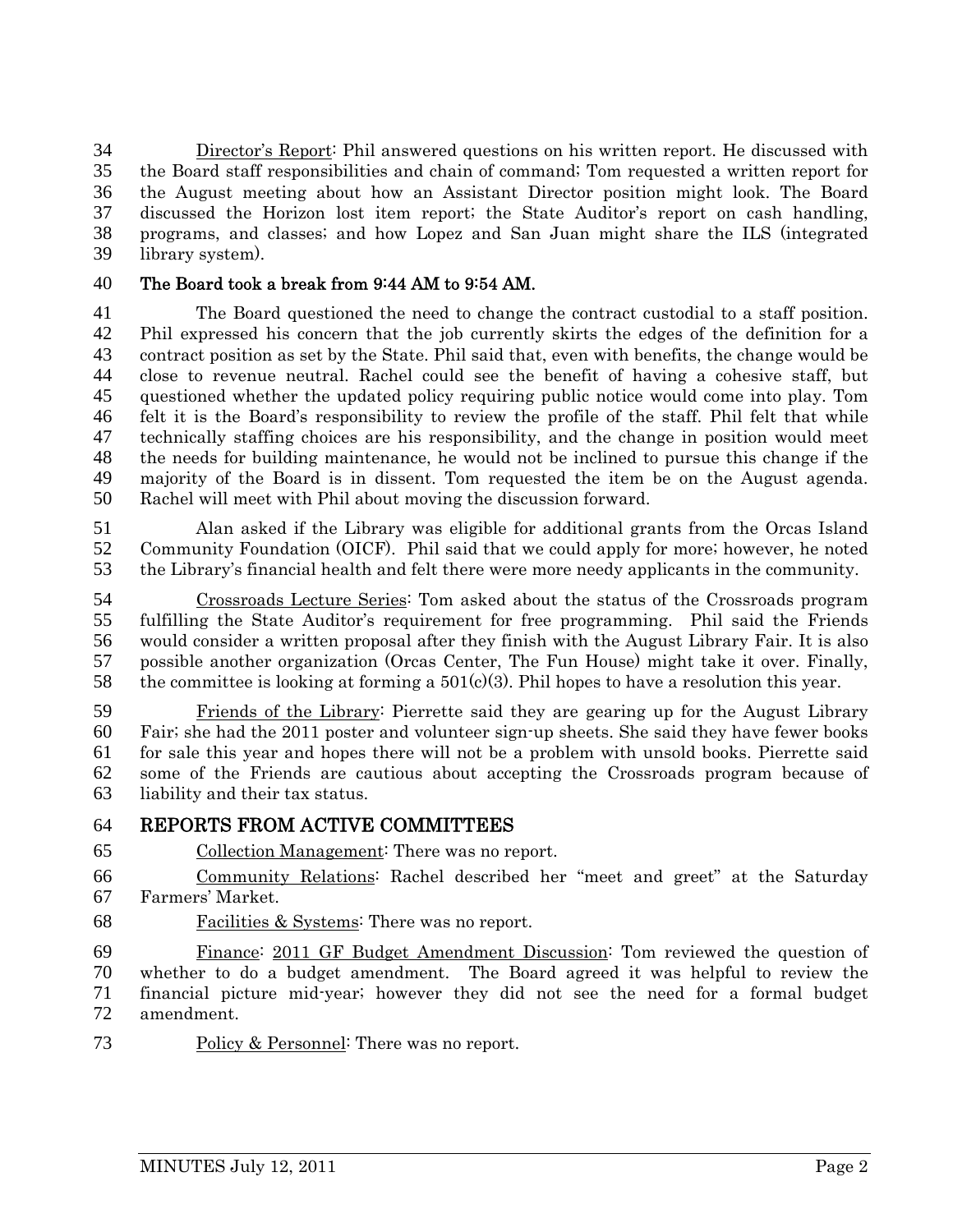74 PUBLIC COMMENT – Pierrette said the Board should carefully consider the change in custodian because she knows an RFP would result in higher costs, due to higher prevailing wages in the open market.

# OTHER – None.

CALENDAR – The board set the August work session to follow the regular meeting

79 on August  $9<sup>th</sup>$ , ending at 2:30. The Board is to email Phil on agenda items. Alan would like to include a discussion on expansion.

There being no additional business, the meeting was adjourned at 11:50 PM.

- Submitted by Mary Pugh
- Approved
- \_\_\_\_\_\_\_\_\_\_\_\_\_\_\_\_\_\_\_\_\_\_\_\_\_\_\_\_\_\_\_\_\_\_\_\_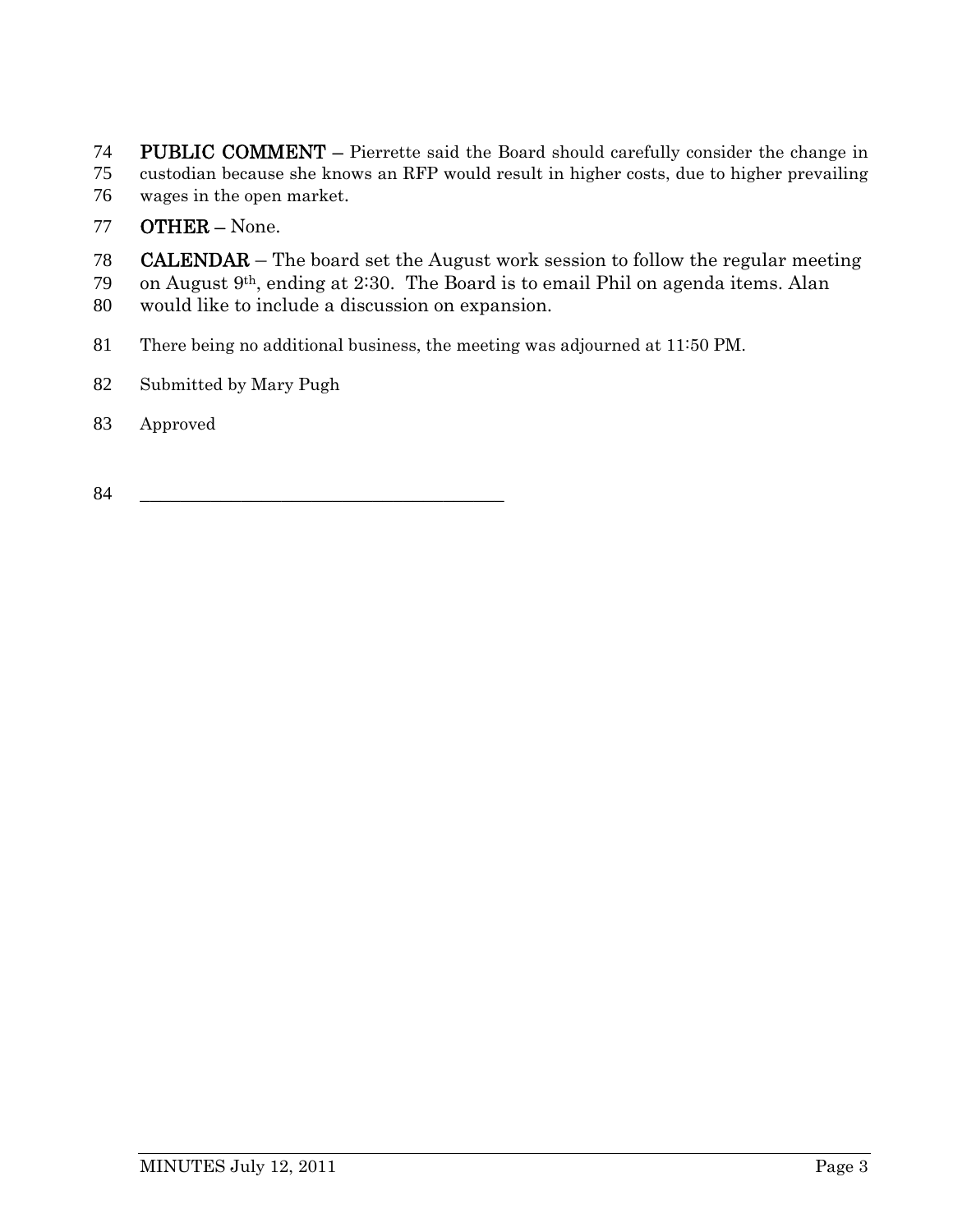| 1                | ORCAS ISLAND LIBRARY DISTRICT                                                                                                                                                                                                                                                                                                              |
|------------------|--------------------------------------------------------------------------------------------------------------------------------------------------------------------------------------------------------------------------------------------------------------------------------------------------------------------------------------------|
| $\overline{2}$   |                                                                                                                                                                                                                                                                                                                                            |
| 3                | <b>Regular Board Meeting</b>                                                                                                                                                                                                                                                                                                               |
| $\overline{4}$   | <b>August 9, 2011</b>                                                                                                                                                                                                                                                                                                                      |
| 5<br>6<br>7<br>8 | Library President Tom Welch convened the meeting at 9:02 A.M. in the Community Room<br>of the Library. Also attending were Trustees Alan Lichter, Rachel Newcomb, Joan Pedrick<br>and Donna Riordan; Library Director Phil Heikkinen, staff members Mary Pugh, Nita<br>Couchman, and Susannah Beck; and Friends Secretary Jean Soderquist. |
| 9                | <b>WELCOME &amp; INTRODUCTIONS - Tom welcomed everyone.</b>                                                                                                                                                                                                                                                                                |
| 10<br>11<br>12   | <b>ADDITIONS or MODIFICATIONS TO THE AGENDA –</b> Phil asked to discuss the<br>Community Room Policy, which Tom added after the Director's Report. The Board had no<br>change to the Retreat Agenda.                                                                                                                                       |
| 13               | <b>ROUTINE MATTERS</b>                                                                                                                                                                                                                                                                                                                     |
| 14<br>15<br>16   | Minutes: The Board reviewed the July 12, 2011 Board Meeting Minutes. Alan made<br>a MOTION to approve the Minutes as presented. Rachel seconded, and the MOTION<br>passed unanimously, with Joan and Donna abstaining.                                                                                                                     |
| 17<br>18         | Vouchers and Payroll <sup>:</sup> Tom said he reviewed the invoices and payroll for the period<br>and recommended approval.                                                                                                                                                                                                                |
| 19               | 7/12/2011<br>\$1,937.84<br><b>Invoice Accounting Report</b>                                                                                                                                                                                                                                                                                |
| 20               | 7/19/2011 Invoice Accounting Report<br>\$5,220.78                                                                                                                                                                                                                                                                                          |
| 21               | 7/21/2011 Invoice Accounting Report<br>\$1,515.12                                                                                                                                                                                                                                                                                          |
| 22               | <b>Invoice Accounting Report</b><br>\$3,103.98<br>7/26/2011                                                                                                                                                                                                                                                                                |
| 23               | 7/26/2011<br>\$6.97<br><b>Invoice Accounting Report</b>                                                                                                                                                                                                                                                                                    |
| 24               | 8/2/2011<br><b>Invoice Accounting Report</b><br>\$3,874.23                                                                                                                                                                                                                                                                                 |
| 25               | Payroll<br>\$26,017.44<br>August 2011                                                                                                                                                                                                                                                                                                      |
| 26               | Alan made a MOTION to approve all payments; Rachel seconded, and the MOTION                                                                                                                                                                                                                                                                |
| 27               | passed unanimously.                                                                                                                                                                                                                                                                                                                        |
| 28               | <b>PUBLIC COMMENT - None.</b>                                                                                                                                                                                                                                                                                                              |
| 29               | <b>PLANNING &amp; PRIORITIES</b>                                                                                                                                                                                                                                                                                                           |
| 30               | COLA: Tom said that every year during the Budget process the Board grapples with the                                                                                                                                                                                                                                                       |
| 31               | staff compensation element and he wanted to have a more thoughtful discussion for the 2012                                                                                                                                                                                                                                                 |
| 32<br>33         | Budget. Rachel said she reviewed archived Minutes and would encourage the Board to have<br>respectful discussions and not add subjective comments, i.e., living on Orcas is a benefit, and                                                                                                                                                 |

35 Joan felt that staff compensation consists of two distinct areas: 1) a stable pay structure 36 based on standard performance evaluations; and 2) COLA that allows for the same purchasing 37 power from year to year. She does not believe it is fair to decide during budget preparations if

34 people having to take financial responsibility for being able to live on Orcas.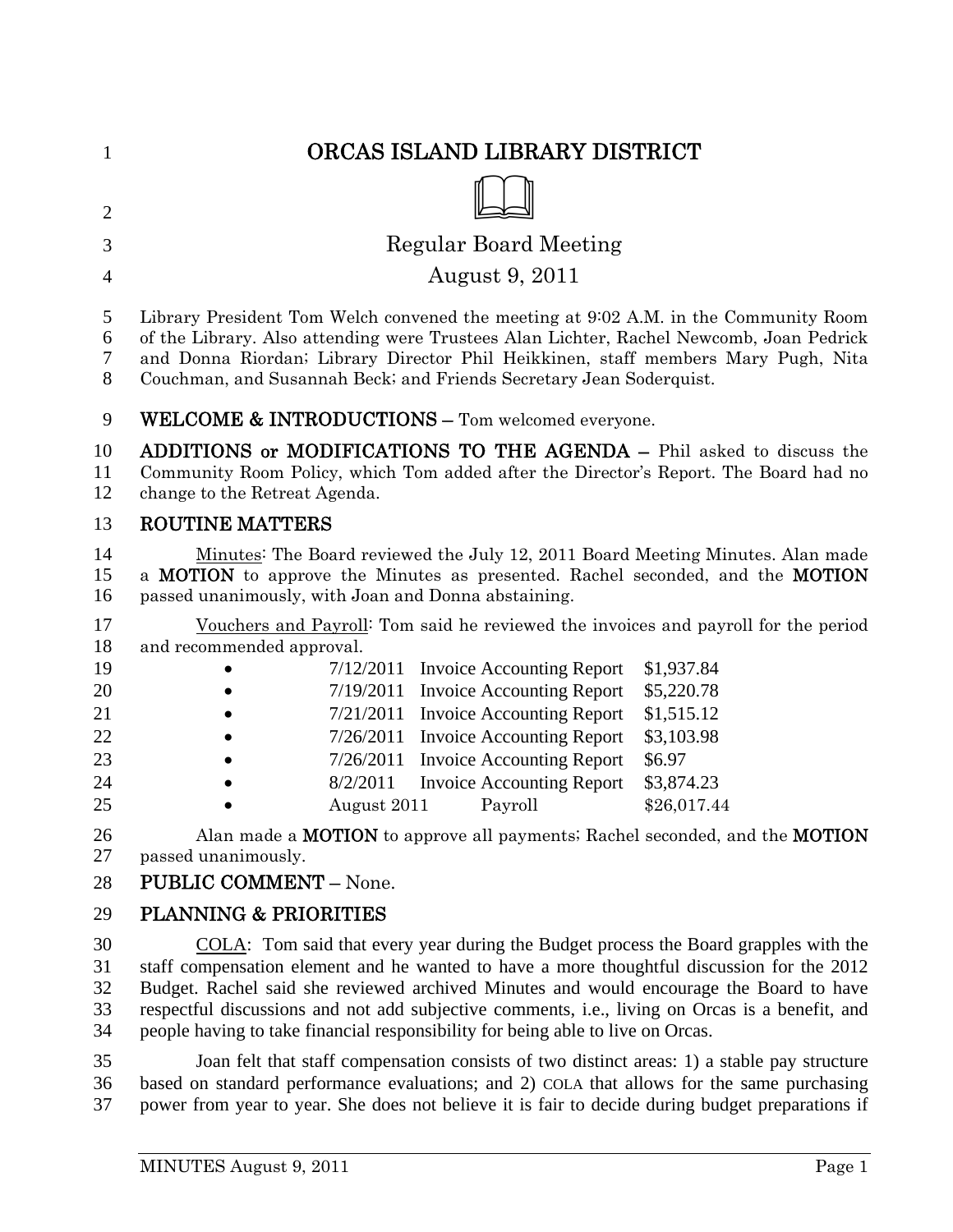38 there is enough to increase staff pay and/or give a COLA. Joan said that a pay structure would 39 remove the yearly uncertainty, would be across the board as long as normal job standards were 40 met, and not be subject to a director's review.

41 Phil agreed, commenting that this is the type of approach he has followed during budget 42 cycles, both in terms of across-the-board merit increases and a consistent approach to COLAs.

43 Alan was concerned that having an established structure would be detrimental in bad 44 economic times, such as now, citing the County's furlough days. Joan responded that there might 45 be an occasion where an exception would be implemented; however, the structure would work in 46 most instances. Donna asked about rewarding exceptional performance. Joan said that both could 47 be adopted within a policy and could use additional leave or compensatory time to recognize 48 exceptional performance. Alan suggested it could include continuing education and/or 49 conference attendance recognition.

50 Joan, Donna, and Alan will work with Phil on possible policy updates in various areas 51 related to staff compensation.

52 Optimal Staffing Profile: Custodian: The Board had questions on Phil's proposal to add a 53 staff position for Custodian, including: posting the position; pay scale; benefits; position hours; 54 keeping a contract position; and requirement for a contract position.

# 55 The Board took a break from 9:56 AM to 10:03 AM.

### 56 NEW BUSINESS

57 Relevant News and Issues: FOIL Membership for Board Members: Rachel 58 encouraged the Board to become members of the Friends.

59 Board Policies – Advanced Degree & Longevity: The Board discussed how and when 60 a staff member's position might be upgraded.

61 Director's Report: Phil answered questions on his written report, including the 62 missing items report; the music collection; the updated policy manual; and rights of privacy 63 for children versus adults.

Meeting Room Policy: Phil asked the Board to consider a change in the meeting room policy that would allow for assessing a fee to use the room in cases where an instructor is charging a fee for a class. The Board reviewed the draft and had questions about different scenarios. Donna will work with Phil to review the language and bring it to the September meeting.

Crossroads Lecture Series: Tom asked about the status of the Crossroads program fulfilling the State Auditor's requirement for free programming. Phil said the Friends would consider a written proposal after they finish with the August Library Fair. It is also possible another organization (Orcas Center, The Fun House) might take it over. Finally, 73 the committee is looking at forming its own  $501(c)(3)$ . Phil hopes to have a resolution this 74 year.

75 Friends of the Library: Jean Soderquist reported on the results of Library Fair. Alan 76 will attend the August Friends meeting, and Rachel the September meeting.

### 77 The Board took a break from 11:00 AM to 11:10 AM.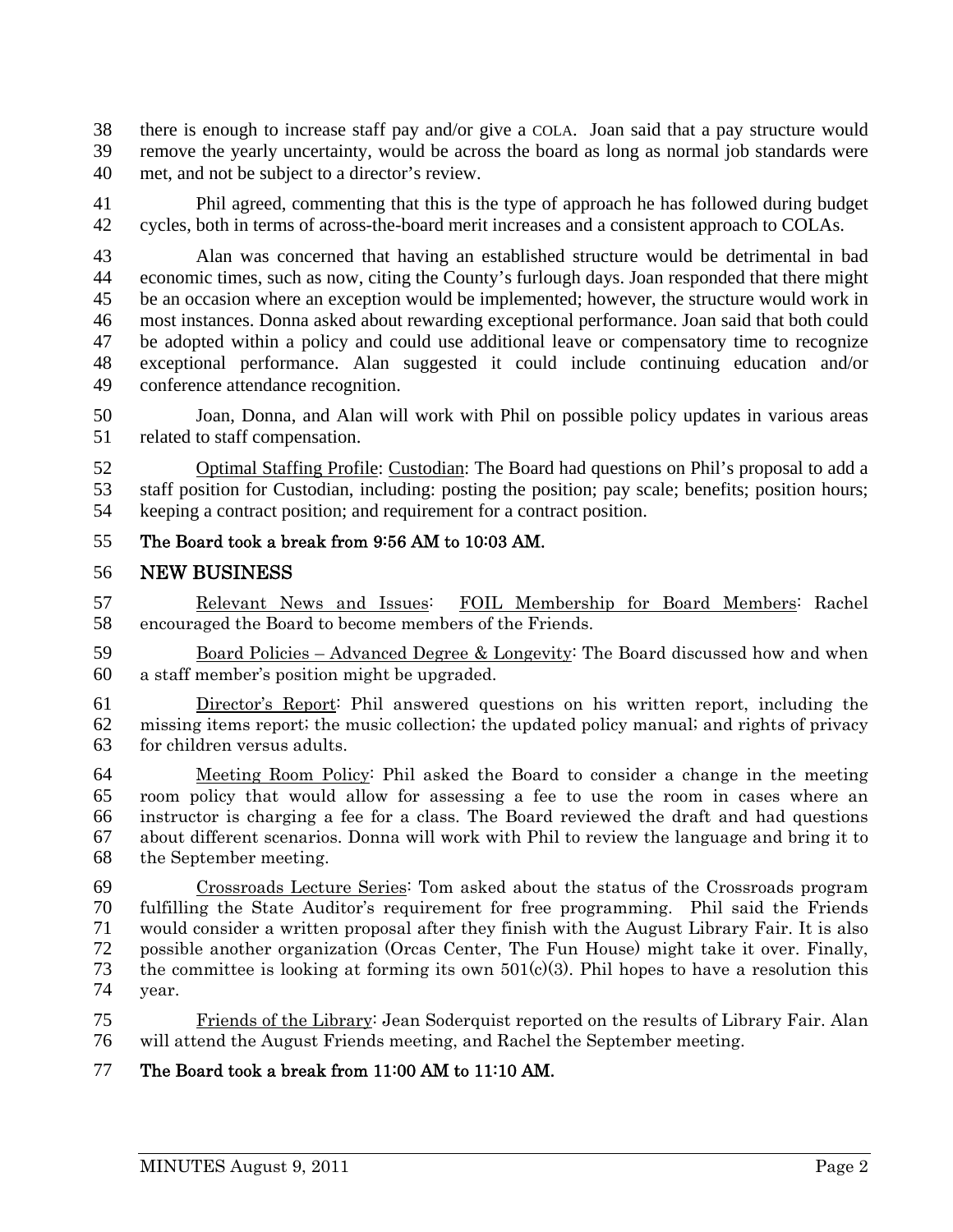# REPORTS FROM ACTIVE COMMITTEES

Collection Management: Alan said the committee is on hiatus for the summer.

Community Relations: Rachel said the second "meet and greet" at the Saturday Farmers' Market was a success.

Facilities & Systems: Donna asked about the extension of the Library's wireless service to other venues. Phil said that the K-20 program does not allow for a "sublet" of the resources.

Finance: Tom discussed the upcoming levy for the San Juan Library.

Policy & Personnel: Joan said she is meeting with Phil on the Administrative Assistant reclassification. She also plans one-on-one meetings with the staff.

- PUBLIC COMMENT None.
- OTHER None.

The Board took a break from 11:21 AM to 11:56 AM.

# BOARD RETREAT WORK SESSION

Tom convened the Board Retreat at 11:56, and reviewed the agenda.

Building Addition: Tom gave an overview of past thinking regarding adding onto the building, including cost, uses for the additional space, and the concept of incremental expansion.

Trustees commented on such issues as support for the idea and costs of an addition; potential for private funding; best approaches to the public in exploring the options, such as surveys, focus groups, need assessments; the idea of naming rights; how best to form a building committee; possible role of a new library foundation; importance of a clear statement of need; preference over talking about uses for new space rather than using the word "expansion"; incremental operating costs; what order of steps to follow for this process; how best to accept donations, whether to the Library directly, to the Friends, or to a foundation; and the advantages of holding a design charette.

Next steps: Tom and Alan will meet and lay out alternatives, including approaches for fundraising.

Library Board Committees: Tom asked for discussion and thoughts about how to include community members as appropriate for the Board's various areas of responsibility, especially in the case of special projects. Phil agreed with the idea of a project-based approach to using volunteers in order to help them focus, rather than asking them to stay up to speed on ongoing tasks. Donna asked Phil to provide names of people who have been involved with and interested in facility and grounds issues.

Staffing Profile: Phil asked for Board feedback about the idea of moving our current contracted custodial services to a staff position. During discussion, it was clear that most of the Trustees felt that there would be more problems than benefits to such a change. Phil said that based on the feedback he would be unlikely to make this change.

The Board also discussed the idea of adding an Assistant Director position, and how that might best be implemented. The Trustees favored the idea, and had a variety of thoughts about how best to configure this position with regard to level of supervisory responsibilities, the possibility of making it a rotating position among all qualified staff, and what types of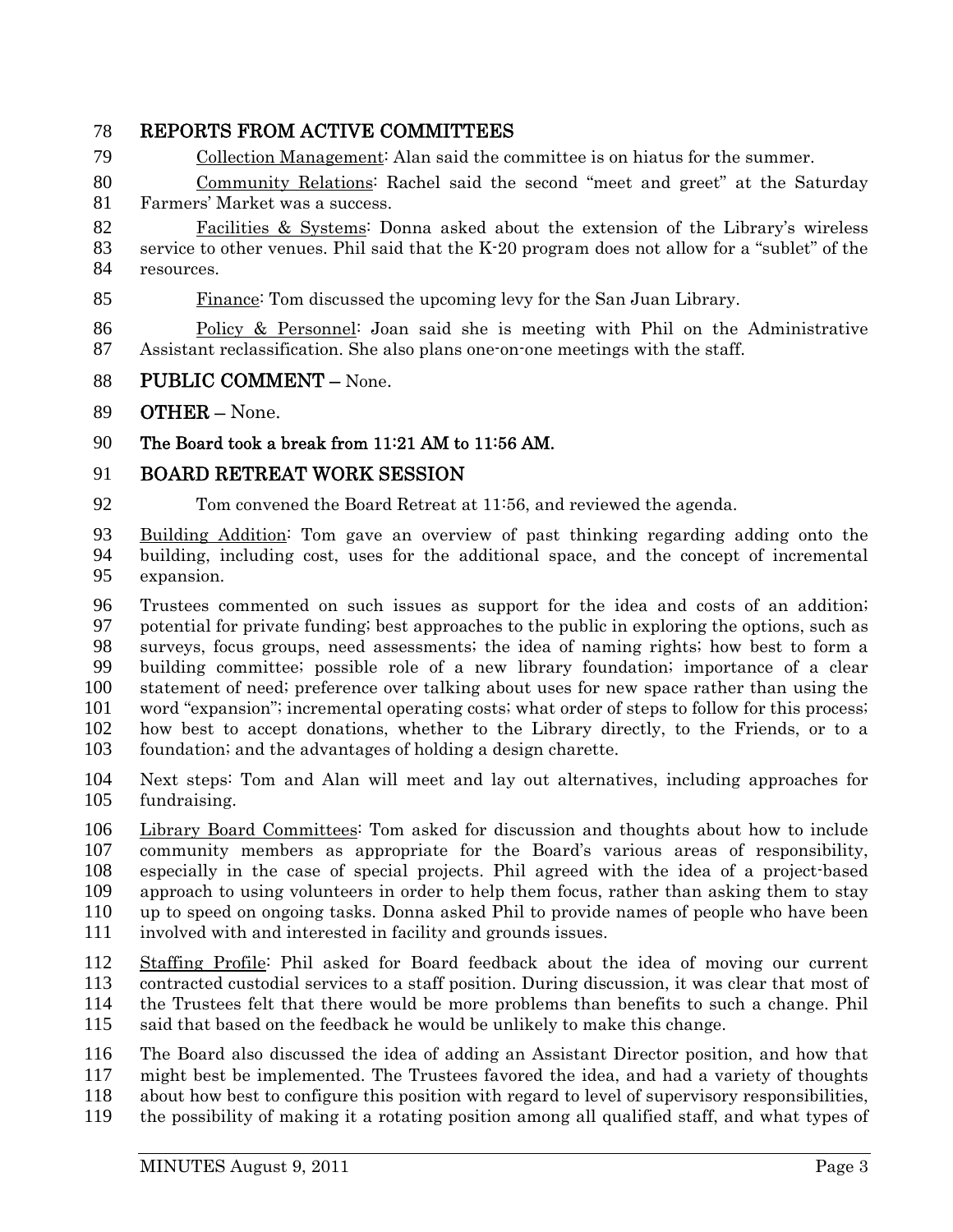- duties would apply. Phil promised to take this idea seriously, and to look into options about how it might work in practice.
- Salary Structure: Phil shared the current salary structure and history. The Trustees talked
- briefly about the concepts of merit and COLAs, and agreed that this would be good to fold
- into the coming budget discussions. Phil agreed to provide a history of merit and COLA
- amounts in recent years in supporting further study.
- There being no additional business, the meeting was adjourned at 2:20 PM.
- Submitted by Mary Pugh (Board Meeting) and Phil Heikkinen (Board Retreat).
- Approved

\_\_\_\_\_\_\_\_\_\_\_\_\_\_\_\_\_\_\_\_\_\_\_\_\_\_\_\_\_\_\_\_\_\_\_\_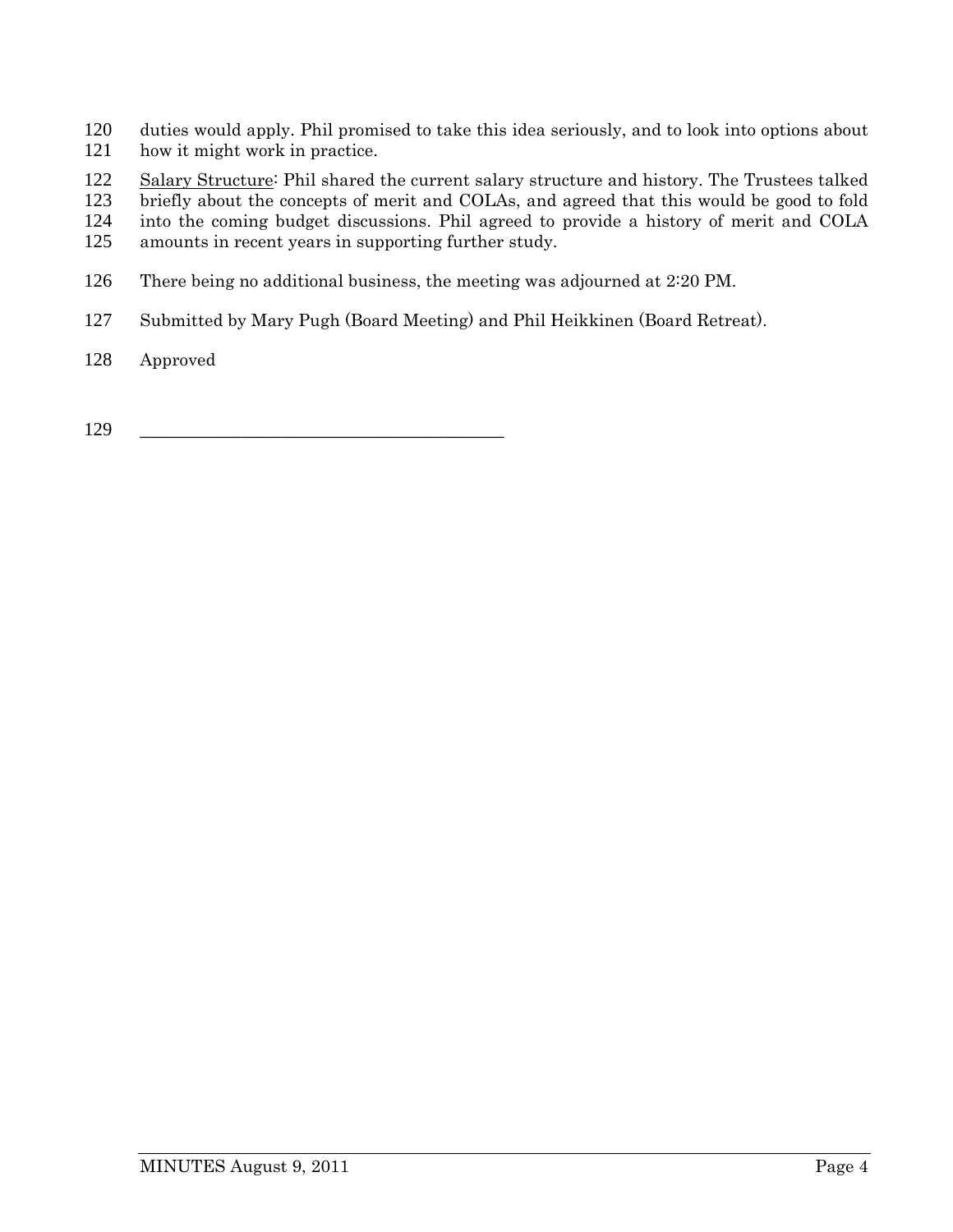| $\mathbf{1}$                                       | ORCAS ISLAND LIBRARY DISTRICT                                                                                                                                                                                                                                                                                                                                                                                                                                                                                                                             |
|----------------------------------------------------|-----------------------------------------------------------------------------------------------------------------------------------------------------------------------------------------------------------------------------------------------------------------------------------------------------------------------------------------------------------------------------------------------------------------------------------------------------------------------------------------------------------------------------------------------------------|
| $\overline{2}$                                     |                                                                                                                                                                                                                                                                                                                                                                                                                                                                                                                                                           |
| 3                                                  | <b>Regular Board Meeting</b>                                                                                                                                                                                                                                                                                                                                                                                                                                                                                                                              |
| $\overline{4}$                                     | September 13, 2011                                                                                                                                                                                                                                                                                                                                                                                                                                                                                                                                        |
|                                                    |                                                                                                                                                                                                                                                                                                                                                                                                                                                                                                                                                           |
| 5<br>6<br>7<br>8                                   | Library Vice President Joan Pedrick convened the meeting at 9.04 A.M. in the Community<br>Room of the Library. Also attending were Trustees Alan Lichter, Rachel Newcombe, and<br>Donna Riordan; Library Director Phil Heikkinen, staff members Mary Pugh, Nita<br>Couchman, and Martin Arnold; and Friends Representative Sandy Wilson.                                                                                                                                                                                                                  |
| 9                                                  | WELCOME & INTRODUCTIONS - Joan welcomed everyone.                                                                                                                                                                                                                                                                                                                                                                                                                                                                                                         |
| 10<br>11                                           | ADDITIONS or MODIFICATIONS TO THE AGENDA - Phil asked to discuss the<br>Trustee recruitment, which was added to Planning and Priorities.                                                                                                                                                                                                                                                                                                                                                                                                                  |
| 12                                                 | <b>ROUTINE MATTERS</b>                                                                                                                                                                                                                                                                                                                                                                                                                                                                                                                                    |
| 13<br>14<br>15                                     | Minutes: The Board reviewed the August 9, 2011 Board Meeting Minutes. Alan<br>made a <b>MOTION</b> to approve the Minutes as presented. Rachel seconded, and the <b>MOTION</b><br>passed unanimously.                                                                                                                                                                                                                                                                                                                                                     |
| 16<br>17<br>18<br>19<br>20<br>21<br>22<br>23<br>24 | Vouchers and Payroll: Rachel said she reviewed the invoices and payroll for the<br>period and recommended approval.<br>8/2/2011 Invoice Accounting Report<br>\$3,874.23<br>8/10/2011 Invoice Accounting Report<br>\$12,839.90<br>٠<br>8/16/2011 Invoice Accounting Report<br>\$12646.29<br>8/22/2011 Invoice Accounting Report<br>\$4,538.98<br>$\bullet$<br>8/30/2011 Invoice Accounting Report<br>\$4,418.14<br>9/6/2011 Invoice Accounting Report<br>\$8,638.06<br>September 2011<br>\$23,880.87<br>Payroll                                            |
| 25<br>26<br>27<br>28                               | Donna made a <b>MOTION</b> to approve all payments; Alan seconded, and the <b>MOTION</b><br>passed unanimously. Donna and Rachel said it would be valuable for all Board Members to<br>have training in the processing of monthly vouchers.<br><b>PUBLIC COMMENT - None.</b>                                                                                                                                                                                                                                                                              |
| 29                                                 | <b>PLANNING &amp; PRIORITIES</b>                                                                                                                                                                                                                                                                                                                                                                                                                                                                                                                          |
| 30<br>31<br>32<br>33<br>34<br>35<br>36             | Crossroads Lecture Series: Phil said he is continuing to work with the Crossroads<br>Committee to find a resolution to the State Auditor's management letter concerning ticket<br>sales. He has meetings scheduled with Orcas Center Director Kara O'Toole and the new<br>Orcas Island Parks and Recreation District Commissioners. The Friends of the Library is<br>another option; however, that meeting may have to be after their annual meeting on<br>September 25. The Board discussed the various options and asked Phil to keep them<br>informed. |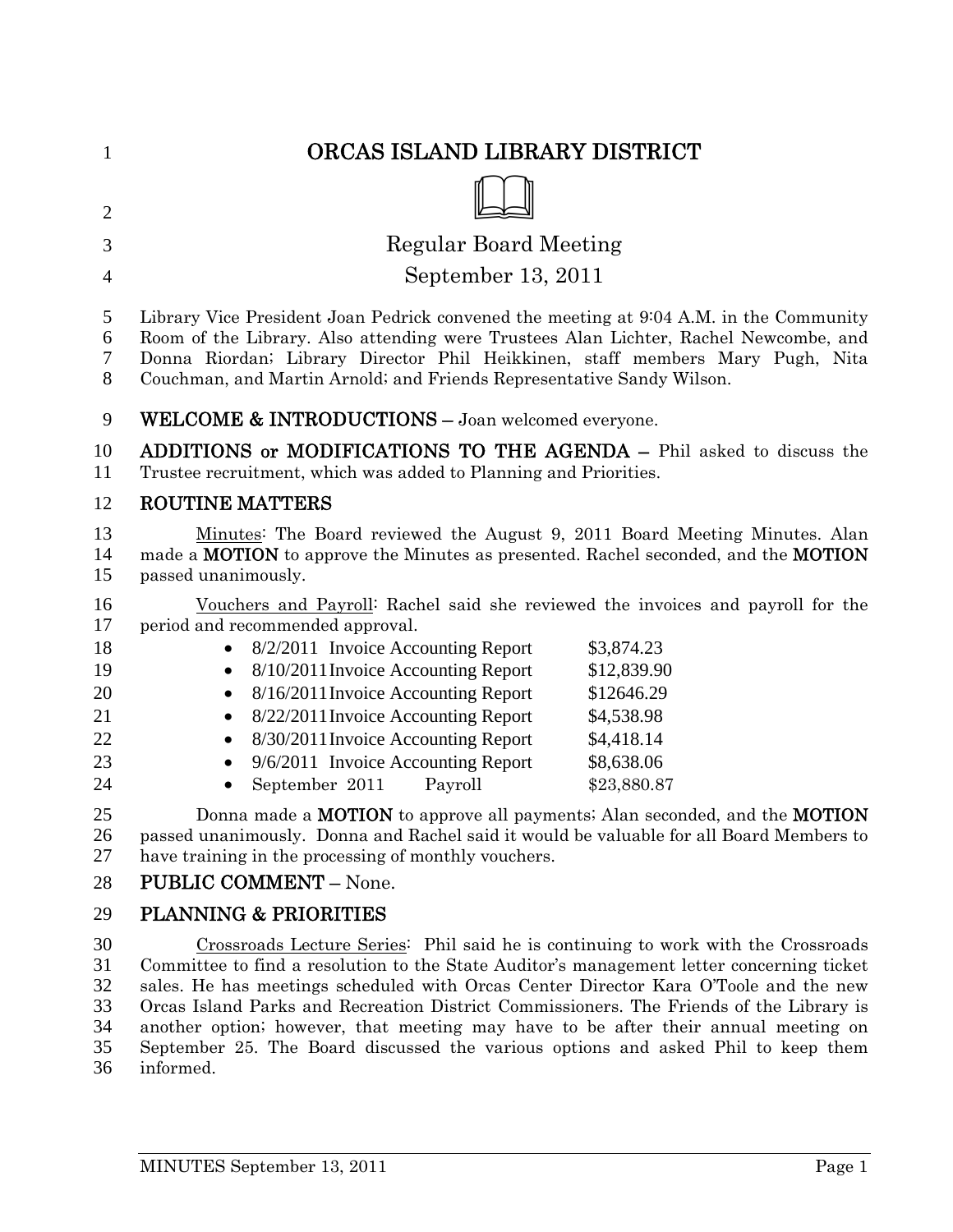37 Draft 2012 Budget: Phil said he has met separately with Tom and Donna concerning the 38 budget and reserve study, respectively.

39 Joan asked about including Crossroads in the 2012 budget. Phil said even if the program 40 found a new home, the funds would have to be included to be transferred. Joan also asked about 41 the increase to landscaping. Phil responded that after his walkabout with Donna and additional 42 tours with Pierrette, it was determined that more work was needed on the garden beds. Pierrette 43 felt the work was more complex than she was comfortable doing, so a landscaper would need to 44 be hired. Joan asked about the educational component of the sustainable landscaping project. 45 Phil said a map is being developed to identify the plants.

46 Additional items covered included legal, building maintenance, ILS upgrade, janitorial, 47 D&O insurance, endowment disbursements, and collection purchases.

48 The Board scheduled October 4 as the 2012 Budget Public Hearing, and October 18 as 49 the regular monthly Board Meeting, with an additional afternoon session to discuss the budget 50 and staff compensation. In addition, the regular monthly meeting for November was changed to 51 November 15 at 9:00 AM.

52 The Board took a break from 10:05 AM to 10:12 AM.

Trustee Recruitment: Phil reviewed the background of the recruitment process. He will discuss with Tom and the County Council the process to use for this year. He encouraged the Board to help the process by bringing interested candidates to the Council's attention.

### 57 NEW BUSINESS

58 Relevant News and Issues: No report.

Director's Report: Phil said he is taking some afternoon time off for the rest of September, working an abbreviated schedule. He answered questions on his written report, including database usage, publicity for the databases (Rachel will work on it), and the Crossroads web page.

Friends of the Library: Sandy Wilson said that the Library Fair netted \$10,921 of 64 which  $\frac{3}{4}$  will be returned to the Library in the initial 2012 grant. She reminded everyone about the Annual Meeting on September 25. Sandy said the Friends Board is working on its mission and goals. She also reported on the use of eBay to sell books; a curious note from the Fair was that most of the unsold books were hardback fiction.

68 Future Trustee Representatives: Rachel – September; October – Joan; November – 69 Alan; December – Donna.

# 70 REPORTS FROM ACTIVE COMMITTEES

71 Collection Management: Alan said the next committee meeting is scheduled for 72 September 20.

Community Relations: Rachel wrote an article in the paper about Martin finishing his Master of Library and Information Science course work. She asked about a special event to find missing items. Phil explained several ways that staff and volunteers recover missing items. Rachel said the Library's Orcas Reads project will be sponsoring the Orcas Center 77 production of *Our Town*.

MINUTES September 13, 2011 **Page 2**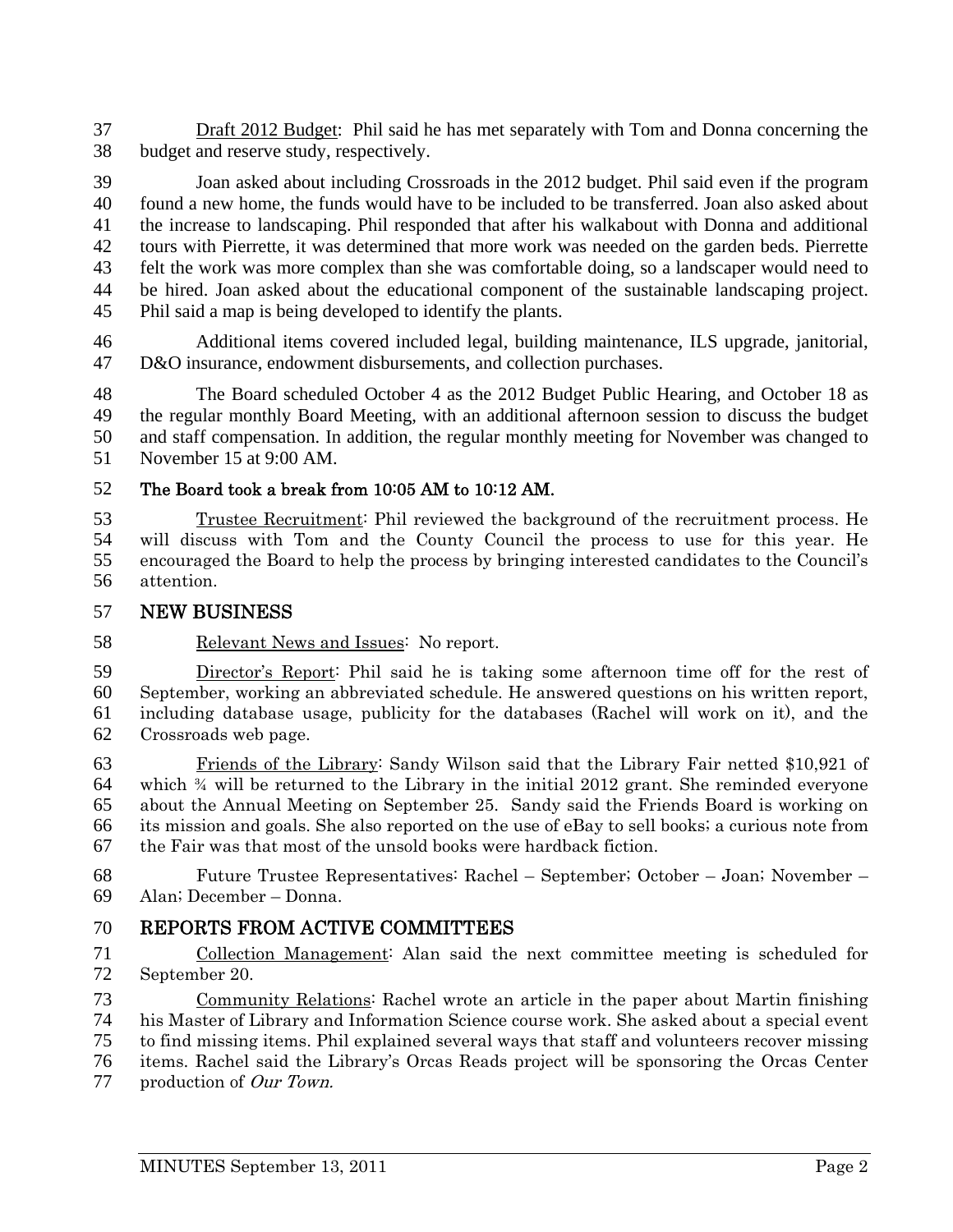Facilities & Systems: Donna said that she met with Pierrette and Phil to discuss the goals of the landscaping plan. Donna reported on the ILS research and how Lopez and San Juan libraries are participating.

Finance: There was no report.

Policy & Personnel: Administrative Assistant Reclassification: Joan reviewed the position description change from Administrative Assistant to Administration Services Coordinator. Donna made a MOTION to reclassify the position of Administrative Assistant to Administration Services Coordinator. Rachel seconded, and the MOTION passed unanimously.

Community Room Policy: The Board reviewed the language change for the Community Room Policy that would allow for usage fees in some cases. In addition, Joan questioned if prohibiting alcohol usage needed to be included; she offered to research this. The matter was tabled until the October Regular Meeting.

Staff Compensation: Joan felt that the discussion warranted more time and requested it be added to the October Regular Meeting. She is planning to meet individually with staff prior to that meeting. Rachel asked if progress had been made on incentives for 94 staff completing additional education and/or professional development. Alan gave out a draft he 95 had written.

- PUBLIC COMMENT None.
- **CALENDAR** Donna asked that the calendar include upcoming conferences.

## The Board took a break from 11:09 AM to 11:15 AM.

# EXECUTIVE SESSION

At 11:15 AM, the Board moved into Executive Session to review the performance of a public employee pursuant to RCW 42.30.110. At 11:47 AM, the Board moved back into Open Session with no action.

- There being no additional business, the meeting was adjourned at 11:48 AM.
- Submitted by Mary Pugh.
- Approved

\_\_\_\_\_\_\_\_\_\_\_\_\_\_\_\_\_\_\_\_\_\_\_\_\_\_\_\_\_\_\_\_\_\_\_\_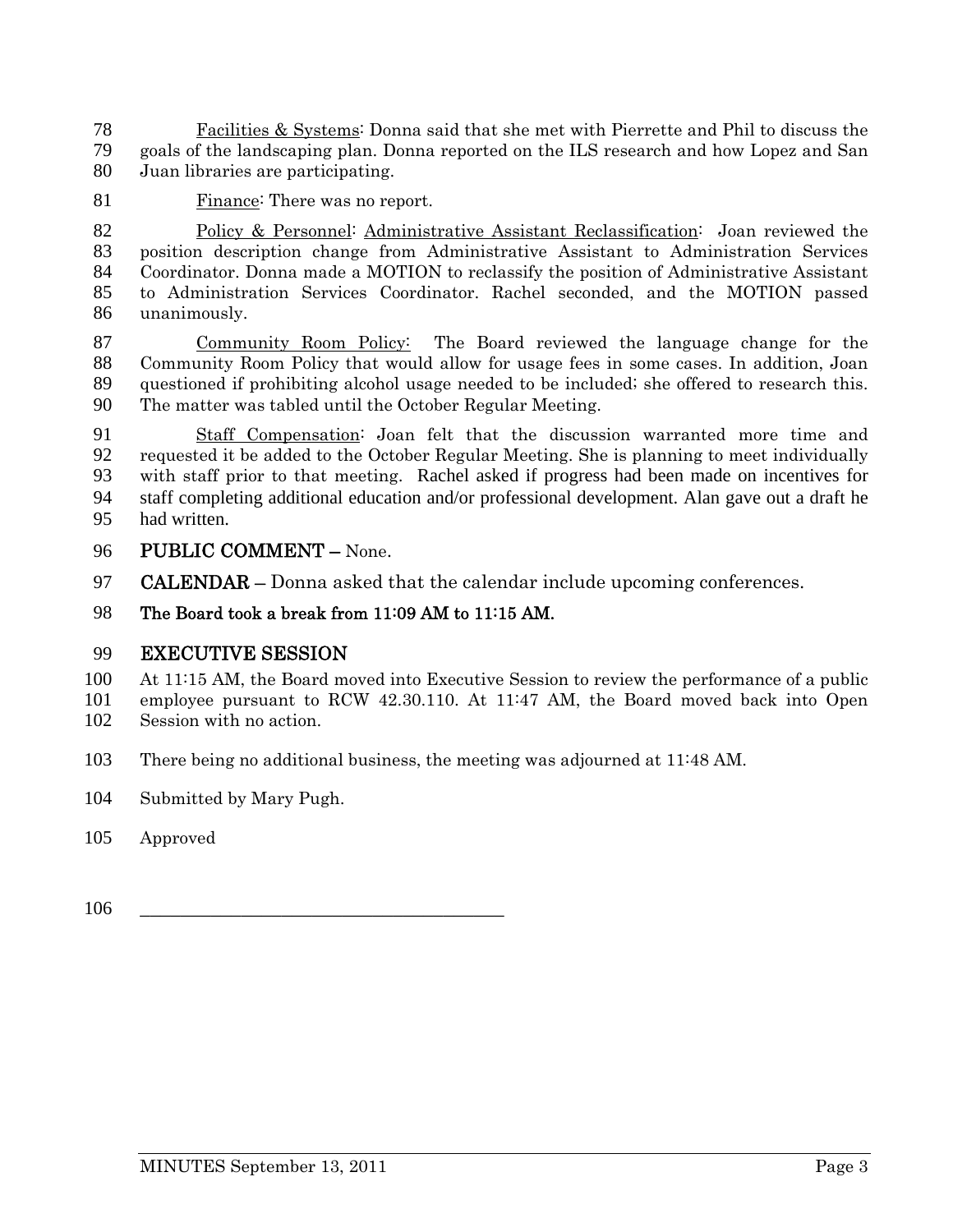| $\mathbf{1}$   | ORCAS ISLAND LIBRARY DISTRICT                                                                       |
|----------------|-----------------------------------------------------------------------------------------------------|
| $\overline{2}$ |                                                                                                     |
| 3              | <b>Special Board Meeting</b>                                                                        |
| $\overline{4}$ | October 4, 2011                                                                                     |
| 5              | Board Secretary Rachel Newcombe convened the meeting at 9:00 A.M. in the Community                  |
| 6              | Room of the Library. Also attending were Trustees Alan Lichter and Donna Riordan;                   |
| 7              | Library Director Phil Heikkinen, staff members Mary Pugh and Tony Ghazel; and Friends               |
| 8              | Representative Pierrette Guimond; guests John Ashenhurst and Lois Cornell.                          |
| 9              | WELCOME & INTRODUCTIONS - Rachel welcomed everyone.                                                 |
| 10             | <b>ADDITIONS or MODIFICATIONS TO THE AGENDA –</b> Phil asked to add an update                       |
| 11             | on the Board recruitment and replacement process, and the need for a Trustee to review              |
| 12             | vouchers and payroll.                                                                               |
| 13             | Phil explained that Library Trustee and Board President Tom Welch had resigned                      |
| 14             | effectively immediately, for medical reasons. After notifying the rest of the Board, Phil contacted |
| 15             | the Board of County Council's clerk to inform them of the situation. Several appointment            |
| 16             | scenarios were discussed, including Joan Pedrick's suggestion that she would vacate her current     |
| 17             | position that expires on December 31, 2011 and assume Tom's position that will expire on            |
| 18             | December 2012. That would leave only one position for the BOCC to fill; the matter is under         |
| 19             | consideration.                                                                                      |
| 20             | Phil said that Tom's departure leaves the Finance Committee without a chair. Phil noted             |
| 21             | that Tom would normally come in advance of the Board meeting to review the invoices and             |
| 22             | payroll. Phil asked the Board for a volunteer to assume those duties. Rachel said she would do      |
| 23             | the next round, and hopefully we would hear from the BOCC on Trustee appointments before the        |
| 24             | November meeting.                                                                                   |
| 25             | Draft 2012 Budget Discussion: Mary informed the Board about new language for the tax                |
| 26             | levy certification that she received from the County Assessor's Office.                             |
| 27             | Phil gave an overview of the 2012 General Fund Budget, noting the modest increases. He              |
| 28             | is recommending a 3% COLA and 2% merit increase for staffing. Alan asked if he knows what           |
| 29             | San Juan County is offering their employees. Phil said that most of the County employees are        |
| 30             | under a 2-year contract and it is not a straight-forward comparison.                                |
| 31             | PUBLIC COMMENTS                                                                                     |
| 32             | John Ashenhurst and Lois Cornell both asked about technology purchases and the ILS                  |
| 33             | system, questioning the estimates and using open source software. Phil said that the \$20,000 is    |
| 34             | an estimate for software and hardware costs. He said that it would be low for a turnkey system      |
| 35             | but high for an open source system. Mary said that the purchase of a new system in 2012 would       |
| 36             | eliminate the annual software maintenance cost for the first year. Phil noted that Orcas, Lopez     |
| 37             | and San Juan are jointly researching ILS systems and no decision has been made on a vendor. He      |
| 38             | said the open source product "Evergreen" has come a long way in the last several years, with        |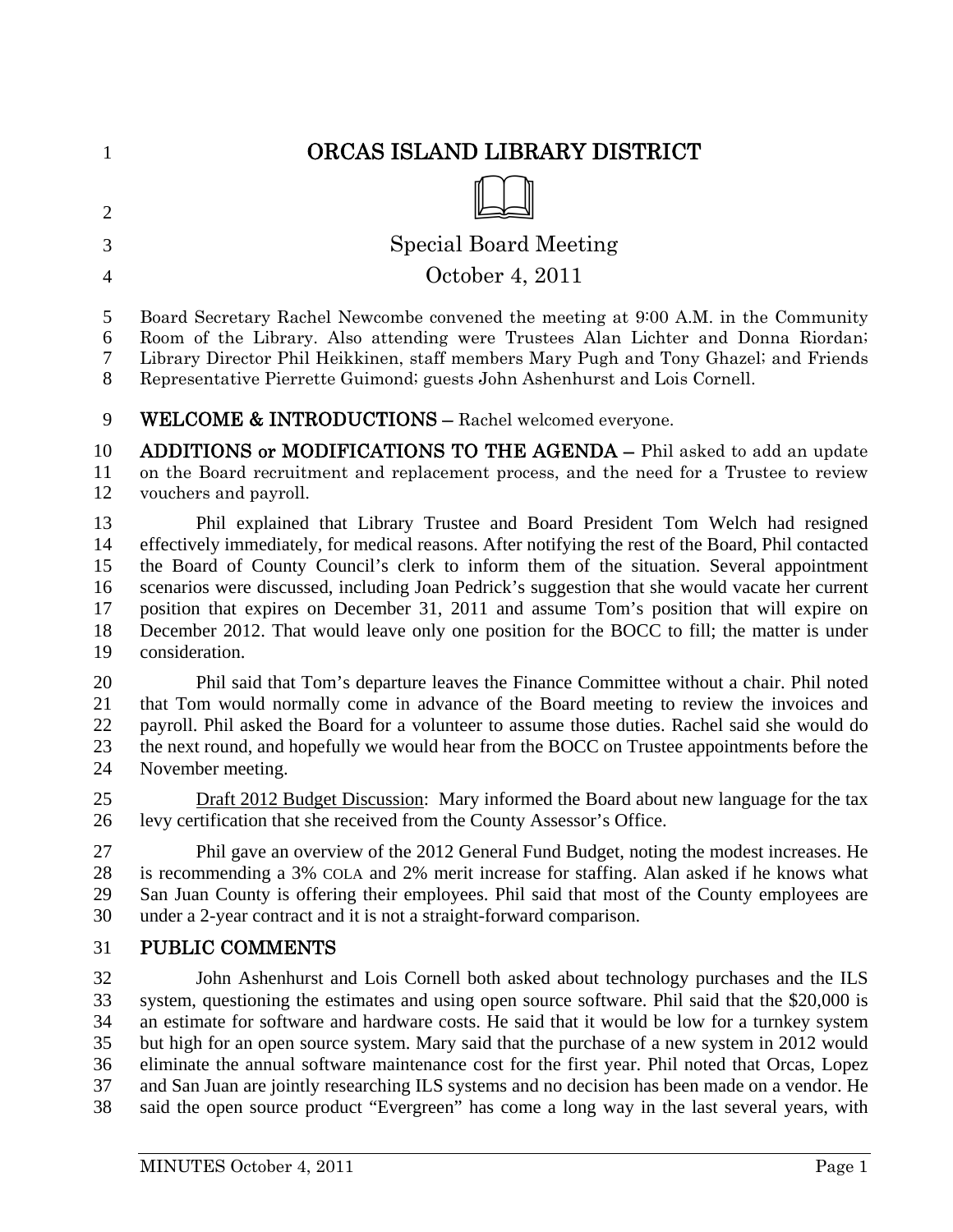39 King County Library System, La Conner Public Library, and Burlington Public Library currently 40 using the system.

41 John Ashenhurst asked about the Crossroads budget amount suggesting that it should be 42 "cut loose" from the Library and let the committee figure out funding. Phil said that he and the 43 committee are working to find a good fit for the program. He noted that the program is basically 44 a pass-thru for the budget with expenses matched by income. Phil said that even if the program is 45 disbanded, the budget would have to include the expense, unless funds are transferred before 46 budget adoption.

47 Additional questions covered janitorial expense, landscaping, property tax reserve, health 48 insurance, long-term disability insurance,

49 Tony spoke about the high regard the community has for the library and its staff. He asks 50 that the Board consider fair compensation for the staff, noting that current salaries and benefits 51 are only about 60% of the budget; well below other libraries. Pierrette urged caution noting 52 Seattle Public Library and San Juan County furlough days. John said that the sustainability is 53 what needs to be considered; without a projection worksheet the Board does not know when 54 expenses will outstrip revenues. John expects the recession to be protracted. Pierrette reminded 55 the Board that the staff did receive extra compensation in the form of Med-Evac insurance 56 reimbursement and sick leave cash-out. Tony said it is not right to consider the staff lucky to 57 have jobs or that they chose to live on Orcas; that reaction is demeaning to a staff that works 58 very hard and has high approval ratings.

59 Lois asked about the salary step plan, stating that there is value in a predictable wage 60 base. John agreed that it would benefit the staff and not be arbitrary. Phil said the research was 61 continuing.

### 62 OTHER

63 Tony noted the County's increased usage of the Library's teleconference equipment, 64 saving over 200 man hours.

65 There being no additional business, the meeting was adjourned at 10:40 AM.

66 Submitted by Mary Pugh.

67 Approved

68 \_\_\_\_\_\_\_\_\_\_\_\_\_\_\_\_\_\_\_\_\_\_\_\_\_\_\_\_\_\_\_\_\_\_\_\_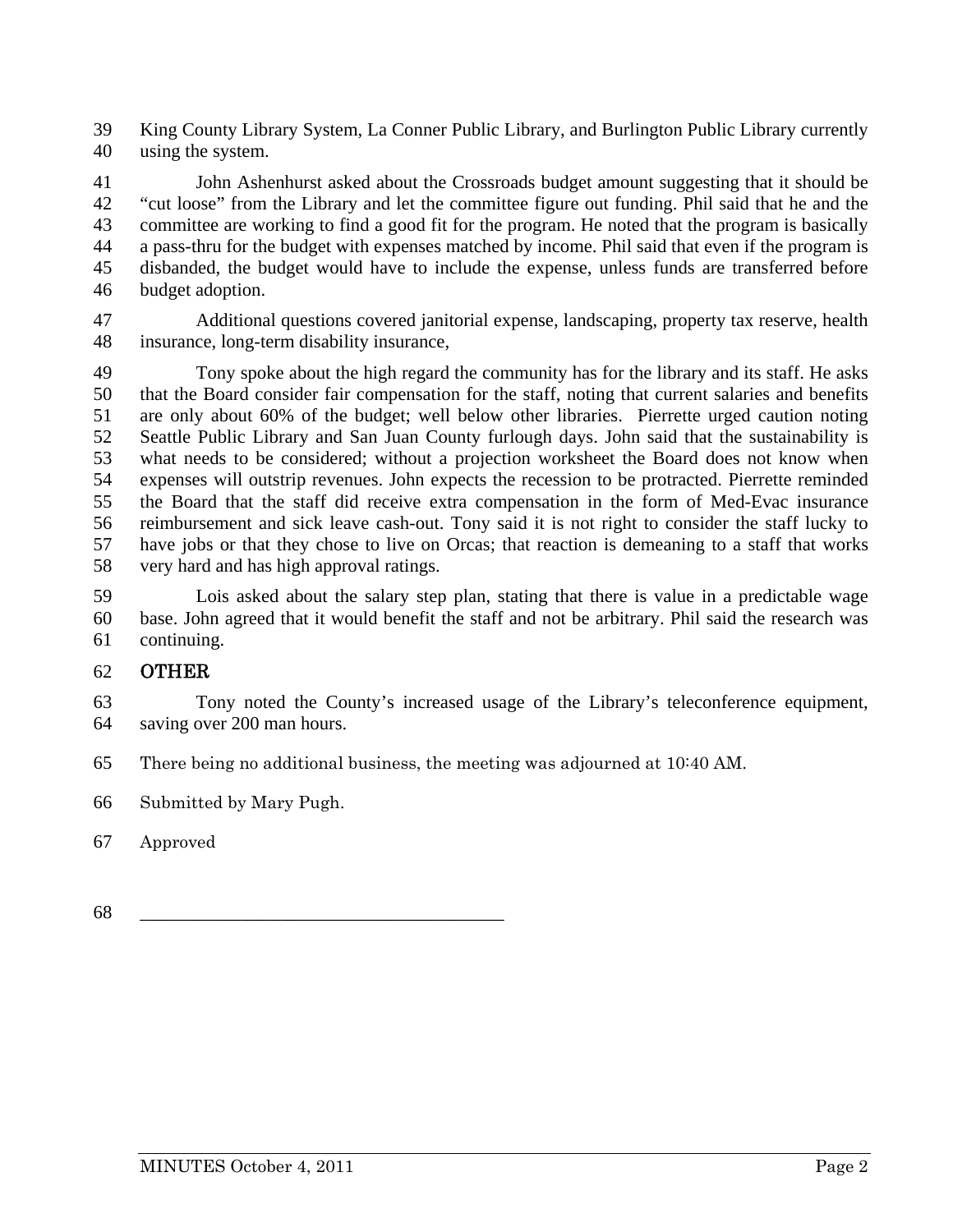|                | ORCAS ISLAND LIBRARY DISTRICT                                                          |
|----------------|----------------------------------------------------------------------------------------|
| $\overline{2}$ |                                                                                        |
| 3              | Regular Board Meeting                                                                  |
| $\overline{4}$ | October 18, 2011                                                                       |
| 5              | Library Vice President Joan Pedrick convened the meeting at 9:00 A.M. in the Community |
| 6              | Room of the Library. Also attending were Trustees Alan Lichter, Rachel Newcombe,       |
| 7              | Margaret Payne, and Donna Riordan; Library Director Phil Heikkinen, staff members      |
| 8              | Mary Pugh, and Nita Couchman; Friends President Pierrette Guimond; and former Library  |
| 9              | Board President Lois Cornell.                                                          |

WELCOME & INTRODUCTIONS – Joan welcomed everyone and introduced new Library Trustee Margaret Payne. Margaret said she was happy to join the Board; describing a background in education and a history of volunteering in the arts, and now the Garden Club.

ADDITIONS OR MODIFICATIONS TO THE AGENDA – Rachel asked to discuss the January Board Retreat; Phil asked to present a special resolution; Alan asked to discuss future expansion planning. These were added to the Agenda under Calendar, Policy & Personnel, and Facilities & Systems, respectively.

### BOARD APPOINTMENTS

Election of President: Phil said that the District's By-Laws require that a vacancy in the Board Officers be filled at the next regular meeting. He said that Tom's resignation from the Board left the Presidency open and asked the Trustees for nominations to fill the position. Donna made a MOTION to nominate Joan Pedrick as President of the Library 23 Board for the remainder of 2011. Rachel seconded and the **MOTION** passed unanimously, with Joan abstaining.

Joan's election as President of the Library Board leaves the position of Vice 26 President open. Alan made a **MOTION** to nominate himself as Vice President. Margaret 27 seconded, and the **MOTION** passed unanimously.

Joan said that Tom was also the Finance Committee Chair. Donna said that she would be willing to take on the Finance Committee in addition to her Facilities & Systems Committee. Joan made the appointment and thanked Donna for "doubling up." Joan, acknowledging the steep learning curve, suggested that Margaret shadow each Trustee individually to learn their duties.

### ROUTINE MATTERS

Minutes: The Board reviewed the September 13, 2011 Board Meeting Minutes. Alan 35 made a **MOTION** to approve the Minutes as presented. Rachel seconded, and the **MOTION** passed unanimously, with Margaret abstaining.

Vouchers and Payroll: Rachel said she reviewed the invoices and payroll for the period and recommended approval.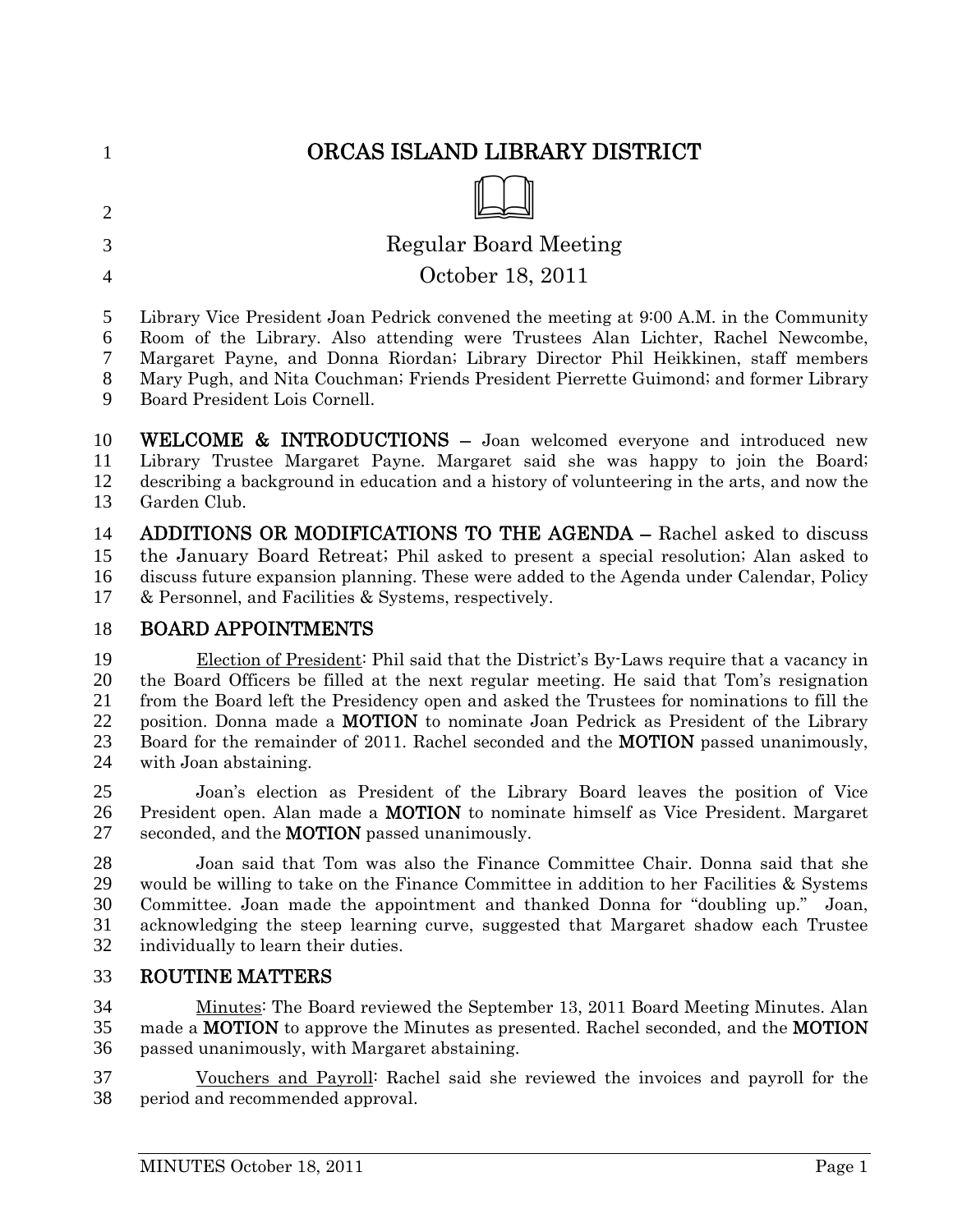| 39 | • $8/9/2011$ Invoice Accounting Report         | \$313.07    |
|----|------------------------------------------------|-------------|
| 40 | $\bullet$ 9/6/2011 Invoice Accounting Report   | \$8,638.06  |
| 41 | $\bullet$ 9/12/2011 Invoice Accounting Report  | \$7,163.15  |
| 42 | $\bullet$ 9/20/2011 Invoice Accounting Report  | \$3,583.52  |
| 43 | $\bullet$ 9/28/2011 Invoice Accounting Report  | \$7,215.01  |
| 44 | • 10/4/2011 Invoice Accounting Report          | \$4,541.37  |
| 45 | $\bullet$ 10/13/2011 Invoice Accounting Report | \$4,361.66  |
| 46 | • October 2011 Payroll                         | \$23,814.52 |
|    |                                                |             |

Donna made a MOTION to approve all payments; Rachel seconded, and the MOTION passed unanimously.

# PUBLIC COMMENT

Pierrette gave the Board information on the landscaping project, describing the recent plantings, and mapping their locations. Joan asked about progress on the educational portion of the sustainable landscaping project.

# PLANNING & PRIORITIES

Crossroads Lecture Series Update: Phil said the Friends researched adding the lecture series. They learned that it would require reclassifying their status with the IRS because adding Crossroads would change their current mission. Phil said the staff expressed a desire for Crossroads to have a broader appeal by including topics for families and younger people. He said the Committee is still working to find an umbrella organization; however, Phil is concerned with continuing the existing funding model for the remainder of the 2011-2012 season.

Donna was concerned that the Committee has not developed a sustainable business model. Alan asked about Crossroads forming their own 501(c)(3). Phil said they were hoping not to have to pursue that option, but that it may be the only thing left for them. Rachel said she would like to have a decision before the end of 2011.

Joan said that she sees two options: 1) a complete Library Committee and program, which would mean no fees; or 2) a Crossroads Committee that is autonomous as its own organization. She said that if it is a Library Committee, it needs to have the same level of oversight as all other Library activities. Joan said that she likes Library programs that serve non-traditional users, who are still taxpayers. She would even be willing to support funding that sort of lecture series with tax dollars.

Phil said the Auditor was clear that Library programs cannot charge a fee. Rachel asked why it was taking so long. Phil said Crossroads has been meeting with different organizations in hopes of a smooth transition; however, nothing has been resolved. Joan would like to see the matter resolved this year. Rachel and Donna agreed. Alan said that the Board should convey to the Committee immediately that as a Library program there will be no fees for attending lectures. Margaret said that a Library committee should not have political agendas. She sees Crossroads as expensive and would prefer a more practical series. Joan said the Committee could encourage more private sponsorship of speakers with a goal to broaden the appeal.

Margaret asked about approaching Orcas Center. Phil said the OC had been approached but declined. Margaret asked about accepting donations. Phil said that we cannot solicit donations but could have a basket at the lectures.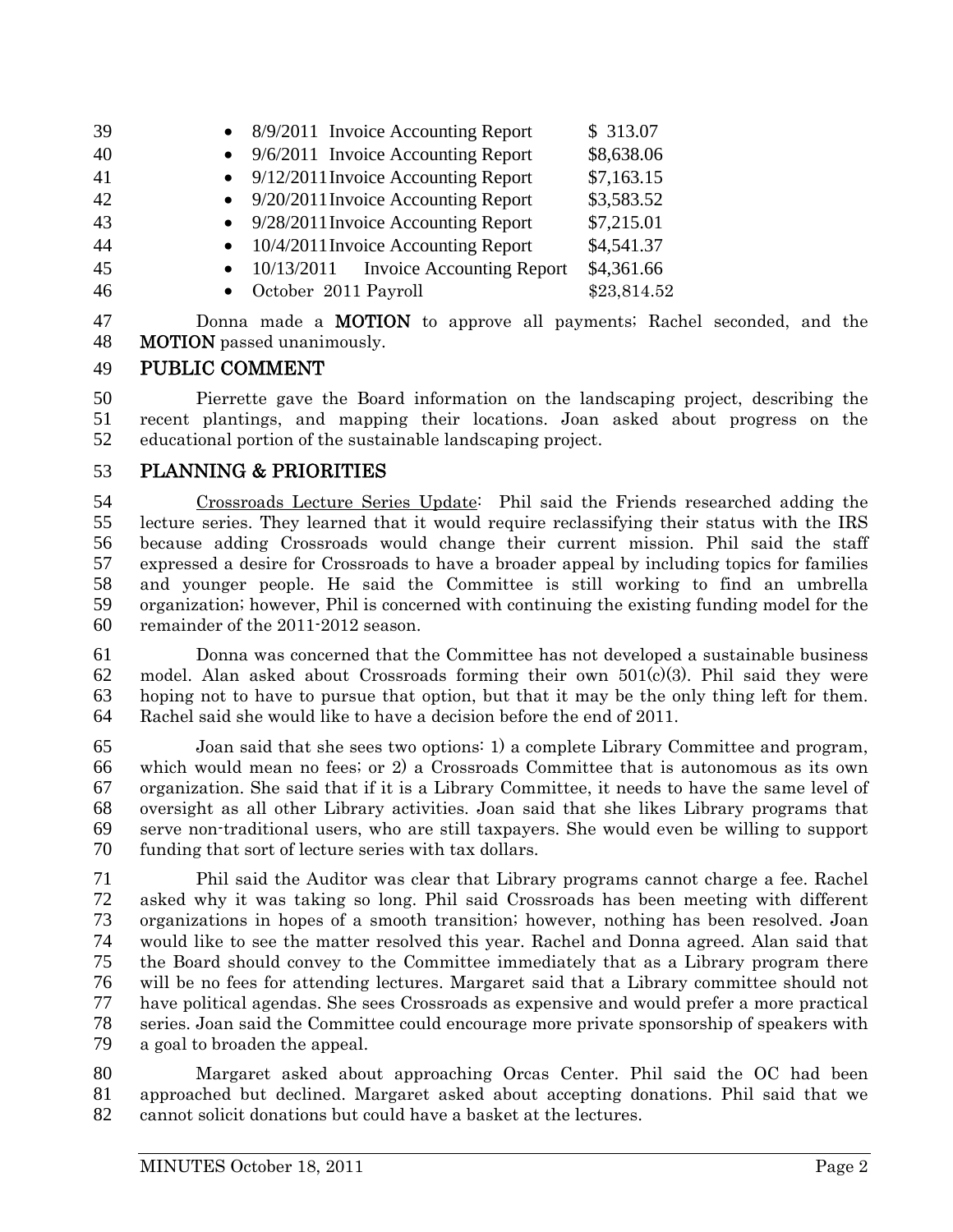Alan said he would like to propose a motion that Crossroads remains a Library program. Phil said we could make the spring lectures free. Joan asked about expenses. Phil said the budget would remain the same if it stays or goes. Joan said the program is good for the Library. Phil said we could develop more Library programming. Alan made a MOTION that it is the desire of the Board that Crossroads remain a Library program and to convey the decision to the Crossroads Committee; Donna seconded. Joan asked that the Board 89 allow the Committee to decide on their status by November  $15<sup>th</sup>$ . Joan made a **MOTION to** Amend that the Crossroads Committee must decide their status by November 15, 211. Alan 91 agreed and seconded the amendment. **MOTION** passed unanimously.

#### The Board took a break from 9:57 AM to 10:05 AM.

#### NEW BUSINESS

Relevant News and Issues: Mary said that the Library's teleconference system was used to participate in the Board of County Council meeting; it was attended by 5 citizens.

Director's Report: Phil asked if there were questions on his written report. He said the search for a new Integrated Library System (ILS) is continuing, together with Lopez and San Juan libraries. Donna asked, considering current budget discussions, when a decision would be made. Phil said he hopes to have a preliminary decision about the possibility of a shared ILS by the end of the year, explaining that it is a process involving three islands' communities' needs. Joan asked if only the open source vendors were being considered. Phil said no; turnkey vendor software was also under consideration. Phil said he was impressed with the open source software, noting that it has come a long way recently. He said that some developers have moved into consulting and support, at a lower cost than the turnkey vendors. Donna would like to have information sooner, enabling the Board to address the issue in the 2012 budget. Phil agreed that would be the ideal; however, that would be unlikely given the process.

Margaret noted the trend in a lower door count and how future usage might look. Phil noted the slow economy and families leaving the island; however, he thinks weather also had an impact.

Joan asked about the low return of the online survey; she wondered about trying the survey again at the annual Library Fair. Phil said it couldn't hurt; Rachel added that surveys could be done at the Winter Booksale. Phil said an island-wide survey would capture more than just library users.

Joan asked Phil for more information on the Collection Management Committee. Phil said that the Committee wanted to be sure their recommendations were taken seriously. He explained to the Committee that he could not promise to purchase everything they recommended, noting the popular browsing collection versus a specialized interest. Alan said the Committee is structured so that members specialize in a particular area of the collection and help with reviewing the holdings, making thoughtful recommendations for additions. Phil noted that the vast majority of Committee recommendations are added to the collection.

Friends of the Library: Pierrette said that the Friends Annual Meeting was September 25 and Tom Welch was able to give his presentation. She said they are working on a membership drive and have developed a bookmark highlighting Friends activities. The Winter Booksale is February 25; there will be special books at the Holiday Tea on December 3; she hopes Trustees will sign up to make cookies.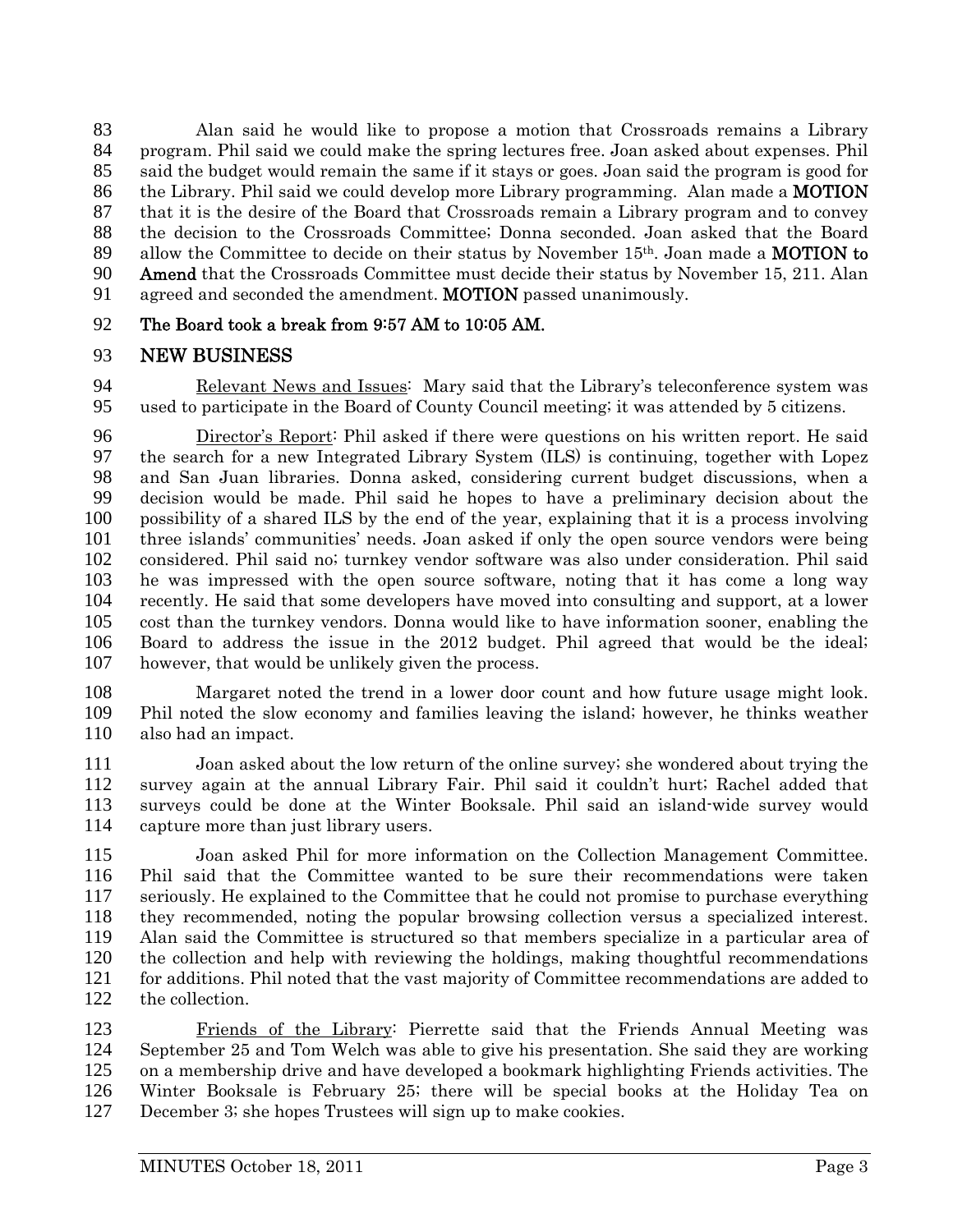Pierrette said that the Friends are having serious discussions with the Farmers' 129 Market Manager about use of the Village Green for Library Fair on the  $2<sup>nd</sup>$  Saturday in August. The Board asked how to support the Friends with the discussions; contact will be made with the Parks Department in support of Library Fair.

Pierrette expressed concerns about FOIL'S discussion with the Crossroads Committee. Pierrette said she likes the lecture series but she has to look at what is best for the Friends and their mission to support the Library. Joan asked that if the series were a Library program, would the Friends look favorably at supporting it. Pierrette felt that was likely.

Pierrette said there will be no Friends Board Meetings in December or January.

### REPORTS FROM ACTIVE COMMITTEES

Collection Management: Alan said the committee meeting is scheduled for 4:00 p.m.

Community Relations: Rachel said she would include the Friends membership drive in her upcoming article.

Facilities & Systems: Future Expansion Planning: Alan said that he would like to investigate recruiting donors. Joan asked if they are seeking interested parties or actual donations. Alan said it could be both; he noted the need for additional children's space, a quiet reading room, and computer space. Joan asked if this was fund planning or taking the temperature. Alan said the space is needed and the Board needs to look at planning. Joan asked about the Board's involvement in fundraising. Phil said an outside committee could handle that; however, they would have to work independently of their Board positions. Joan made a MOTION to form a committee to explore expansion planning. Donna seconded 150 and the **MOTION** passed unanimously.

Joan asked Alan, and he accepted the Committee Chair. Alan said investigating a foundation will be first on the list. Lois Cornell said she and John Ashenhurst had a lot of background on the prior efforts and would be willing to work with Alan.

154 Finance: There was no report.

Policy & Personnel: Joan presented Resolution 02-2011 acknowledging Tom Welch as a guiding source in inspiration and leadership during his three years on the Library Board. Donna made a MOTION to approve Resolution 02-2011. Alan seconded and the MOTION passed unanimously.

Community Room Policy: Phil said that the proposed policy separates library-sponsored programs versus private use. He said that there would be no charge for any library program; however, private use of the room could allow a fee to be charged. Staff would have no involvement in the form of publicity or sign-ups. The private instructor would determine the scope of the class, assess any fees, do publicity, and take sign-ups.

Joan said the language was not clear in the public versus private use. The Board 165 revised the language and Phil read back the final version. Joan made a MOTION to 166 approve the Community Room Policy as revised. Rachel seconded and the **MOTION** passed unanimously.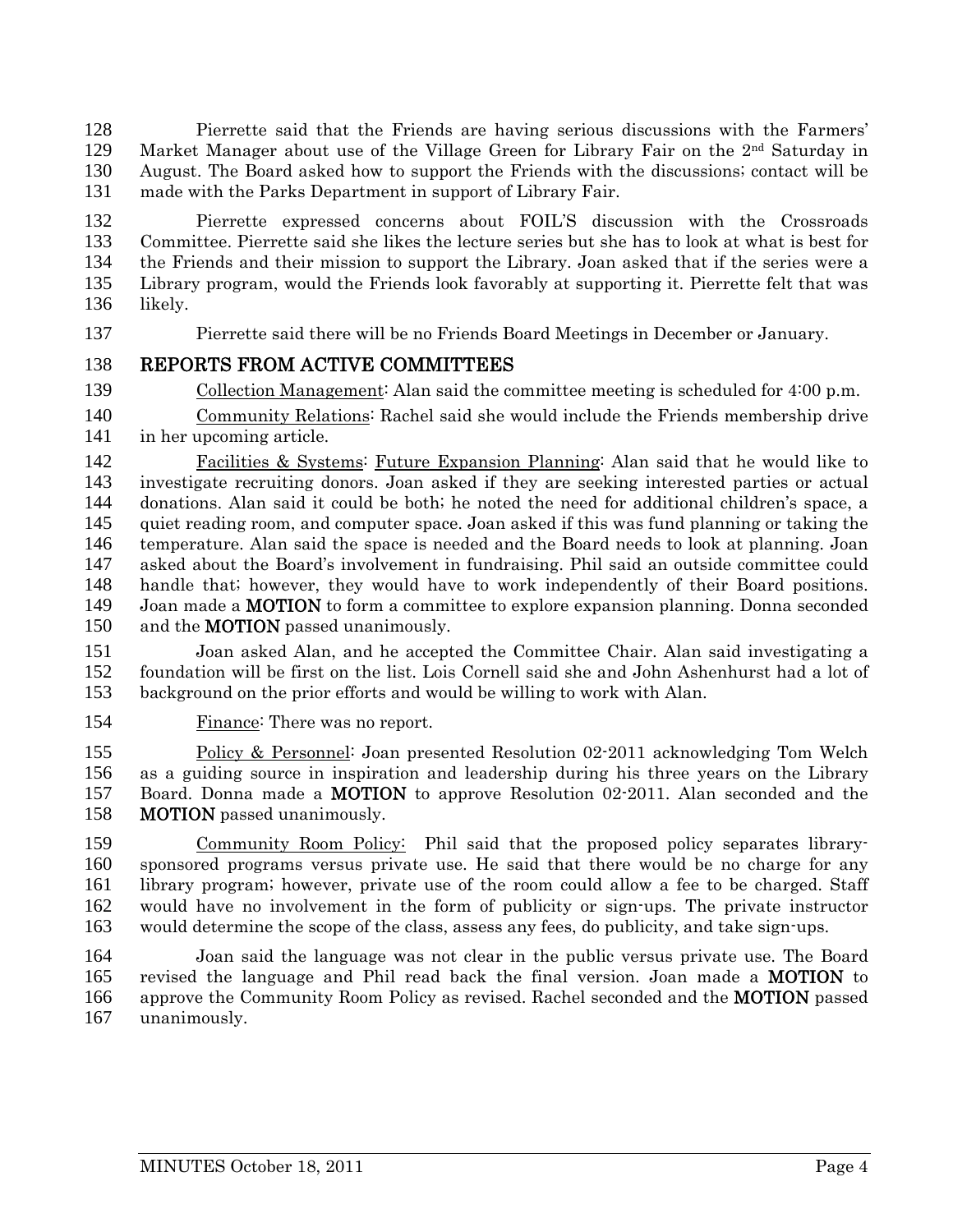# 168 PUBLIC COMMENT

169 Pierrette cautioned the Board on expansion, advising them to look at the work done 170 by prior Boards and explore other options; not have such grandiose ideas as the last floor 171 plan. She said the Friends have funds for capital improvements that can be utilized.

172 Lois said that alcohol in the meeting room would require a permit and insurance. 173 Referencing Crossroads, she recommended asking the Auditor about transferring funds out 174 of the Library.

175 **CALENDAR** – Rachel asked to schedule the Board's January retreat; it is set for January

 $176$  31,  $9:00 - 4:00$  p.m.

### 177 EXECUTIVE SESSION

178 At 11:30 a.m., the Board moved into Executive Session to review the performance of a 179 public employee pursuant to RCW 42.30.110. At 12:15 p.m. the Board moved back into 180 Open Session with no action.

#### 181 The Board took a break from 12:20 p.m. to 1:04 p.m.

182 Staff Compensation: Because it is so closely tied to budgeting, Joan asked Lois to discuss 183 the budget projections. Lois talked about forecast models, noting that salary and benefits average 184 60% of the budget. Historically benefits have averaged a 5% increase, but she expects that to go 185 up. Rachel would prefer the Board commit to a budget philosophy that supports the staff first in 186 budget discussions instead of last. Joan agreed that a fundamental philosophy should put the staff 187 first, not last. Rachel asked if it was feasible to determine a percentage for COLA and merit first 188 and not have to scramble to fund it.

189 Donna said with the current financial climate she could not agree to that as a policy. 190 Rachel said she is not comfortable always having the staff "pick up the pieces"; it should not be 191 "be happy you have a job." Joan said it should be "when," the question gets asked; set the goal to 192 create the presumption that staff compensation is resolved first. Phil said it would be good to 193 have a simple policy we can follow, rather than an overly optimistic policy or step system that 194 might create unrealistic expectations.

195 Alan said it is fundamental that the staff can anticipate regular increases and that it should 196 be built into the budget. Donna said COLA and merit are different; COLA would affect all 197 employees. She asked how COLA is determined. Joan said factors include the CPI, social security, 198 national averages. Donna said she had graphed SJC, Washington State, and OILD over five 199 years; based on this information we have been on par with the others.

200 Phil said the policy could determine which index to use and/or how many to use. Joan 201 said she was uncomfortable using only one index; she would like to use social security and two 202 CPIs. Donna said that looking at her research, the last five years have been appropriate for staff 203 compensation. Joan tabled the discussion until the November meeting.

204 Draft 2012 Budget: Lois reviewed in more detail the five-year projections. She said if 205 taken individually, each year's expenses exceed property tax revenues. The only way to match 206 up is to reduce expenses or increase revenue. The first step is to determine what is not flexible. 207 Donna and Joan asked about additional, non-tax revenue that is in the budget. Lois and Phil 208 explained items that are regularly included in the income.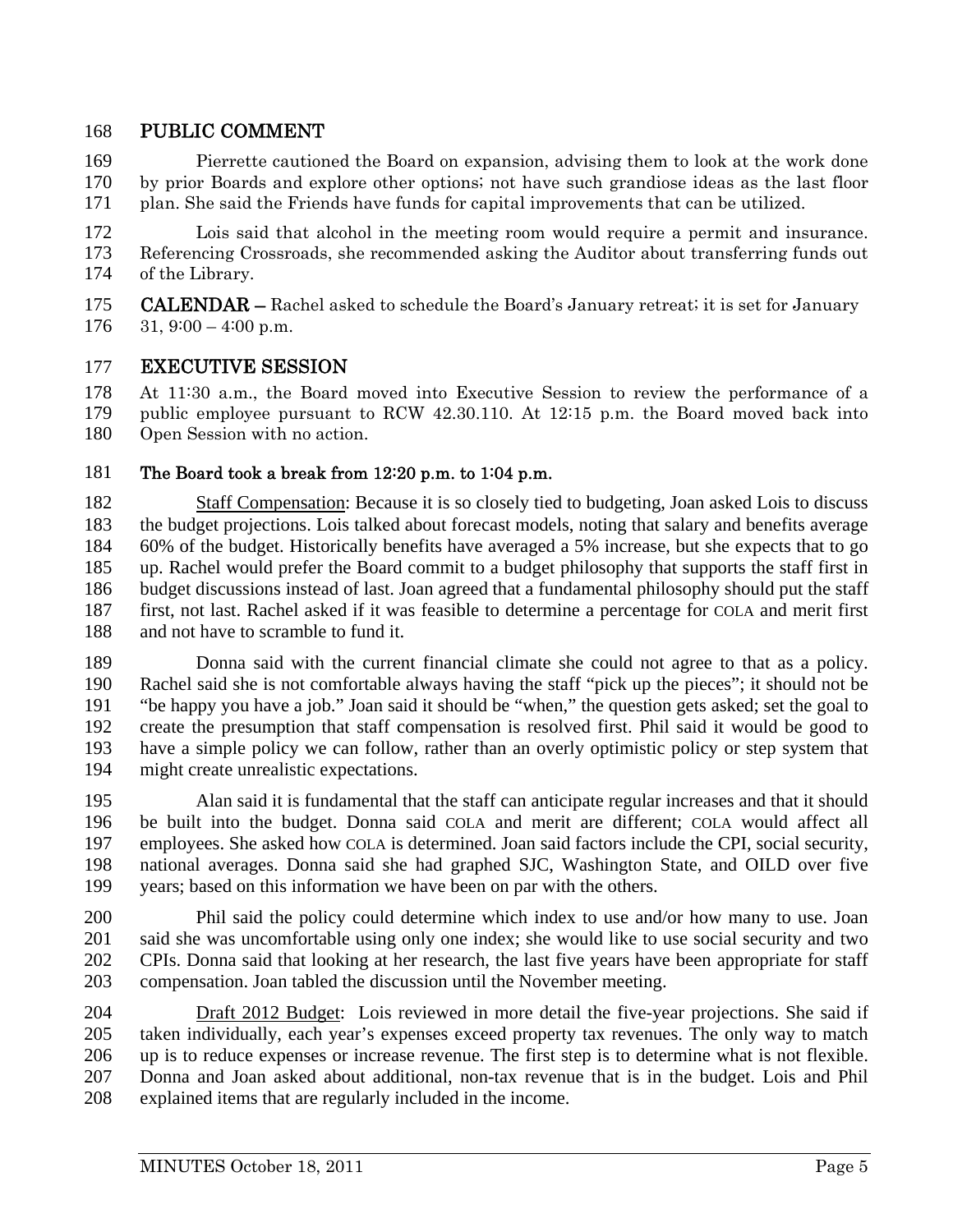209 Alan said he was in favor of the proposed staff compensation of 3% COLA and 2% merit 210 for 2012, which he feels is appropriate based on his research. Donna said that since 2007 there 211 has been an overall increase of 10.9% in staff compensation. She is concerned that we are 212 building in a permanent rate of increase that will be difficult to maintain. She said that it is 213 important to determine what is realistic within the current economy.

214 Joan agreed that it is important to determine what is optional and non-optional. Joan said 215 other things could come into play, not just a levy. For example, cutting hours, cutting the 216 collection percentage, or asking for donations. She would like to see from Phil a list of options 217 for reducing the 2012 budget to cover the \$27,000 that is reflected in the projection worksheet. 218 Alan said it is important to find a balance; how to be conservative and yet provide realistic 219 compensation and benefits. He urged the Board not to panic.

### 220 PUBLIC COMMENT

Pierrette said the Board needed to look at the economy and what other entities are doing for 2012. She said that salary and benefits make up 70% of tax revenues and that the projection worksheet shows an average 5% increase in past years. She also questioned merit, which should be beyond satisfactory performance; not just doing the job.

Mary said that it is not appropriate to compare the Library with other agencies. She noted the stable property tax base and said that even delinquent taxes would be received if a property was foreclosed. She said you can't compare to the school district which gets its major funding from the State; also other County departments are cutting because of the decrease in real estate and goods and services sales tax, which the Library does not rely on. Alan said that is why he advises the Board not to panic.

231 Rachel and Joan said that no one wants to be irresponsible; there is no right or 232 wrong, just different perspectives. Joan thanked Lois for her work on the budget projection 233 worksheets.

234 There being no additional business, the meeting was adjourned at 3:31 p.m.

235 Submitted by Mary Pugh.

236 Approved

237 \_\_\_\_\_\_\_\_\_\_\_\_\_\_\_\_\_\_\_\_\_\_\_\_\_\_\_\_\_\_\_\_\_\_\_\_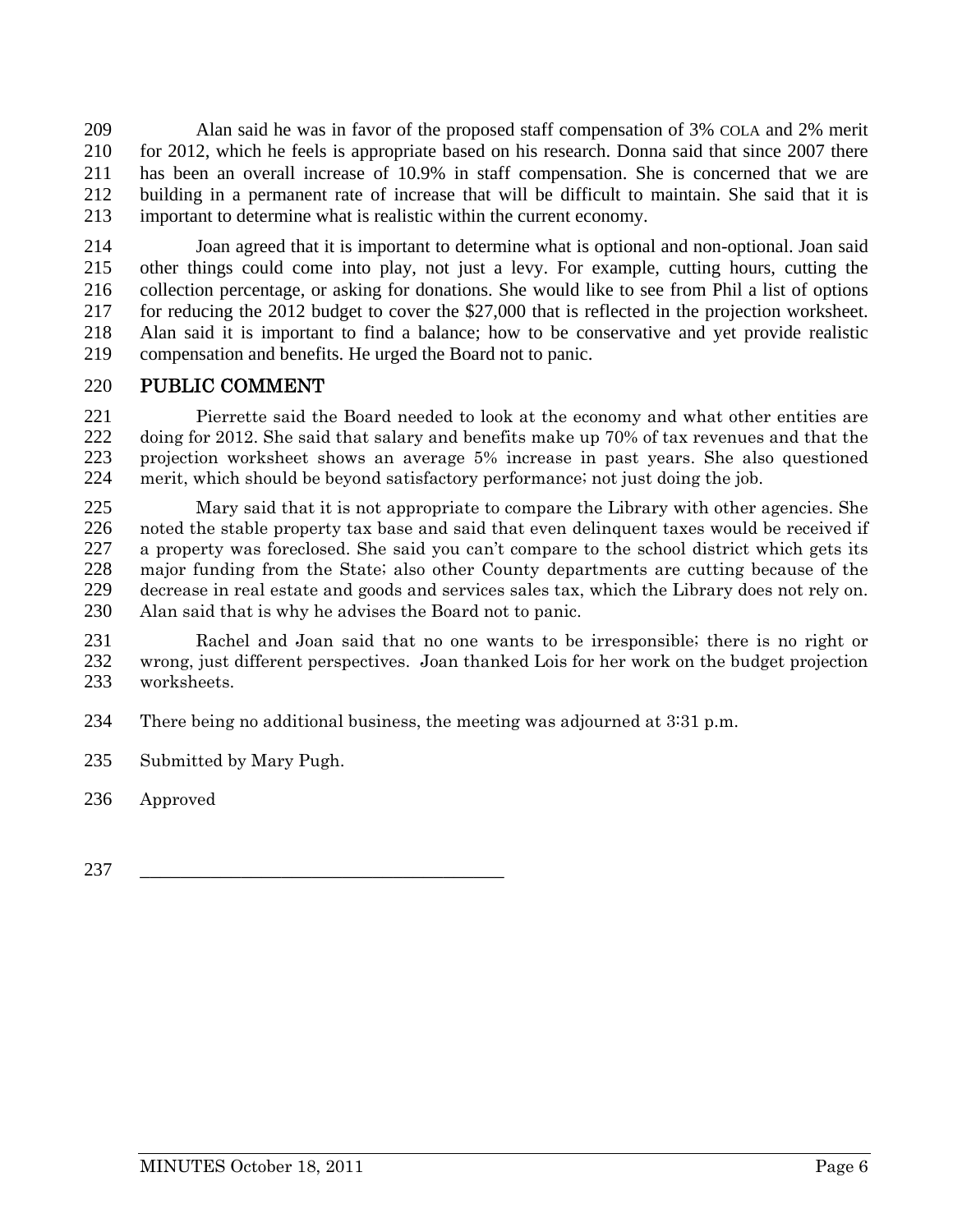| 1                        | ORCAS ISLAND LIBRARY DISTRICT                                                                                                                                                                                                                                                                                                                                                                       |
|--------------------------|-----------------------------------------------------------------------------------------------------------------------------------------------------------------------------------------------------------------------------------------------------------------------------------------------------------------------------------------------------------------------------------------------------|
| 2                        |                                                                                                                                                                                                                                                                                                                                                                                                     |
| 3                        | <b>Special Board Meeting</b>                                                                                                                                                                                                                                                                                                                                                                        |
| $\overline{4}$           | October 31, 2011                                                                                                                                                                                                                                                                                                                                                                                    |
| 5<br>6<br>7              | President Joan Pedrick convened the meeting at 11:15 A.M. in the Conference<br>Room of within the offices of Joan Pedrick, Esq. Attending were Trustees, Alan<br>Lichter, Rachel Newcombe, Margaret Payne, and Donna Riordan.                                                                                                                                                                       |
| 8<br>9<br>10<br>11<br>12 | <b>EXECUTIVE SESSION</b> – The Board moved into Executive Session at 11:16<br>A.M., for a continued discussion on the annual review of the Director pursuant to<br>RCW 42.30.110. The Board returned to Regular Session at 12:36 P.M. Joan said<br>there was no action based on the discussion in Executive Session.<br>There being no additional business, the meeting was adjourned at 12:38 P.M. |
| 13                       | Submitted by Joan Pedrick.                                                                                                                                                                                                                                                                                                                                                                          |
| 14                       | Approved                                                                                                                                                                                                                                                                                                                                                                                            |

\_\_\_\_\_\_\_\_\_\_\_\_\_\_\_\_\_\_\_\_\_\_\_\_\_\_\_\_\_\_\_\_\_\_\_\_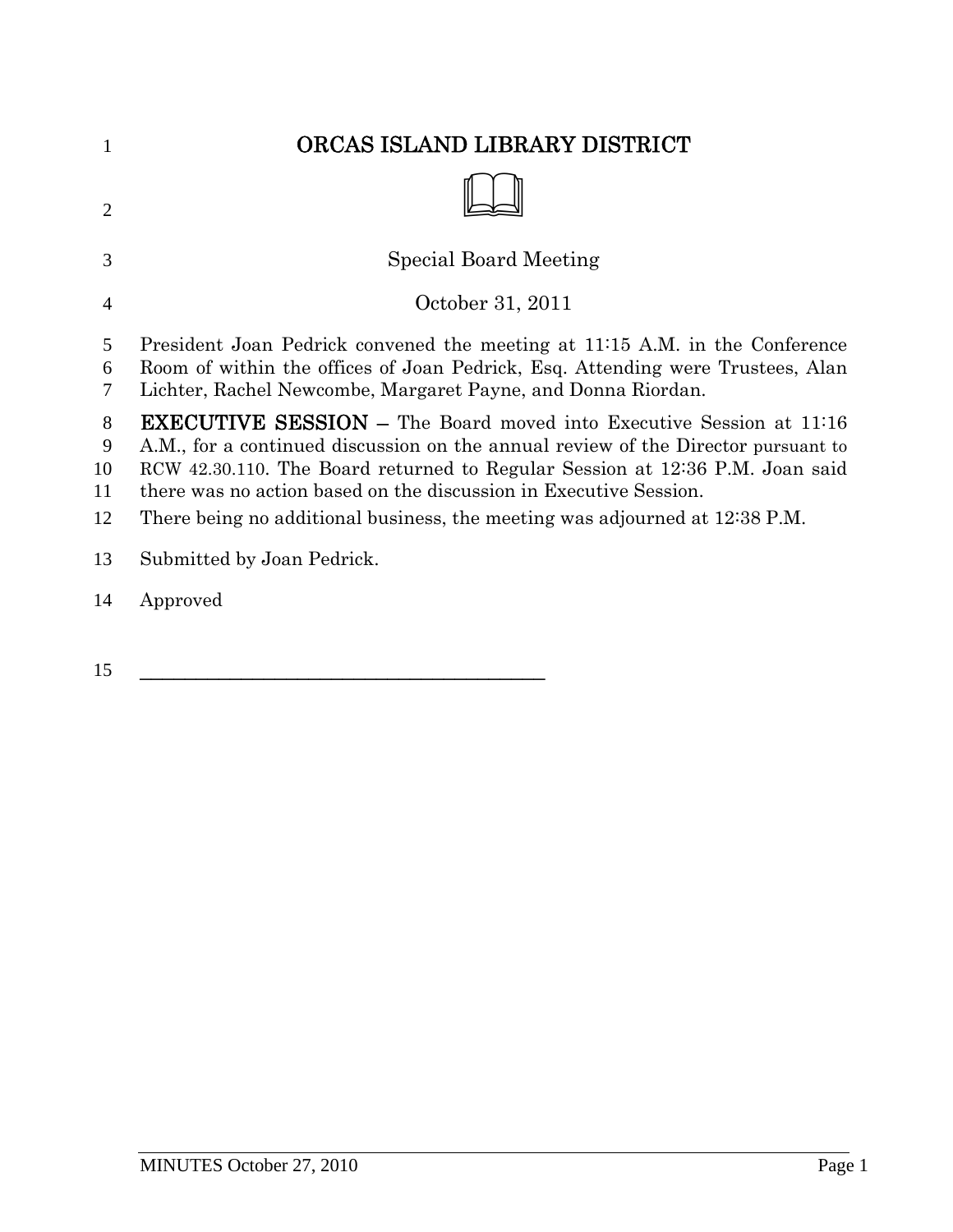| 1                                      | ORCAS ISLAND LIBRARY DISTRICT                                                                                                                                                                                                                                                                                                                                                                                                                                                                                                                         |
|----------------------------------------|-------------------------------------------------------------------------------------------------------------------------------------------------------------------------------------------------------------------------------------------------------------------------------------------------------------------------------------------------------------------------------------------------------------------------------------------------------------------------------------------------------------------------------------------------------|
| $\overline{2}$                         |                                                                                                                                                                                                                                                                                                                                                                                                                                                                                                                                                       |
| 3                                      | <b>Regular Board Meeting</b>                                                                                                                                                                                                                                                                                                                                                                                                                                                                                                                          |
| 4                                      | November 15, 2011                                                                                                                                                                                                                                                                                                                                                                                                                                                                                                                                     |
| 5<br>6<br>7<br>8<br>9                  | Library President Joan Pedrick convened the meeting at 9:02 a.m. in the Community Room<br>of the Library. Also attending were Trustees Alan Lichter, Rachel Newcombe, Margaret<br>Payne, and Donna Riordan; Library Director Phil Heikkinen, staff members Mary Pugh,<br>and Nita Couchman; Friends Treasurer Lynn Carter; and former Library Board President<br>Lois Cornell. Community members were also in attendance.                                                                                                                             |
| 10                                     | <b>WELCOME &amp; INTRODUCTIONS - Joan welcomed everyone.</b>                                                                                                                                                                                                                                                                                                                                                                                                                                                                                          |
| 11                                     | <b>ADDITIONS OR MODIFICATIONS TO THE AGENDA - None</b>                                                                                                                                                                                                                                                                                                                                                                                                                                                                                                |
| 12                                     | <b>ROUTINE MATTERS</b>                                                                                                                                                                                                                                                                                                                                                                                                                                                                                                                                |
| 13<br>14<br>15                         | Minutes: The Board reviewed the October 4, 2011 Special Board Meeting Minutes<br>and made a typographical correction. Alan made a <b>MOTION</b> to approve the Minutes as<br>corrected. Rachel seconded, and the <b>MOTION</b> passed unanimously.                                                                                                                                                                                                                                                                                                    |
| 16<br>17<br>18                         | The Board reviewed the October 18, 2011 Board Meeting Minutes. Alan made a<br>MOTION to approve the Minutes as presented. Donna seconded, and the MOTION passed<br>unanimously.                                                                                                                                                                                                                                                                                                                                                                       |
| 19<br>20<br>21                         | The Board reviewed the October 31, 2011 Executive Session Board Meeting Minutes.<br>Alan made a <b>MOTION</b> to approve the Minutes as presented. Rachel seconded, and the<br><b>MOTION</b> passed unanimously.                                                                                                                                                                                                                                                                                                                                      |
| 22<br>23<br>24<br>25<br>26<br>27<br>28 | Vouchers and Payroll: Rachel said she reviewed the invoices and payroll for the<br>period and recommended approval.<br>10/17/2011<br><b>Invoice Accounting Report</b><br>\$3,701.15<br><b>Invoice Accounting Report</b><br>10/24/2011<br>\$374.09<br><b>Invoice Accounting Report</b><br>10/28/2011<br>\$4,916.08<br>\$4,727.05<br>11/3/2011<br><b>Invoice Accounting Report</b><br><b>Invoice Accounting Report</b><br>11/9/2011<br>\$3,264.65                                                                                                       |
| 29<br>30<br>31<br>32                   | November 2011 Payroll<br>\$25,658.14<br>Donna made a <b>MOTION</b> to approve all payments; Joan seconded, and the <b>MOTION</b><br>passed unanimously.<br><b>PUBLIC COMMENT - None</b>                                                                                                                                                                                                                                                                                                                                                               |
| 33                                     | <b>PLANNING &amp; PRIORITIES</b>                                                                                                                                                                                                                                                                                                                                                                                                                                                                                                                      |
| 34<br>35<br>36<br>37<br>38<br>39       | 2012 Budget: Phil began by stating he carefully considered the discussion in October<br>concerning the budget and with Donna's recommendation, updated the budget documents<br>to include alternative staff compensation. Based on current economic information from<br>BLS, San Juan and Lopez Libraries, and other sources, Phil is recommending a 3% COLA<br>and 2% merit package for 2012. However, as an alternative, Phil presented a 3% COLA with<br>a 3-day (based on FTE) sick leave cash-out or transfer noting that the cash-out would not |

39 a 3-day (based on FTE) sick leave cash-out or transfer, noting that the cash-out would not 40 affect the base. He said that he has heard the concern about community perceptions during affect the base. He said that he has heard the concern about community perceptions during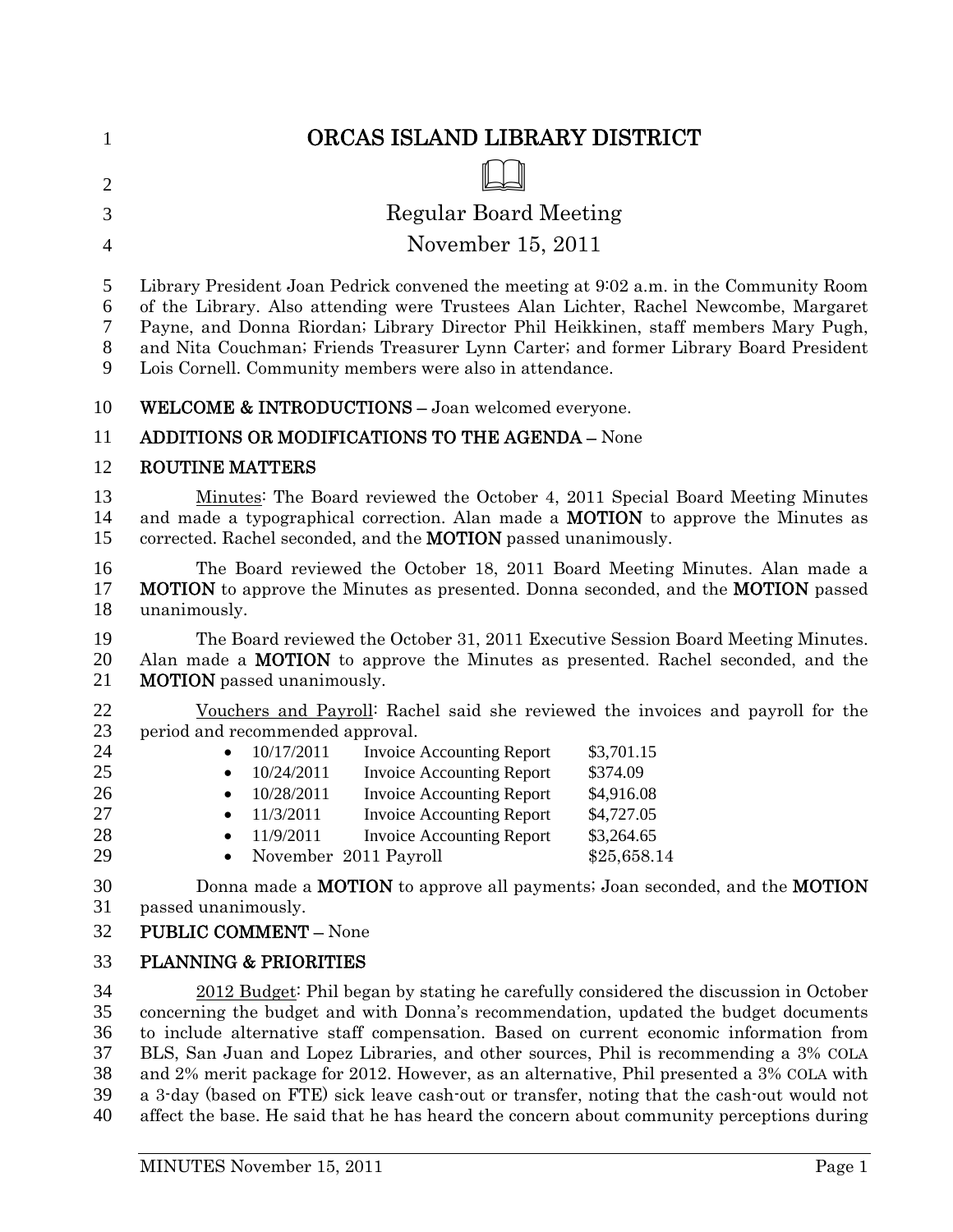the hard economic times; however, he notes that the budget is healthy and we have been able to push back the need for a levy lid lift each year.

The Board discussed the details of how the plan would work and affect the budget. Items included the Special Projects, Merit Pool, current year over-runs, increase based on anniversary dates, staff hours distribution, cost of an Assistant Director, Crossroads funding, landscaping, and travel. The Board had previously asked Phil to provide recommendations for \$27,000 in cuts based on the budget forecast that funds operations with reserves. Phil discussed his memo detailing cuts. He thanked the Friends for funding the ILS purchase; they are also funding Sunday hours. Margaret was against any cuts to maintenance, noting the problems facing the school district.

Donna said she favored the 3% with sick leave cash-out. Alan preferred the 3% with 2% merit. Joan said she is torn philosophically because she feels it is fiscally responsible to balance the budget without dipping into reserves. She admits more comfort with the additional Friends support (thank you Friends!). She also does not want to balance the budget on the backs of staff compensation; she would rather reduce collection spending.

Alan noted that a \$7000 deficit was not large and felt confident that Phil would be able to recoup it within the year. Margaret suggested reducing landscaping and finding another line to cut. Alan said he perceives the community has strong confidence in the way the Board is handling the budget, and noted the overwhelming approval of the staff. He asked the Board not to be hyper sensitive to a small portion of the community. Rachel acknowledged concern not to appear irresponsible. Margaret agreed with Alan saying the community loves the library, remarking on the high level of service, good collection, and building. She feels right about rewarding the staff.

Based on those suggestions, Joan said she favored the 3% with 2% merit. Donna said she still favors the 3% with sick leave cash-out; wanting to be fiscally prudent in the current economy. She said both proposals could be defended, however, she prefers to be more conservative.

### The Board took a break from 10:29 a.m. to 10:37 a.m..

### PUBLIC COMMENT

Kevin Sloan said that the landscape budget could be cut based on an overall plan to reduce cost. He asked for a designated staff person to work with himself and Pierrette. He would also like to develop a seasonal maintenance checklist that would allow for greater control and follow through. The Board suggested an advisory committee under Facilities and Systems.

Lois suggested moving Crossroads money into reserves. She also suggested that any sick leave cash-out be done in conjunction with an overhaul in paid time off (PTO). She asked how the 2011 tax distributions were going. End of Public Comment.

Alan made a MOTION to approve Resolution 03-2011 which adopts the budget based on a 3% COLA with a 2% merit (Column E on the spreadsheet draft); Rachel seconded. Donna said she supports the staff; however, she would support a more frugal budget because of the economy. Margaret asked Alan to amend his Motion to reduce landscaping by the approximate amount of the merit increase; reducing line 50 to \$2000. Alan seconded the Amendment, which passed unanimously. Joan called for the vote on the amended budget. Resolution 03-2011 adopting the 2012 General Fund Budget passed 4 to 1.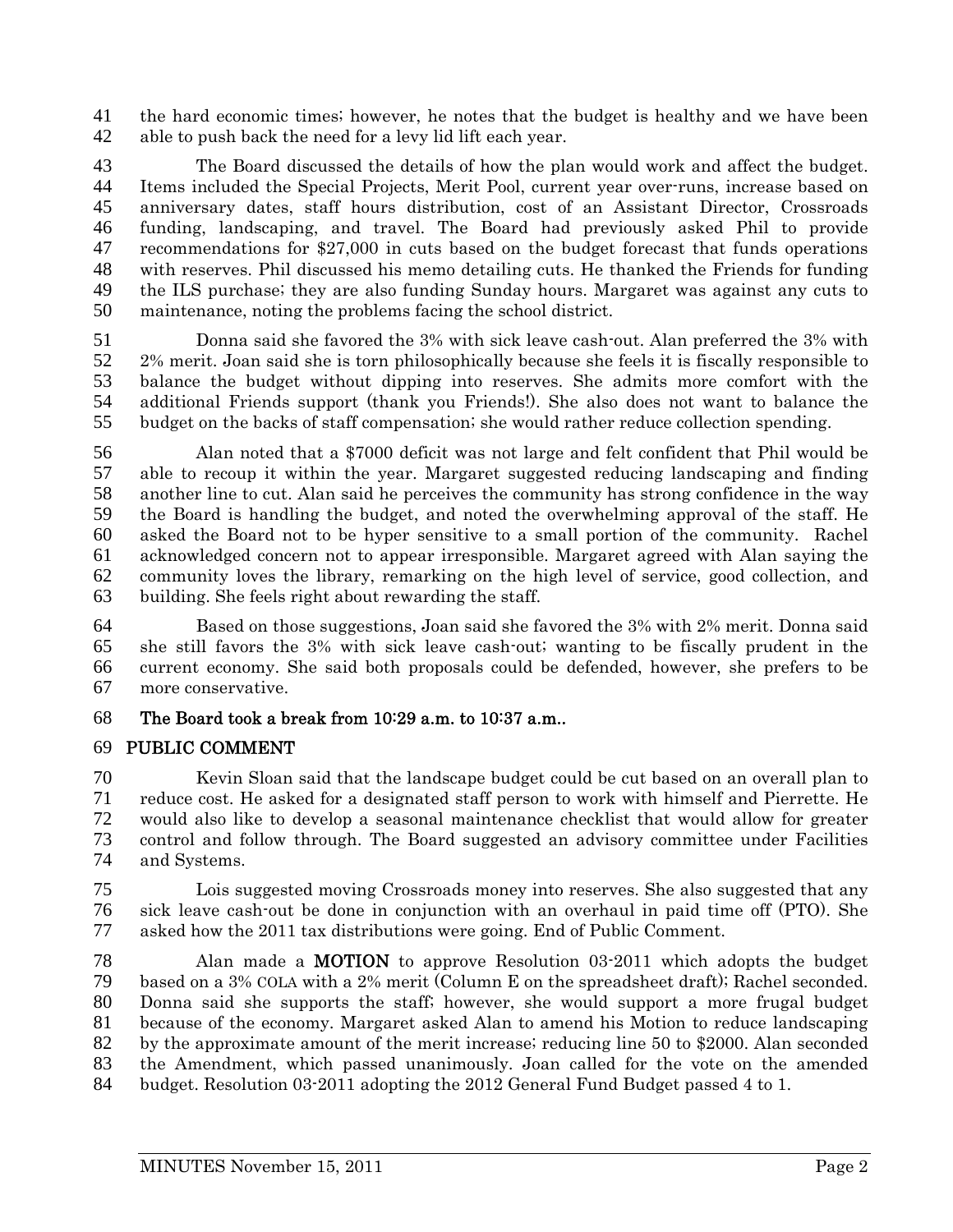Joan presented Resolution 04-2011 setting the tax levy for 2012. Donna made a 86 MOTION to approve. Alan seconded and the MOTION passed unanimously.

Crossroads Lecture Series Update: Phil said the Crossroads Committee voted to 88 either join Orcas Commons or form their own  $501(c)(3)$ . Donna said that it was a difficult decision; however, ultimately the Committee wanted more control of the entire program. She said it has been a valuable program for the Library; it is just time to move forward. Phil will begin the transition; Donna will work on publicity.

### NEW BUSINESS

- Relevant News and Issues: Nothing to report.
- Director's Report: Phil reviewed his report.

Friends of the Library: Joan asked Lynn to convey to the Friends' Board the Library Board's appreciation for the Friends financial support of the 2012 budget. Lynn said the 97 Holiday Tea is December  $3<sup>rd</sup>$  and asked for volunteers for food and tea pouring. Lynn talked about the Friends selling books through eBay; they have made over \$1000 in the last 90 99 days. She said the Winter Booksale is February  $25<sup>th</sup>$  from 10 a.m. to 2 p.m.

Pierrette said there will be no Friends Board Meetings in December or January.

### REPORTS FROM ACTIVE COMMITTEES

- Collection Management: Alan said the committee meeting is taking November and December off.
- Community Relations: Rachel said she is working on developing a plan for 2012.
- Facilities & Systems: There was no additional report.
- Finance: There was no additional report.
- 107 Policy & Personnel: Joan said she had met individually with all the staff. Her next project will be the review of staff compensation.

### PUBLIC COMMENT - None

CALENDAR – The Board retreat is set for January 31, 8:30 a.m. to 4 p.m. and will include a joint session with the staff at the beginning. Joan asked for agenda items to be emailed to her.

### EXECUTIVE SESSION

At 11:35 a.m., the Board moved into Executive Session to review the performance of a public employee pursuant to RCW 42.30.110. At 12:55 p.m. the Board moved back into Open Session. The Board announced additional Executive Sessions on November 21 at 11:20 a.m. and November 29 at 8:30 a.m.

- There being no additional business, the meeting was adjourned at 12:57 p.m.
- Submitted by Mary Pugh.
- Approved
- \_\_\_\_\_\_\_\_\_\_\_\_\_\_\_\_\_\_\_\_\_\_\_\_\_\_\_\_\_\_\_\_\_\_\_\_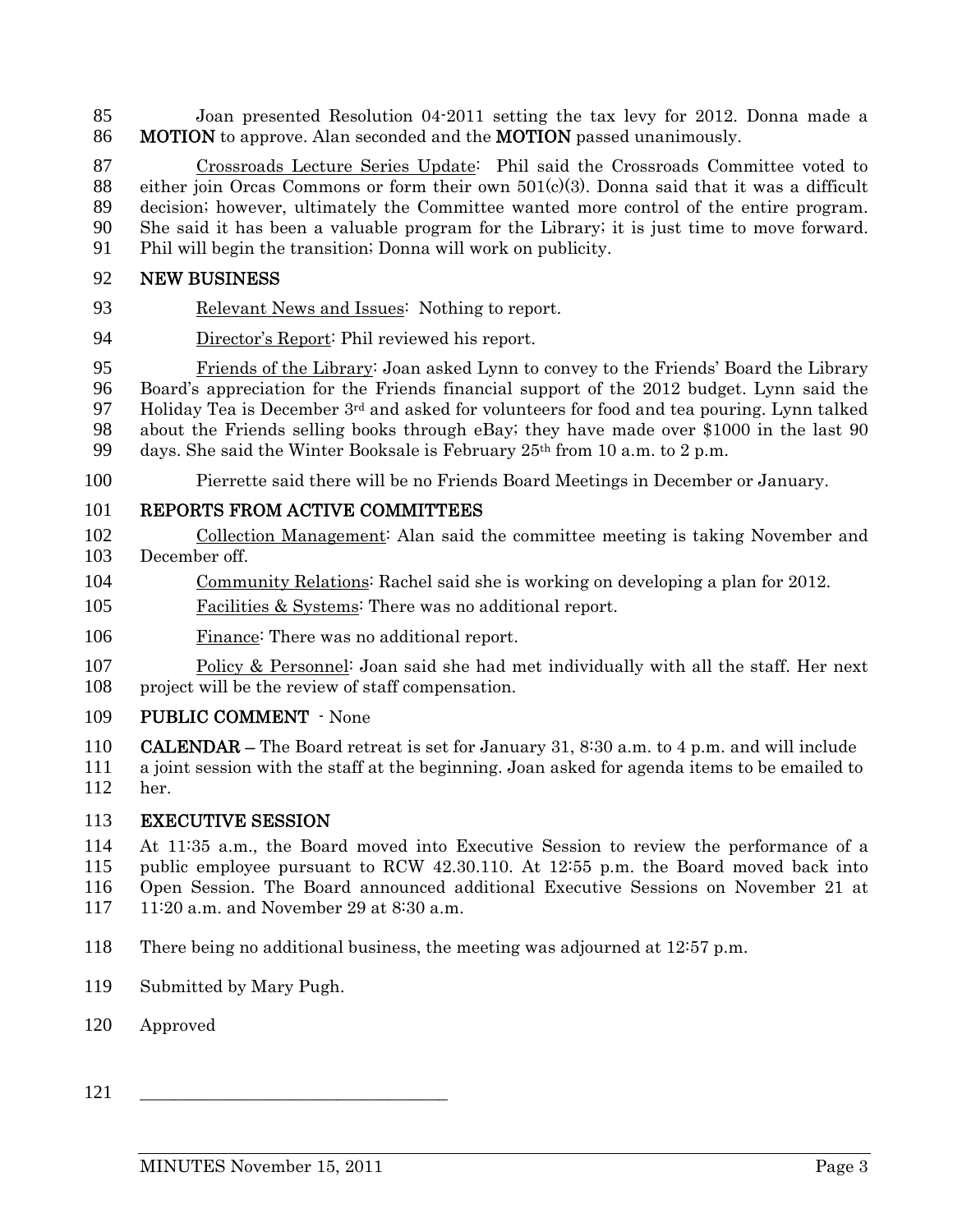| 1                  | ORCAS ISLAND LIBRARY DISTRICT                                                                                                                                                                                                                                                                                        |
|--------------------|----------------------------------------------------------------------------------------------------------------------------------------------------------------------------------------------------------------------------------------------------------------------------------------------------------------------|
| $\overline{2}$     |                                                                                                                                                                                                                                                                                                                      |
| 3                  | <b>Special Board Meeting</b>                                                                                                                                                                                                                                                                                         |
| $\overline{4}$     | November 21, 2011                                                                                                                                                                                                                                                                                                    |
| 5<br>6<br>7        | President Joan Pedrick convened the meeting at 11:30 A.M. in the Conference<br>Room of within the offices of Joan Pedrick, Esq. Attending were Trustees, Alan<br>Lichter, Rachel Newcombe, Margaret Payne, and Donna Riordan.                                                                                        |
| 8<br>9<br>10<br>11 | <b>EXECUTIVE SESSION – The Board moved into Executive Session at 11:33</b><br>A.M., for a continued discussion on the annual review of the Director pursuant to<br>RCW 42.30.110. The Board returned to Regular Session at 12:58 P.M. Joan said<br>there was no action based on the discussion in Executive Session. |
| 12<br>13           | The Board continued the discussion to November 29, 2011 at 8:30 A.M. There<br>being no additional business, the meeting was adjourned at $1:03$ P.M.                                                                                                                                                                 |
| 14                 | Submitted by Joan Pedrick.                                                                                                                                                                                                                                                                                           |
| 15                 | Approved                                                                                                                                                                                                                                                                                                             |
|                    |                                                                                                                                                                                                                                                                                                                      |

 $\qquad$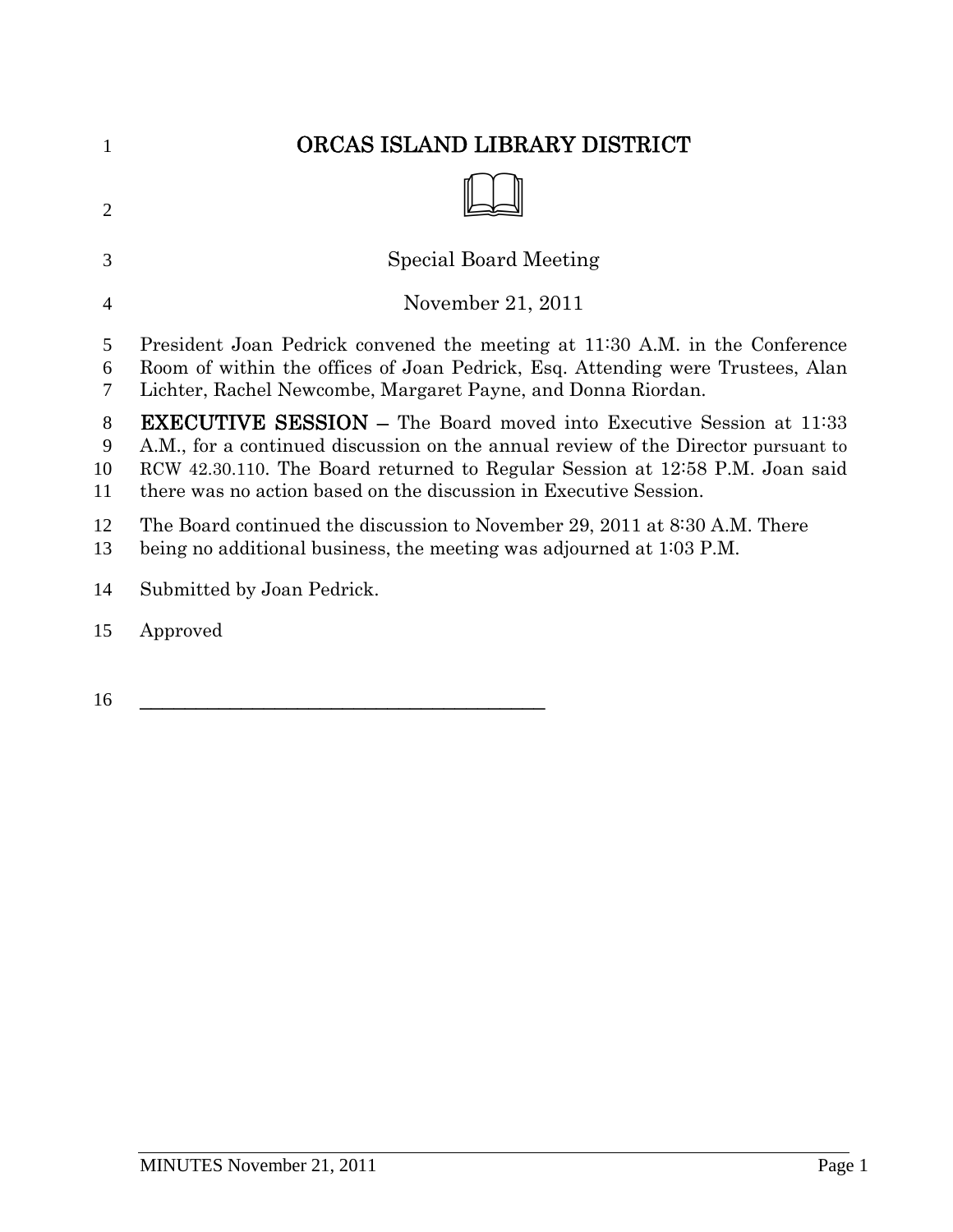| $\mathbf{1}$               | ORCAS ISLAND LIBRARY DISTRICT                                                                                                                                                                                                                                                                                                                                   |
|----------------------------|-----------------------------------------------------------------------------------------------------------------------------------------------------------------------------------------------------------------------------------------------------------------------------------------------------------------------------------------------------------------|
| $\overline{2}$             |                                                                                                                                                                                                                                                                                                                                                                 |
| 3                          | <b>Special Board Meeting</b>                                                                                                                                                                                                                                                                                                                                    |
| $\overline{4}$             | November 29, 2011                                                                                                                                                                                                                                                                                                                                               |
| 5<br>6<br>7                | President Joan Pedrick convened the meeting at 8:34 A.M. in the Conference<br>Room of the Library. Attending were Trustees, Alan Lichter, Rachel Newcombe,<br>Margaret Payne, Donna Riordan, and Library Director Phil Heikkinen.                                                                                                                               |
| 8<br>9<br>10               | The Board discussed upcoming meeting dates, and rescheduled the Dec 6<br>Library Board meeting back to the normal December 13 date. Margaret Payne's<br>previous time conflict on December 13 had been resolved.                                                                                                                                                |
| 11<br>12<br>13<br>14<br>15 | Joan mentioned that she might not be available on the January 31 Library<br>Board Retreat date, and would let everyone know as soon as possible in case the<br>retreat needs to be rescheduled. She said that she will be able to attend the<br>January 10 Library Board meeting. She had previously thought she might have<br>another commitment on that date. |
| 16<br>17<br>18<br>19       | <b>EXECUTIVE SESSION – The Board moved into Executive Session at 8:42 A.M.,</b><br>for a continued discussion on the annual review of the Director pursuant to RCW<br>42.30.110. The Board returned to Regular Session at 9:53 P.M. Joan requested<br>that an executive session be added to the December 13 Library Board meeting.                              |
| 20                         | There being no additional business, the meeting was adjourned at 12:38 P.M.                                                                                                                                                                                                                                                                                     |
| 21                         | Submitted by Phil Heikkinen.                                                                                                                                                                                                                                                                                                                                    |
| 22                         | Approved                                                                                                                                                                                                                                                                                                                                                        |
|                            |                                                                                                                                                                                                                                                                                                                                                                 |
| 23<br>24                   |                                                                                                                                                                                                                                                                                                                                                                 |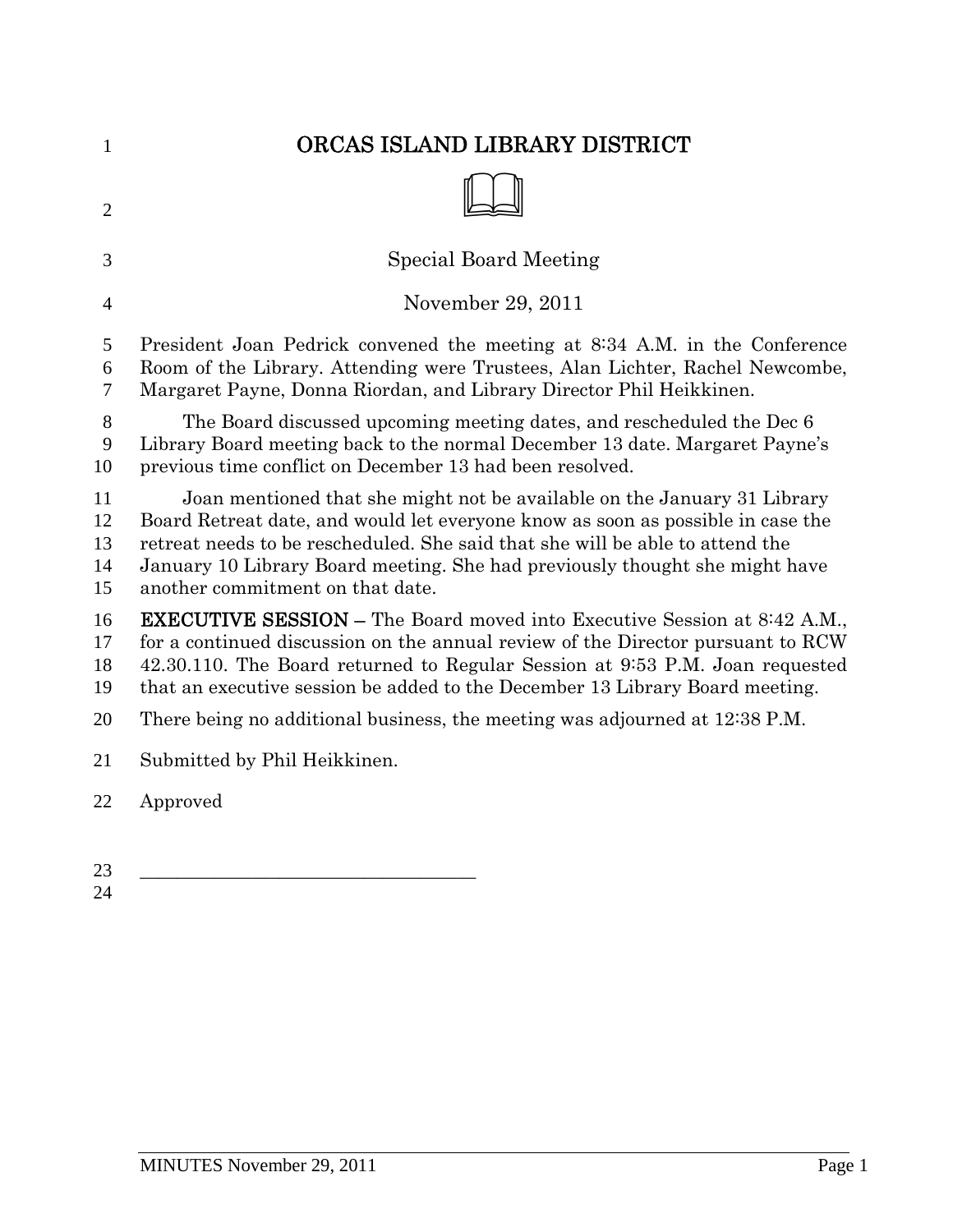| $\mathbf{1}$                                 | ORCAS ISLAND LIBRARY DISTRICT                                                                                                                                                                                                                                                                                                                                                                                                                                                                          |
|----------------------------------------------|--------------------------------------------------------------------------------------------------------------------------------------------------------------------------------------------------------------------------------------------------------------------------------------------------------------------------------------------------------------------------------------------------------------------------------------------------------------------------------------------------------|
| $\overline{2}$                               |                                                                                                                                                                                                                                                                                                                                                                                                                                                                                                        |
| 3                                            | <b>Regular Board Meeting</b>                                                                                                                                                                                                                                                                                                                                                                                                                                                                           |
| $\overline{4}$                               | December 13, 2011                                                                                                                                                                                                                                                                                                                                                                                                                                                                                      |
| 5<br>6<br>7<br>$8\phantom{1}$<br>9           | Library President Joan Pedrick convened the meeting at 9:00 a.m. in the Community<br>Room of the Library. Also attending were Trustees Rachel Newcombe, Margaret Payne,<br>and Donna Riordan; Library Director Phil Heikkinen, staff members Mary Pugh, and<br>Nita Couchman; Friends Secretary Jean Soderquist; and former Library Board<br>President Lois Cornell. Community members were also in attendance.                                                                                        |
| 10                                           | <b>WELCOME &amp; INTRODUCTIONS - Joan welcomed everyone.</b>                                                                                                                                                                                                                                                                                                                                                                                                                                           |
| 11<br>12                                     | <b>ADDITIONS OR MODIFICATIONS TO THE AGENDA – Donna would like to discuss</b><br>the exhibit policy under Policy and Personnel.                                                                                                                                                                                                                                                                                                                                                                        |
| 13                                           | <b>ROUTINE MATTERS</b>                                                                                                                                                                                                                                                                                                                                                                                                                                                                                 |
| 14<br>15<br>16                               | Minutes: The Board reviewed the November 15, 2011 Regular Board Meeting<br>Minutes. Margaret made a <b>MOTION</b> to approve the Minutes as presented. Donna<br>seconded, and the <b>MOTION</b> passed unanimously.                                                                                                                                                                                                                                                                                    |
| 17<br>18<br>19                               | The Board reviewed the November 21, 2011 Executive Session Board Meeting<br>Minutes. Donna made a <b>MOTION</b> to approve the Minutes as presented. Margaret<br>seconded, and the <b>MOTION</b> passed unanimously.                                                                                                                                                                                                                                                                                   |
| 20<br>21<br>22                               | The Board reviewed the November 29, 2011 Executive Session Board Meeting<br>Minutes and made corrections. Rachel made a <b>MOTION</b> to approve the Minutes as<br>corrected. Donna seconded, and the <b>MOTION</b> passed unanimously.                                                                                                                                                                                                                                                                |
| 23<br>24<br>25<br>26<br>27<br>28<br>29<br>30 | Vouchers and Payroll: Donna said she is getting better at understanding the<br>payment process. She reviewed the invoices and payroll for the period and<br>recommended approval.<br>11/15/2011<br><b>Invoice Accounting Report</b><br>\$2,916.68<br>11/21/2011<br><b>Invoice Accounting Report</b><br>\$1,594.06<br>$\bullet$<br>11/28/2011<br><b>Invoice Accounting Report</b><br>\$2,464.11<br>12/6/2011<br><b>Invoice Accounting Report</b><br>\$10,220.34<br>December 2011 Payroll<br>\$24,462.55 |
| 31<br>32<br>33                               | Donna made a <b>MOTION</b> to approve all payments; Joan seconded, and the<br><b>MOTION</b> passed unanimously.<br><b>PUBLIC COMMENT - None</b>                                                                                                                                                                                                                                                                                                                                                        |
| 34                                           | <b>PLANNING &amp; PRIORITIES</b>                                                                                                                                                                                                                                                                                                                                                                                                                                                                       |
| 35<br>36<br>37<br>38                         | Crossroads Lecture Series Update: Phil said Adina Cunningham, the Library<br>legal counsel, has the draft of the Letter of Agreement between the Library and the<br>Crossroads Committee. She will contact the Auditor's representative to clarify questions<br>she has. Phil expects that we will be able to transfer funds for the Spring series. Bruce                                                                                                                                              |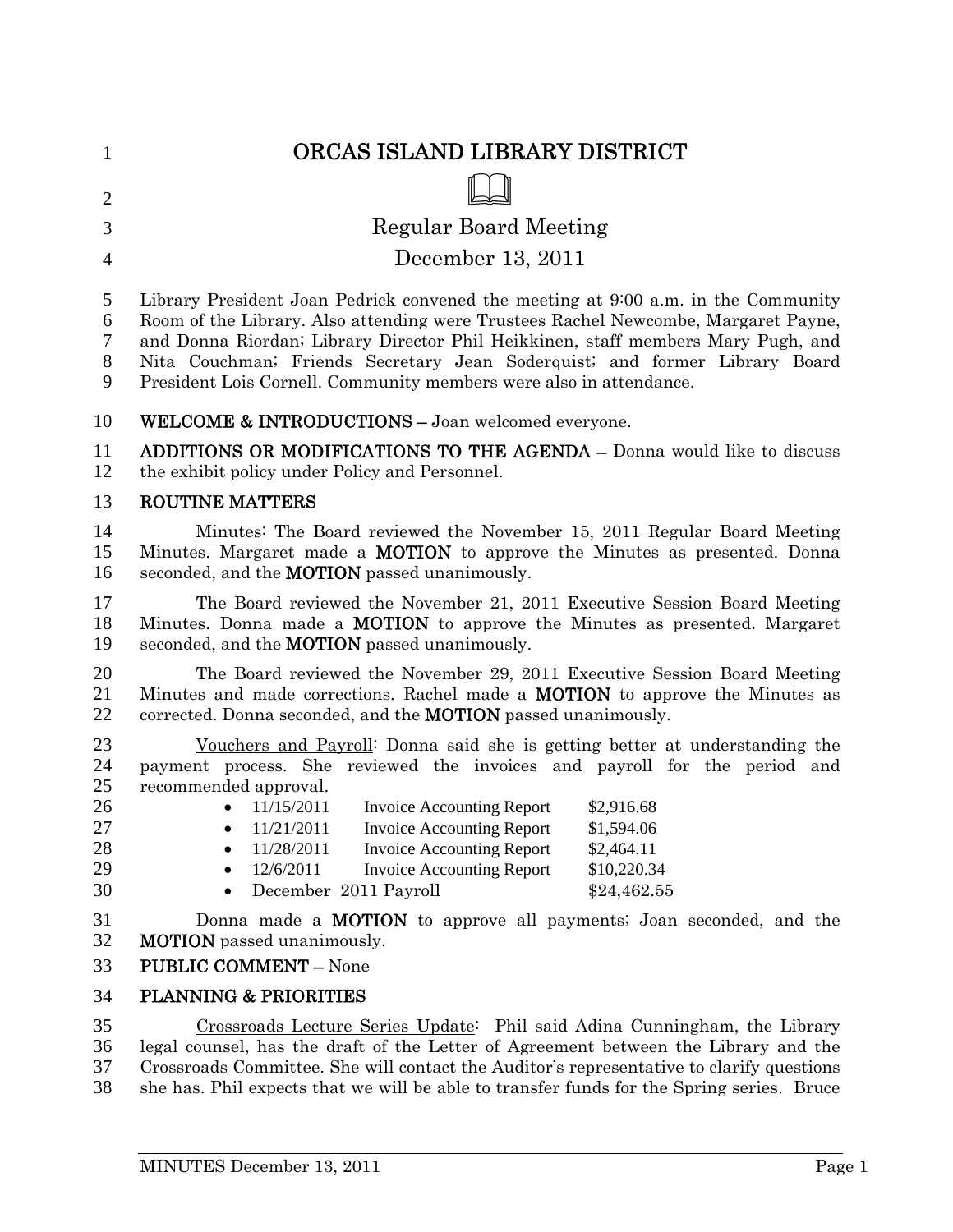Buchanan, Crossroads Committee President, said that the Committee has received is now registered in Washington State as a nonprofit organization.

Phil asked the Board their preference in finalizing the Letter of Agreement. He said if Adina recommends only minor changes he is comfortable signing the Agreement. However, if there are significant changes, Phil would like the Board to discuss the Agreement. Donna said both she and Phil have had a series of conversations to clarify the language. Phil said that Adina is making sure the Library is following proper procedures in transferring funds to Crossroads. Margaret asked if it is a one-time transfer and if the funds were dedicated. Phil described the accounting process that identifies revenue and expenses for the Crossroads Lecture Series from the program's inception in 2007. We will have a cutoff date and be able to determine the remaining funds dedicated for Crossroads.

Bruce Buchanan said the Committee is filing for 501(c)(3) status with the IRS. Until that happens Crossroads does not have full nonprofit tax status. He said any donors who require receipting for tax purposes would need to be directed to the Library. Phil said the worst case scenario would be Adina saying the Letter of Agreement is not legal. The Board agreed Donna should continue to work with Phil. Donna said she has resigned from the Crossroads Committee and can represent the Board. She said she would review Adina's recommendations, and if she feels there is need for discussion, she will bring it back to the Board.

Bruce said the Committee is gearing up for the Spring series and would appreciate the agreement being finalized in time for the first lecture in February. The Board thanked Bruce for all his work on behalf of the Committee. Joan said she will work with Phil and Bruce to develop a letter to the community explaining the transfer.

2012 Building Fund Budget: Phil reviewed the budget, which will have funds in the Capital Reserve and income from investments. Margaret made a MOTION to adopt Resolution 06-2011 setting the 2012 Building Fund Budget. Donna seconded and the MOTION passed unanimously.

### NEW BUSINESS

Relevant News and Issues: Nothing to report.

Director's Report: Phil reviewed his report. He discussed the idea of implementing an ILL late fee of \$1 per day with a maximum of \$10 the primary goal would be to reduce the number of chronic overdues. We will be looking into how this might be structured. The Board discussed the cost of ILL. Phil talked about a new self-titled Orcas Community Council that met to discuss community priorities.

Other items from the report included the Friends meeting with the Parks Department concerning the use of the Village Green for Library Fair; upcoming library conferences; new items binder; flex plan staff benefit; and, progress on the ILS decision.

Friends of the Library: The Board thanked the Friends and particularly Jean for a successful Holiday Tea. Jean said it was a team effort and thanked the Key Club Members for their help. She and Phil estimate 800 attendees. She said the Winter 80 Booksale is February  $25<sup>th</sup>$  from 10 a.m. to 2 p.m.

# REPORTS FROM ACTIVE COMMITTEES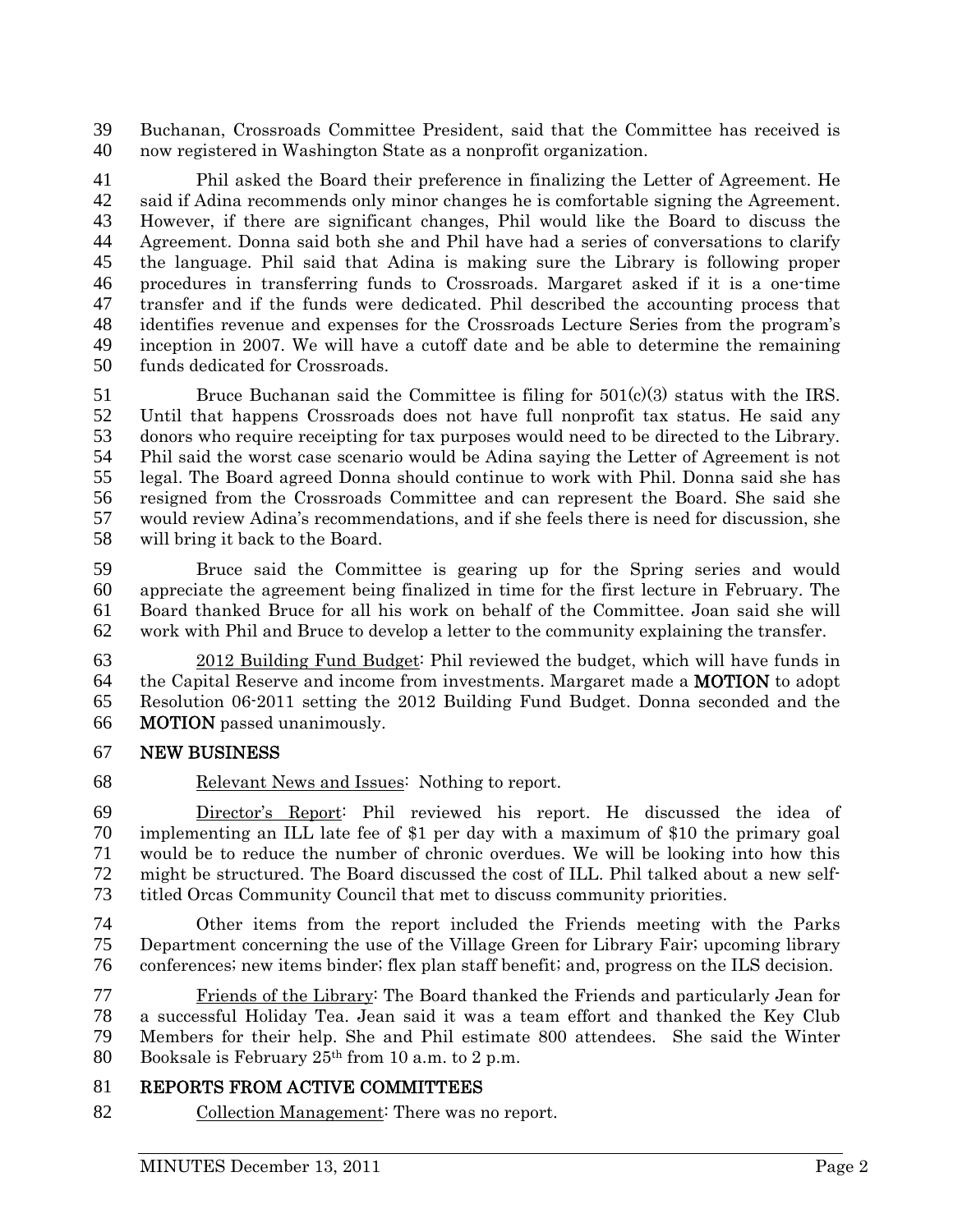Community Relations: Rachel said she has an article in the paper this week.

Facilities & Systems: Margaret said she met with Pierrette to discuss long-term goals for the landscaping. She will set up a meeting with Kevin Sloan and is interested in discussing an educational component for the landscaping. Rachel suggested there might be students interested in using it for their senior project.

Donna said ongoing grounds maintenance is different from the landscaping maintenance. Phil said grounds maintenance is done weekly by Mike and Pierrette. Margaret agreed that ongoing maintenance is a concern; what happens when Pierrette is gone? Phil said it would need to be added to the budget. Kevin Sloan said he knows of a reliable contractor. Phil and Joan talked about using community service workers.

### The Board took a break from 10:03 a.m. to 10:10 a.m.

Finance: 2011 Year End Budget Amendment: Phil used the analogy of a checking and savings account, where expenses are paid from the checkbook, but income goes into savings; in order not to be overdrawn funds need to be transferred. The monthly Expenditure Status Reports do not show income received throughout the year; however 98 all expenses are recorded. When the transfer from reserves to contingency was proposed<br>99 it was thought only a simple resolution was required. However, after discussions with it was thought only a simple resolution was required. However, after discussions with the Auditor's office, it was determined a budget amendment was required. The difference between the two is the amount of public notice. Phil said he and Mary were able to post the proper notice in time for today's meeting.

Donna said that the move to a budget closer to actual is challenging, especially when revenues and expenses are not reported together. She said it will necessitate a budget amendment every year. Phil discussed "pass-thru" projects, where revenues are received but not added to allocations in the Expenditure Status Report. Joan said it is a difficult methodology and would like to have a process that is cleaner. Phil and Mary will work on an end-of-year report.

Donna made a MOTION to adopt Resolution 06-2011 Amending the 2011 110 General Fund Budget. Margaret seconded, and the **MOTION** passed unanimously.

Policy & Personnel: Donna said that she would like to revisit the Bulletin Board and Exhibit Policy. She does not agree with for-profit organizations using the display cabinet. Phil said he approves displays if they are educational in nature and not a solicitation. Joan asked for the discussion to be added to the January meeting and requested the current policy and ALA recommendations to be distributed in advance.

PUBLIC COMMENT – Kevin Sloan thanked the Board for having Executive Sessions at the end of meetings, instead of at the beginning.

CALENDAR – The Board retreat is set for January 31, 8:30 a.m. to 4 p.m. Agenda items will include visioning with staff participation; financial review; budget process; building projects – past and future.

### 121 The Board took a break at 10:38 a.m.

# EXECUTIVE SESSION

At 10:45 a.m., the Board moved into Executive Session to review the performance of a

- public employee pursuant to RCW 42.30.110. At 11:43 a.m. the Board moved back into
- Open Session. The Board announced an additional Executive Session at the January 2012 meeting.